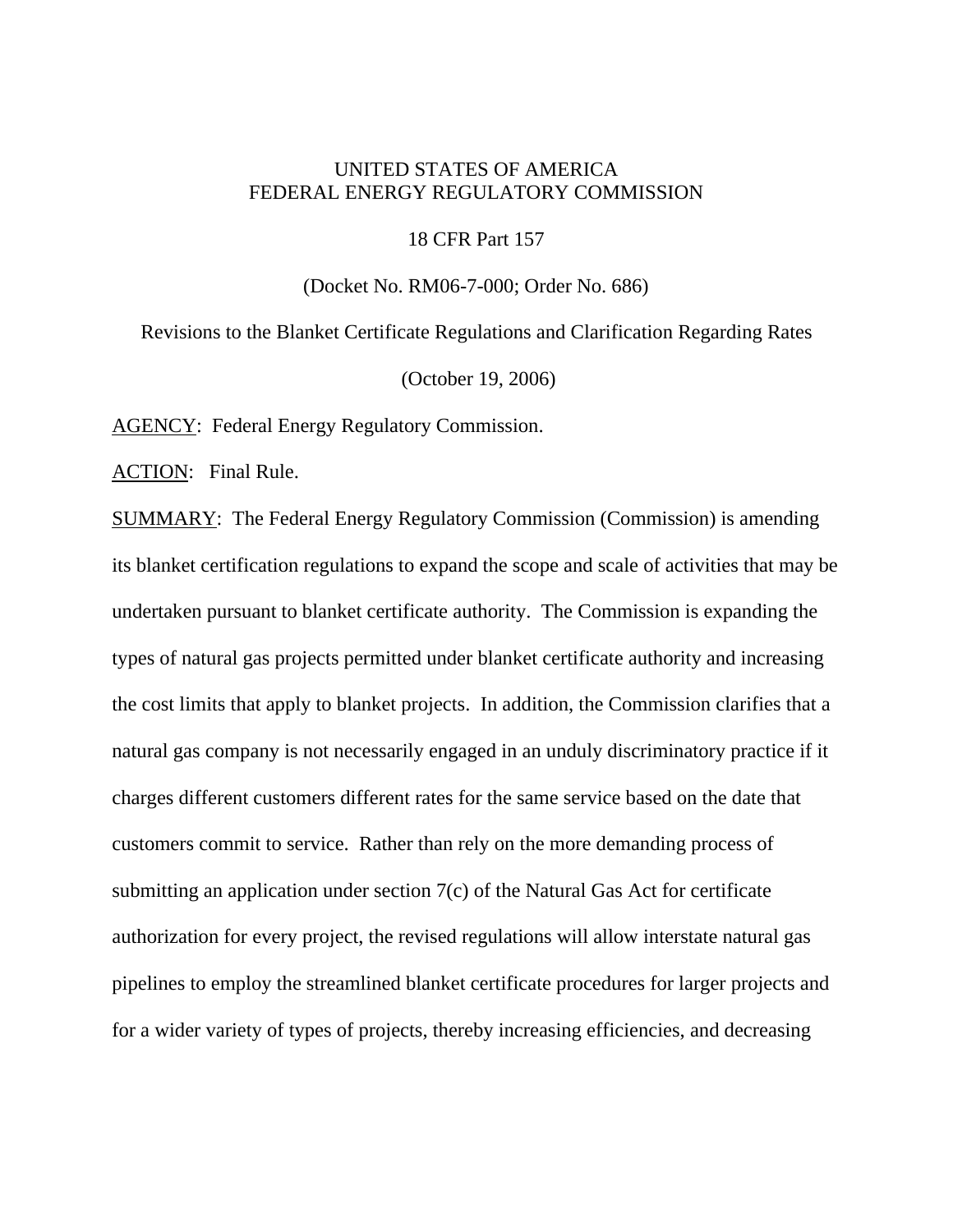time and costs, associated with the construction and maintenance of the nation's natural

gas infrastructure.

DATES: The rule will become effective **[**insert date 60 days after publication in the

## **FEDERAL REGISTER].**

## FOR FURTHER INFORMATION CONTACT:

Gordon Wagner Office of the General Counsel Federal Energy Regulatory Commission 888 First Street, N.E. Washington, D.C. 20426 gordon.wagner@ferc.gov (202) 502-8947

Michael McGehee Office of Energy Projects Federal Energy Regulatory Commission 888 First Street, N.E. Washington, D.C. 20426 michael.mcgehee@ferc.gov (202) 502-8962

## SUPPLEMENTARY INFORMATION: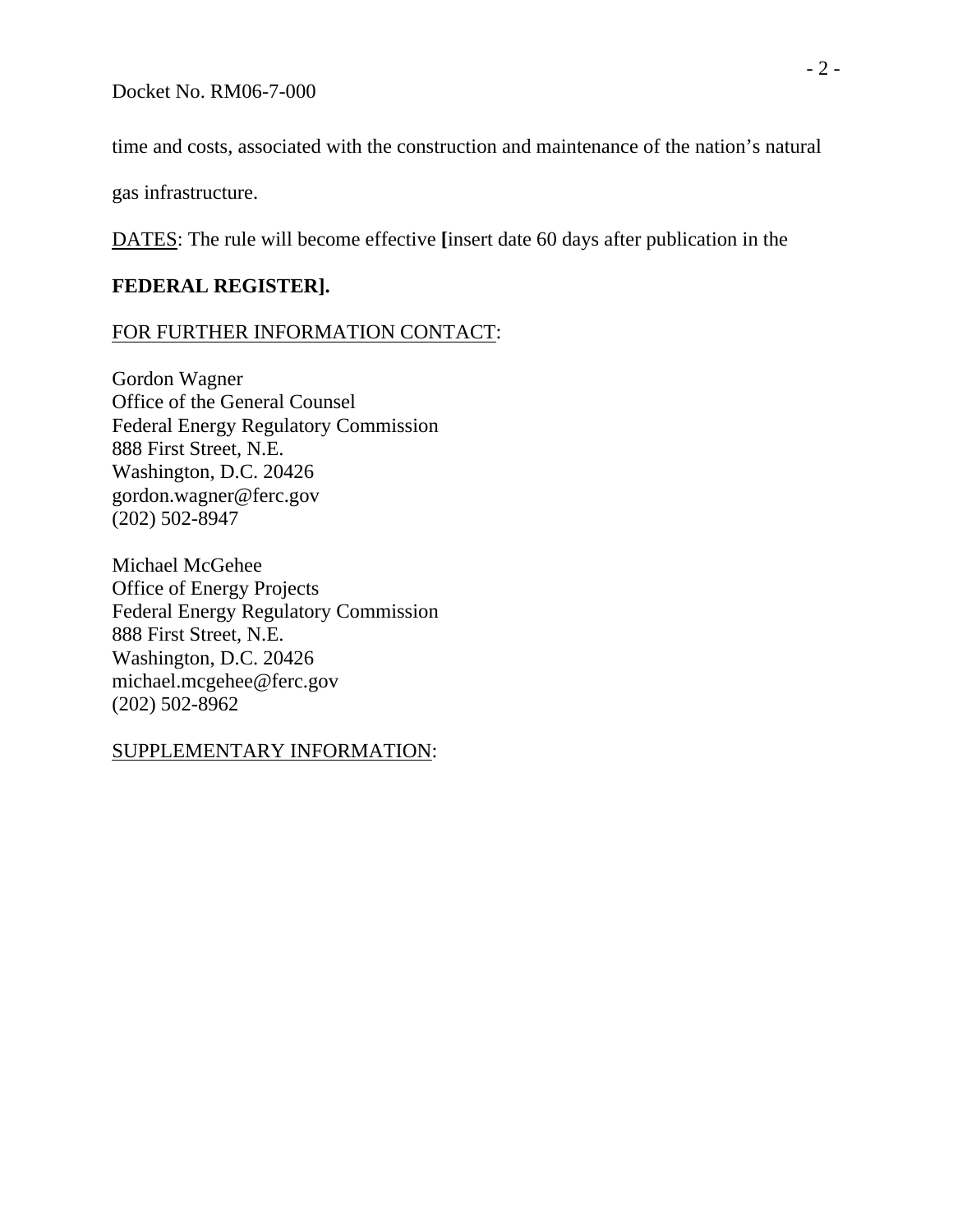## UNITED STATES OF AMERICA FEDERAL ENERGY REGULATORY COMMISSION

Before Commissioners: Joseph T. Kelliher, Chairman; Suedeen G. Kelly, Marc Spitzer, Philip D. Moeller, and Jon Wellinghoff.

Revisions to the Blanket Certificate Docket No. RM06-7-000 Regulations and Clarification Regarding Rates

## ORDER NO. 686

#### FINAL RULE

(October 19, 2006)

1. On June 16, 2006, the Federal Energy Regulatory Commission (Commission)

issued a Notice of Proposed Rulemaking (NOPR) in this proceeding.**<sup>1</sup>** In the NOPR, the Commission proposed to amend its Part 157, Subpart F, regulations to expand the scope and scale of activities that may be undertaken pursuant to blanket certificate authority and clarified that existing Commission policies permit natural gas companies to charge different rates to different classes of customers. This Final Rule considers comments submitted in response to the NOPR, and as a result, makes certain relatively minor modifications to the regulatory revisions described in the NOPR, and affirms the clarification regarding rate treatment described in the NOPR.

**<sup>1</sup>** 71 FR 36276 (June 26, 2006); FERC Stats. & Regs. ¶ 32,606 (2006); 115 FERC ¶ 61,338 (2006).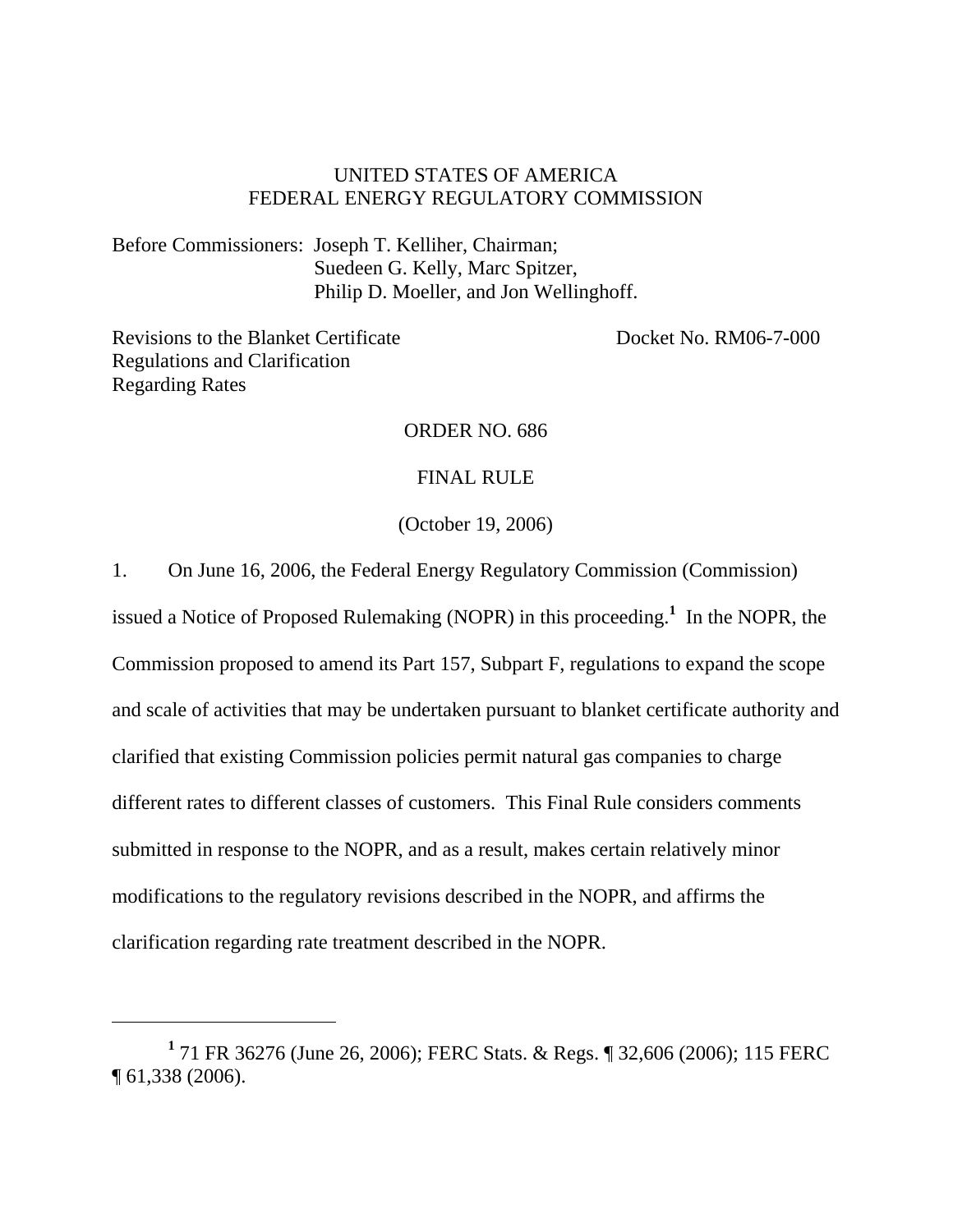## **I. Background**

2. A natural gas company must obtain a certificate of public convenience and necessity pursuant to section 7(c) of the Natural Gas Act (NGA) to construct, acquire, alter, abandon, or operate jurisdictional gas facilities or to provide jurisdictional gas services. Once issued a case-specific NGA section 7(c) certificate, a gas company may also obtain a blanket certificate under NGA section 7(c) and Part 157, Subpart F, of the Commission's regulations to construct, acquire, alter, or abandon certain types of facilities without the need for further case-by-case certificate authorization for each particular project.**<sup>2</sup>** Currently, blanket activities are limited to a maximum cost of \$8,200,000 per project undertaken without prior notice (also referred to as selfimplementing or automatic authorization projects) and \$22,700,000 per project undertaken subject to prior notice.**<sup>3</sup>** Blanket certificate authority only applies to a

<sup>&</sup>lt;sup>2</sup> Certain activities are exempted from the certificate requirements of NGA section 7(c). For example, 18 CFR 2.55 in the Commission's regulations exempts auxiliary installations and the replacement of physically deteriorated or obsolete facilities, and Part 284, Subpart I, of the regulations provides for the construction and operation of facilities needed to alleviate a gas emergency.

<sup>&</sup>lt;sup>3</sup> These are the current cost limits for calendar year 2006. Cost limits are adjusted annually. See 18 CFR 157.208(d), Table I (2006), as updated. As noted in the NOPR, in response to the impacts of hurricanes Katrina and Rita, these cost limits have been temporarily doubled for blanket projects that are built and placed into service between November 2005 and February 2007 to increase access to gas supplies*.* In addition, blanket certificate authority has been temporarily extended to cover facilities that would otherwise require case-specific authorization, namely, an extension of a mainline; a facility, including compression and looping, that alters the capacity of a mainline; and temporary compression that raises the capacity of a mainline. See Expediting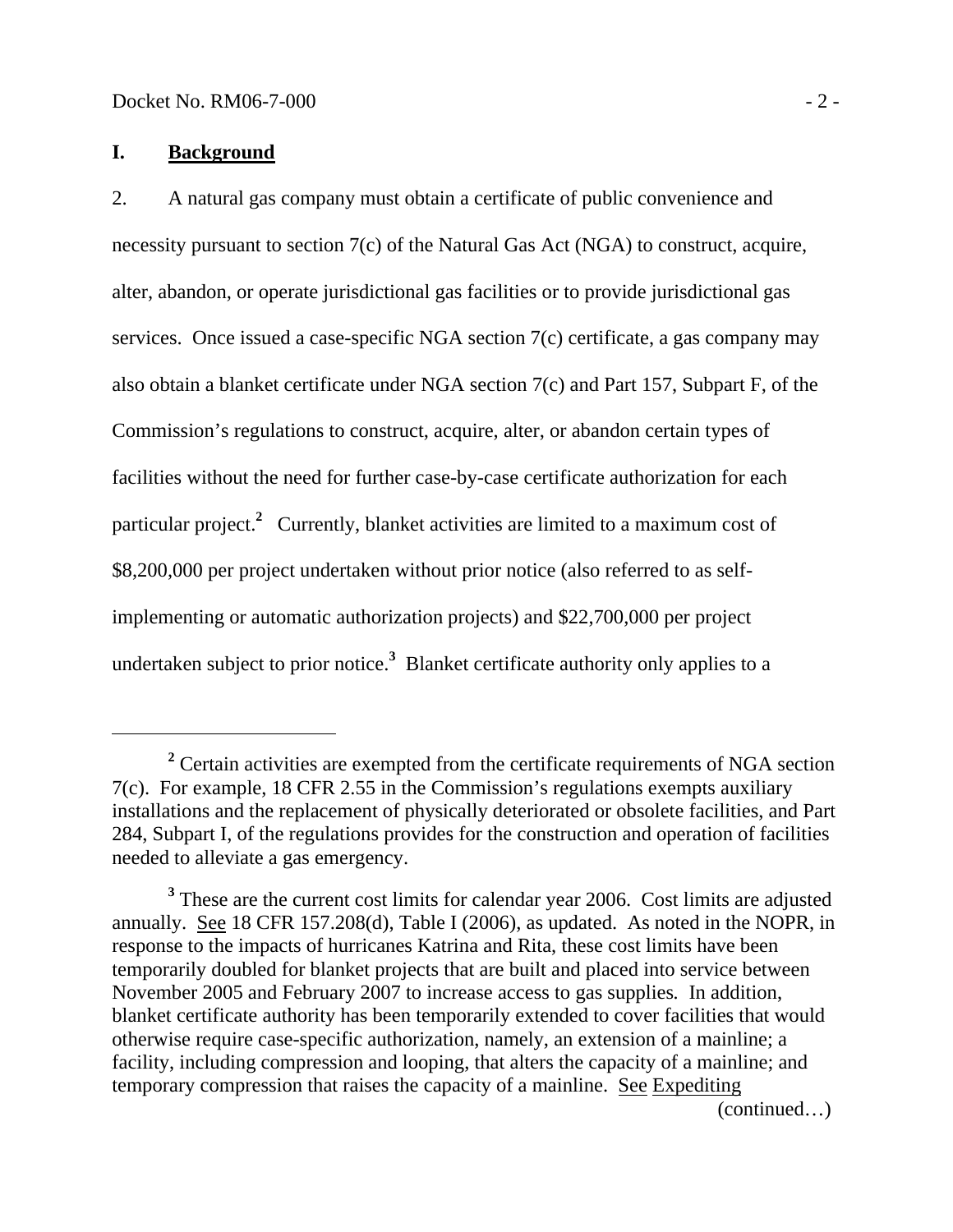restricted set of facilities and services, and currently does not extend to mainlines, storage field facilities, and facilities receiving gas from a liquefied natural gas (LNG) plant or a synthetic gas plant.

3. This Final Rule expands the scope of activities that can be undertaken pursuant to blanket authority by (1) increasing the project cost limit to \$9,600,000 for an automatic authorization project and \$27,400,000 for a prior notice project**<sup>4</sup>** and (2) expanding the types of facilities that may be acquired, constructed, modified, replaced, abandoned, and operated under blanket certificate authority to include mainline facilities, certain LNG and synthetic gas facilities, and certain storage facilities. In addition, the Commission clarifies that a natural gas company is not necessarily engaged in an unduly discriminatory practice if it charges different customers different rates for the same service based on the date that customers commit to service.

## **II. Notice and Comment**

 $\overline{a}$ 

## **A. Petition to Expand the Blanket Certificate Program and Clarify Criteria Defining Just and Reasonable Rates**

4. On November 22, 2005, the Interstate Natural Gas Association of America (INGAA) and the Natural Gas Supply Association (NGSA) jointly filed a petition under

Infrastructure Construction To Speed Hurricane Recovery, 113 FERC ¶ 61,179 (2005) and 114 FERC ¶ 61,186 (2006).

<sup>4</sup> Upon the effective date of this Final Rule, these higher project cost limits will be substituted for the amounts that now appear for the current calendar year in 18 CFR 157.208(d), Table I, with these higher amounts then subject to the annual inflation adjustment.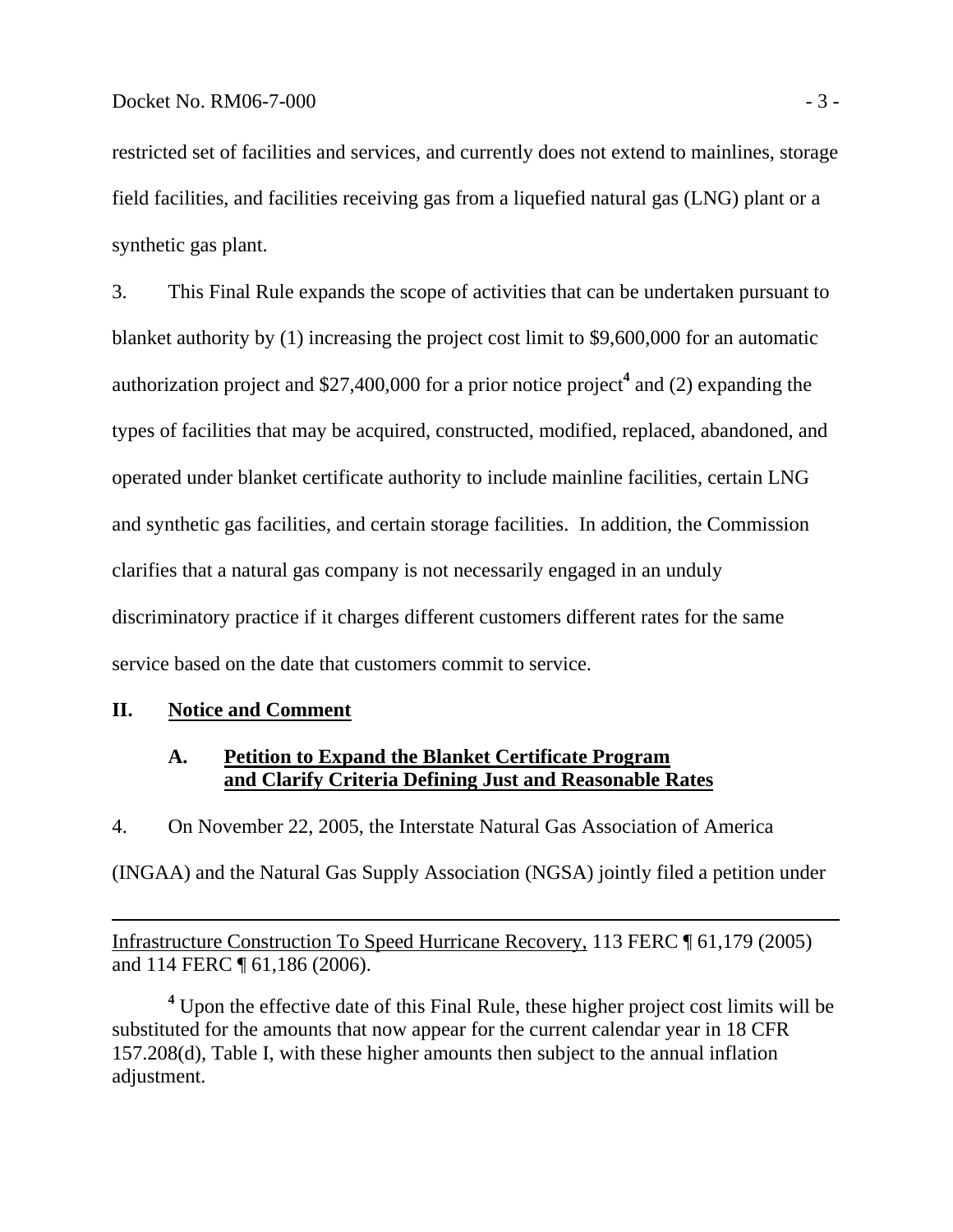§ 385.207(a) of the Commission's regulations proposing that the blanket certificate provisions be expanded to include mainline facilities, LNG takeaway facilities, and certain underground storage field facilities which are currently excluded from the blanket certificate program, and that the cost limits for all categories of blanket projects be raised. Petitioners also argue in favor of preferential rate treatment for "foundation shippers," i.e., customers that sign up early for firm service and thereby establish the financial foundation for a new project, and seek assurance that providing customers that commit early to a proposed project a more favorable rate than customers that seek service later will not be viewed as unduly discriminatory.

5. Notice of the INGAA/NGSA petition was published in the Federal Register on December 9, 2005,<sup>5</sup> and comments on the petition were filed by the American Gas Association (AGA); American Public Gas Association (APGA); Anadarko Petroleum Corporation (Anadarko); Devon Energy Corporation (Devon); Duke Energy Gas Transmission Corporation (Duke); Enstor Operating Company, LLC (Enstor); Honeoye Storage Corporation (Honeoye Storage); Illinois Municipal Gas Agency (Illinois Municipal); Independent Petroleum Association of America (IPAA); Kinder Morgan Interstate Gas Transmission, LLC (Kinder Morgan); NiSource Inc. (NiSource); Process Gas Consumers Group (Process Gas Consumers); Public Service Commission of New York (PSCNY); and Sempra Global (Sempra).

**<sup>5</sup>** 70 FR 73232 (Dec. 9, 2005).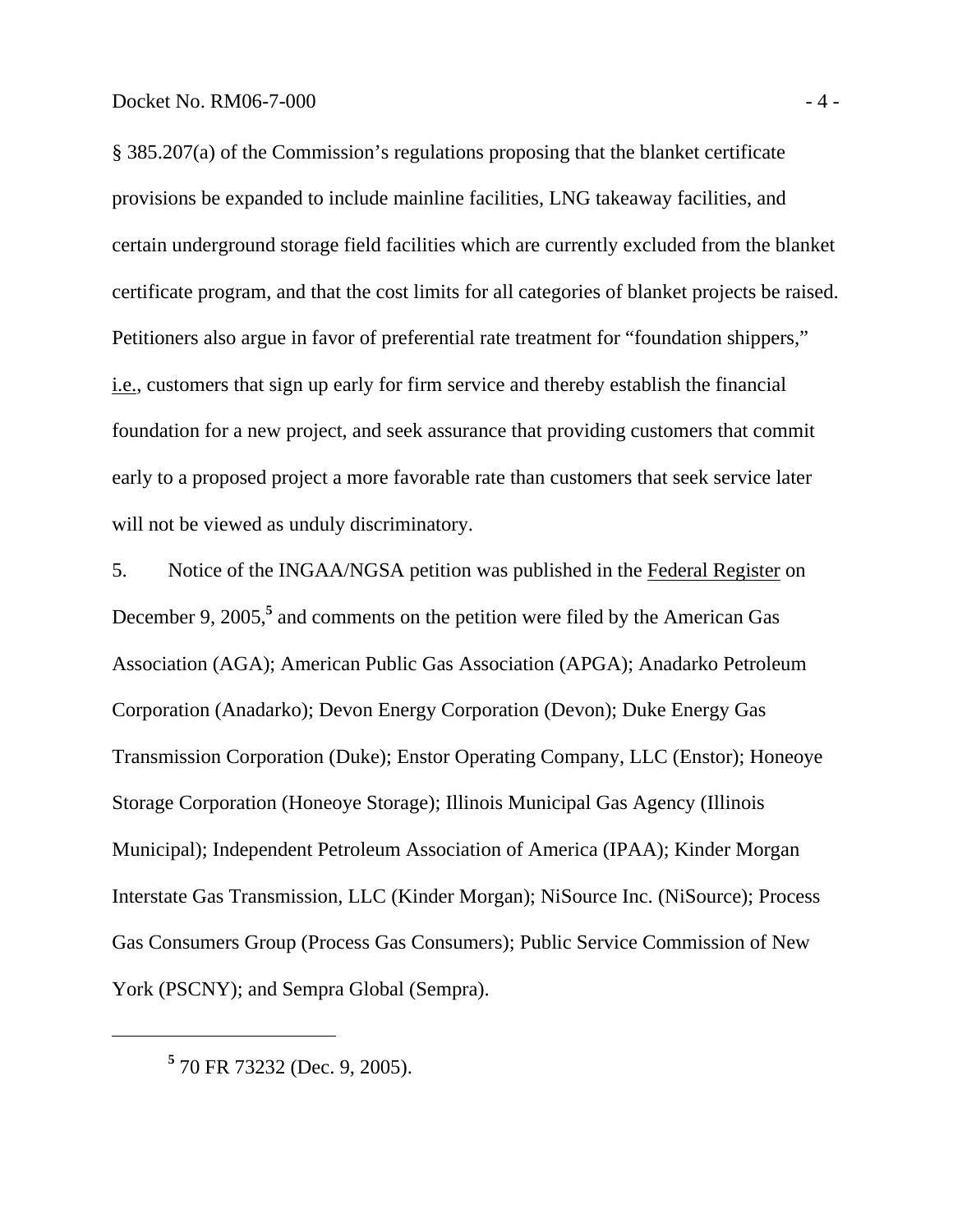## **B. Notice of Proposed Rulemaking**

6. After consideration of the petition and comments thereto, the Commission issued a NOPR that (1) proposed adopting the petitioners' requested regulatory revisions, with relatively minor modifications, and (2) clarified that the petitioners' hypothetical tiered rate structure for a new project could be accepted under the Commission's current policies. Notice of the NOPR was published in the Federal Register on June 29, 2006.**<sup>6</sup>** Comments on the NOPR were filed by the AGA; APGA; Boardwalk Pipeline Partners, LP (Boardwalk); Consolidated Edison Company of New York, Inc. (Con Ed) jointly with Orange and Rockland Utilities, Inc. (Orange and Rockland); Dominion Transmission, Inc., Dominion Cove Point LNG, LP, and Dominion South Pipeline Company, LP (Dominion); Duke; HFP Acoustical Consultants Inc. (HFP Acoustical ); INGAA; IPAA; NGSA; Process Gas Consumers; Sempra; and Williston Basin Interstate Pipeline Company (Williston). Further comments were filed by INGAA jointly with NGSA, and by AGA.

## **III. Discussion**

7. The blanket certificate program was designed to provide an administratively efficient means to authorize a generic class of routine activities, without subjecting each minor project to a full, case-specific NGA section 7 certificate proceeding. In 1982, in

**<sup>6</sup>** 71 FR 36276 (June 26, 2006).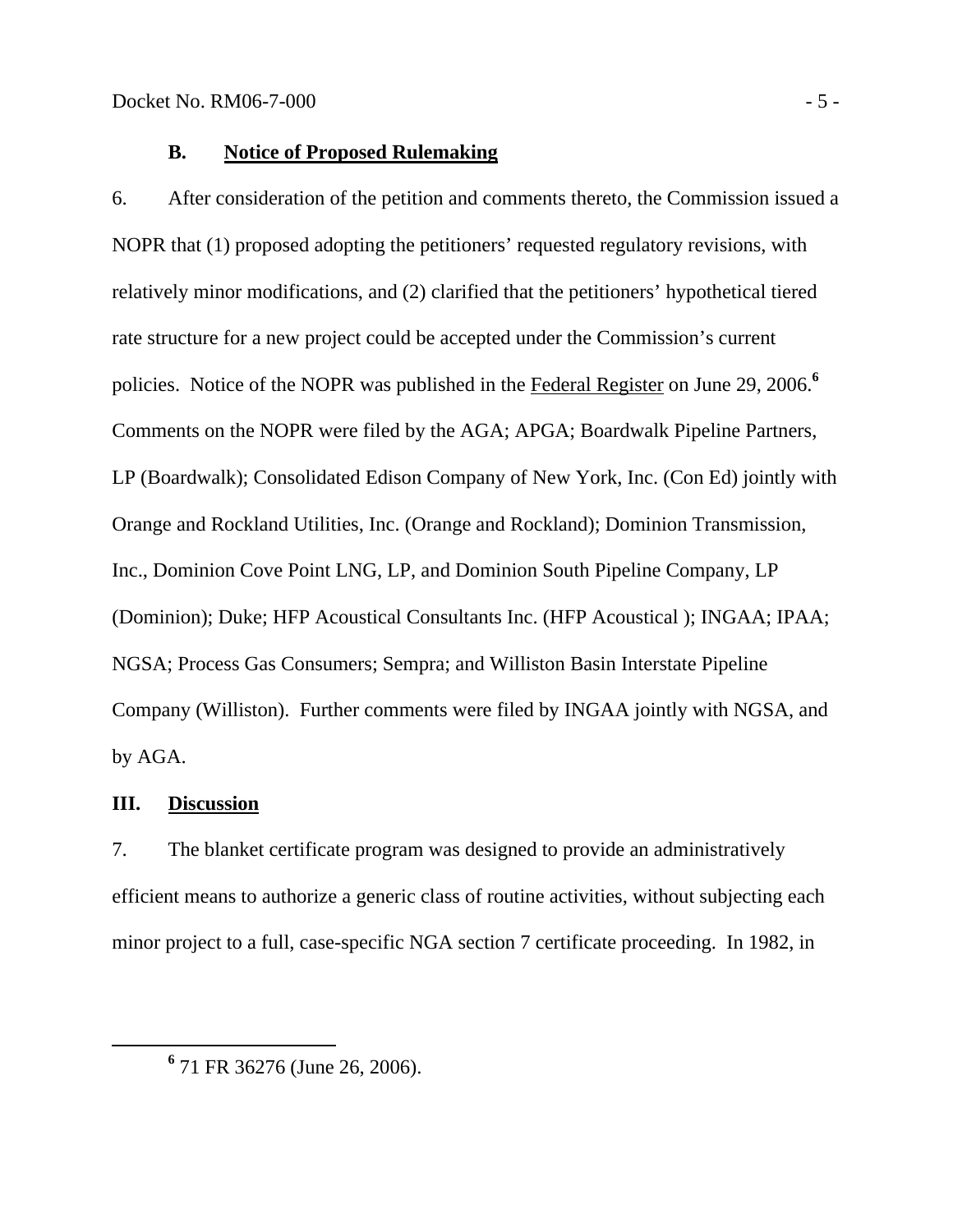## $Docke$ t No. RM06-7-000  $-6$  -

instituting the blanket certificate program, the Commission explained the new program as

## follows:

[T]he final regulations divide the various actions that the Commission certificates into several categories. The first category applies to certain activities performed by interstate pipelines that either have relatively little impact on ratepayers, or little effect on pipeline operations. This first category also includes minor investments in facilities which are so well understood as an established industry practice that little scrutiny is required to determine their compatibility with the public convenience and necessity. The second category of activities provides for a notice and protest procedure and comprises certain activities in which various interested parties might have a concern. In such cases there is a need to provide an opportunity for a greater degree of review and to provide for possible adjudication of controversial aspects. Activities not authorized under the blanket certificate are those activities which may have a major potential impact on ratepayers, or which propose such important considerations that close scrutiny and case-specific deliberation by the Commission is warranted prior to the issuance of a certificate.**<sup>7</sup>**

8. The Commission continues to apply the above criteria in an effort to distinguish those types of activities that may appropriately be constructed under blanket certificate authority from those projects that merit closer, case-specific scrutiny due to their potentially significant impact on rates, services, safety, security, competing natural gas companies or their customers, or on the environment. The Commission believes the regulatory revisions put in place by this Final Rule are consistent with the abovedescribed rationale for and constraints on the blanket certificate program.

9. In addition, "[u]nder section 7 of the NGA, pursuant to which the blanket certificate rule is promulgated," the Commission has "an obligation to issue certificates

**<sup>7</sup>** 47 FR 24254 (June 4, 1982).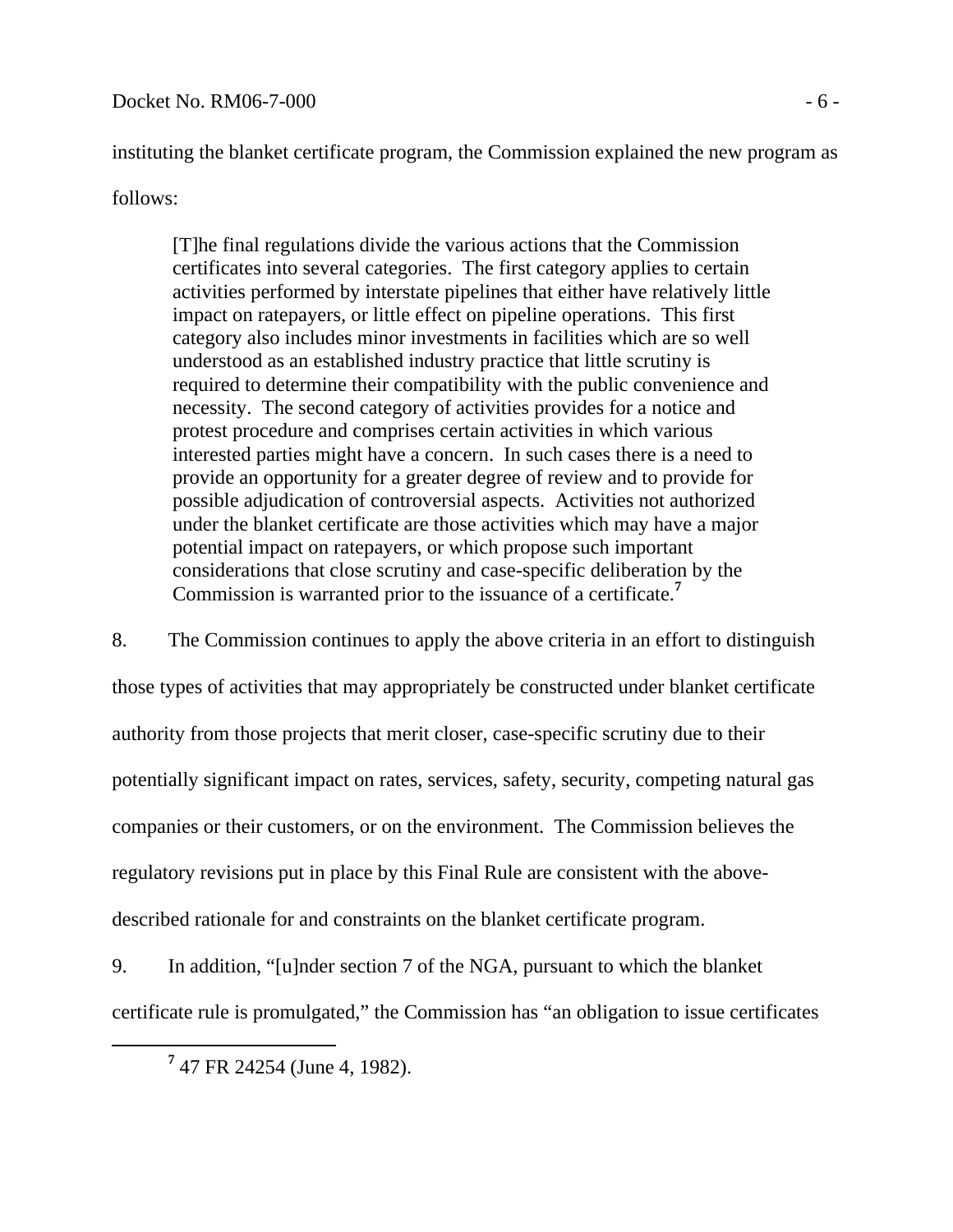only where they are required by the public convenience and necessity. The blanket certificate rules set out a class of transactions, subject to specific conditions, that the Commission has determined to be in the public convenience and necessity."**<sup>8</sup>** As discussed in the NOPR, and as further explained below, the Commission believes that the class of blanket-eligible transactions can be enlarged consistent with its statutory obligation to affirm that each new project or service is required by the public convenience and necessity.

## **A. Proposed Regulatory Revisions, Comments, and Commission Response**

10. The Commission proposes to expand the scope of blanket certificate activities to include facilities and services that have heretofore been excluded from the blanket program and to expand the scale of blanket certificate activities by raising the current project cost limits.

## **B. Expanding Blanket Authority to Cover Currently Excluded Facilities**

11. The Final Rule adds §§ 157.210, .212, and .213 to include, respectively, certain mainline, LNG and synthetic gas, and storage facilities within the blanket certificate

**<sup>8</sup>** Regulation of Natural Gas Pipelines After Partial Wellhead Decontrol*,* Order No. 436, 50 FR 42408 (Oct. 18, 1985), FERC Stats. & Regs. ¶ 30,665 at 31,554 (1985), vacated and remanded, Associated Gas Distributors v. FERC, 824 F.2d 981 (D.C. Cir. 1987), cert. denied, 485 U.S. 1006 (1988), readopted on an interim basis, Order No. 500, 52 FR 30334 (Aug. 14, 1987), FERC Stats. & Regs. ¶ 30,761 (1987), remanded, American Gas Association v. FERC, 888 F.2d 136 (D.C. Cir. 1989), readopted, Order No. 500-H, 54 FR 52344 (Dec. 21, 1989), FERC Stats. & Regs. ¶ 30,867 (1989), reh'g granted in part and denied in part, Order No. 500-I, 55 FR 6605 (Feb. 26, 1990), FERC Stats. & Regs. ¶ 30,880 (1990), aff'd in part and remanded in part, American Gas Association v. FERC, 912 F.2d 1496 (D.C. Cir. 1990), cert. denied, 111 S.Ct. 957 (1991).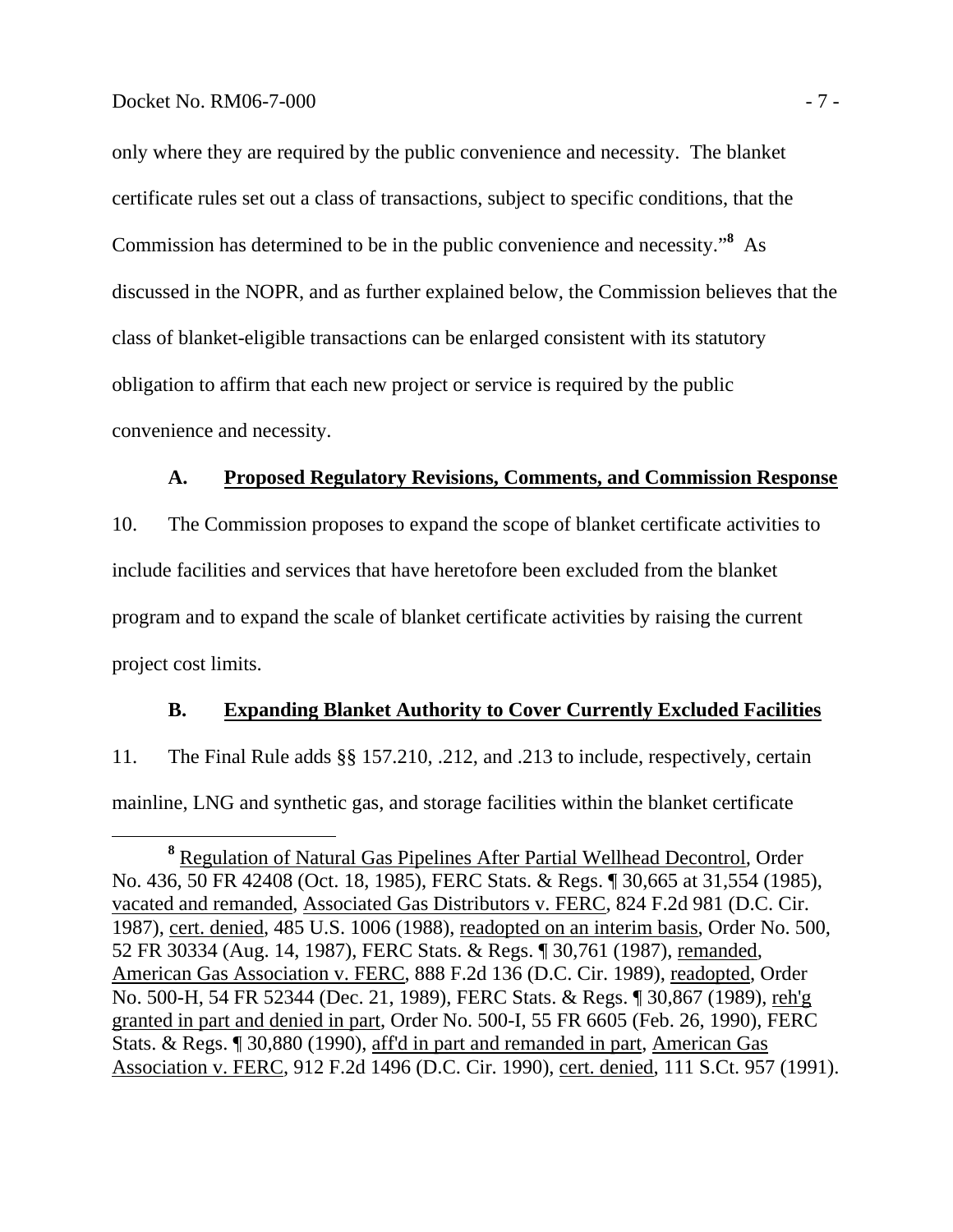program. As discussed in the NOPR, these facilities were initially barred from the blanket program out of concern that their cost and operation could adversely impact existing customers' rates and services. These concerns remain valid, and in addition, there has been increased attention to the environmental, safety, and security implications of all natural gas facilities. To ensure these matters receive appropriate review, all projects involving the additional types of facilities now permitted under the expanded blanket certificate program (with the exception of the remediation and maintenance of underground storage field facilities) will be subject to the prior notice provisions of the regulations regardless of their estimated costs. As explained in the NOPR, the Commission expects that by requiring prior public notice for blanket projects involving these previously excluded facilities, and by providing for more information to be included in notices to affected landowners and the public, and by providing additional time to assess proposed blanket projects, the Commission, affected landowners, and others will be afforded a reasonable opportunity to review the potential impacts of proposed projects prior to construction.

12. APGA asks that the Commission affirm these measures will ensure adequate staff review of prior notice submissions. The Commission expects that the revised regulations will enable staff to make a meaningful assessment of proposed blanket projects – and as appropriate, protest pursuant to  $\S 157.205(e)$  of the Commission's regulations – prior to a project going forward.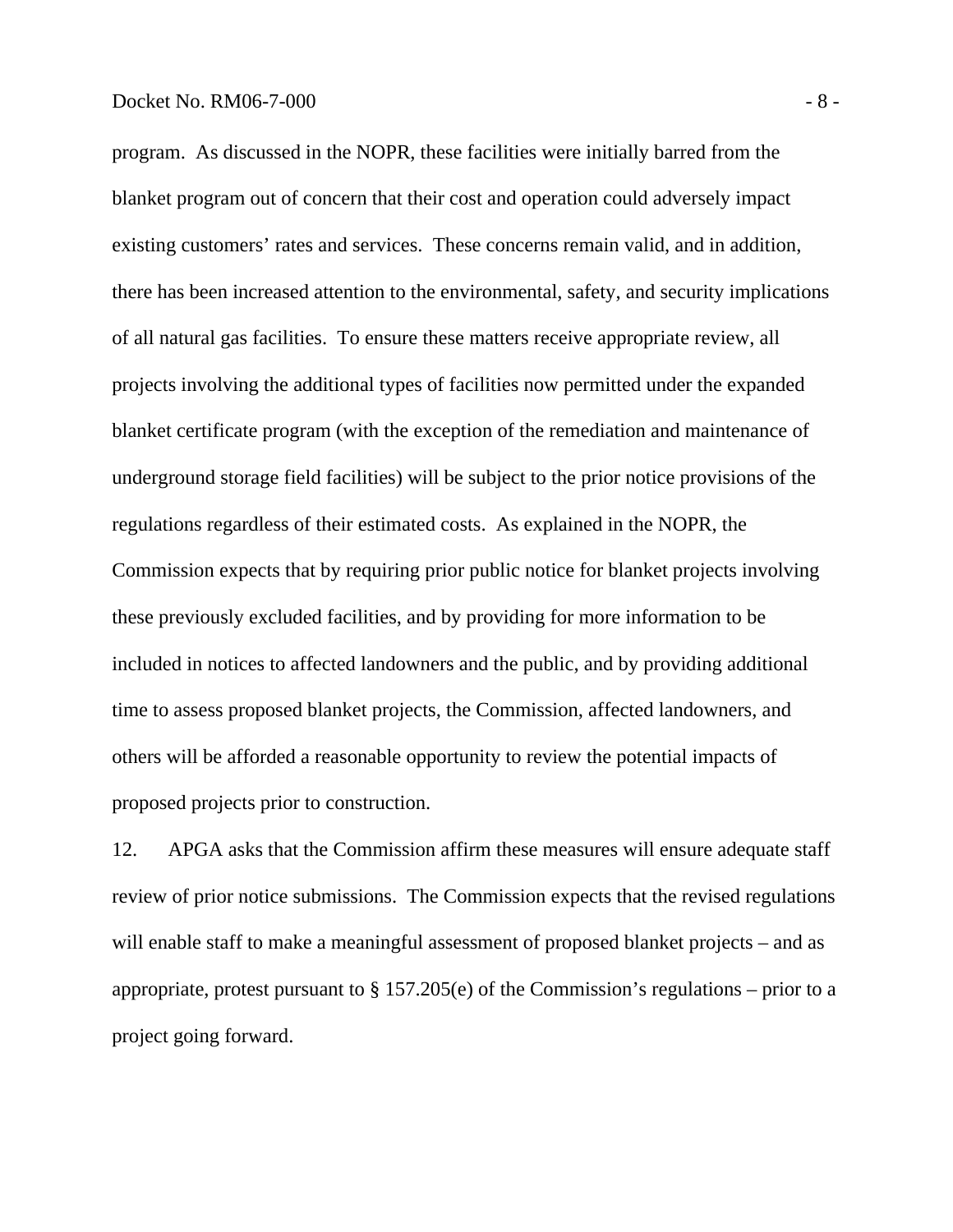#### **1. Section 157.210, Mainline Natural Gas Facilities**

13. The Final Rule adds § 157.210 to allow blanket certificate holders to acquire, construct, modify, replace, and operate mainline gas facilities. The Final Rule makes the following modifications. At the end of the first sentence of this section, the phrase "natural gas mainline facilities," is qualified by adding "including compression and looping, that are not eligible facilities under  $\S 157.202(b)(2)(i)$ ." This clarifies that blanket certificate authority can be employed for mainline projects that include compression and loop line facilities, and also clarifies, in response to INGAA's request, that this new section does not displace, but is in addition to, the existing provisions which state that certain mainline facilities are eligible to be replaced or rearranged under blanket authority. In addition, the reference in the NOPR to the authority to "abandon" is removed, since as Williston observes, blanket abandonment provisions are described in § 157.216 of the Commission's regulations. Instead, a cross-reference to § 157.210 will be added to § 157.216, so that the blanket abandonment authority and procedure now in place will be extended to new mainline facilities and services.

14. INGAA, Duke, and Dominion insist there is no need for prior notice for mainline projects that come under the automatic authorization cost limit, asserting that the Commission already has the capability to monitor mainline projects for adverse impacts, abuses, and segmenting by means of a review of annual reports and post-construction audits. On the other hand, APGA and IPAA argue in favor of prior notice for all § 157.210 mainline activity, regardless of cost.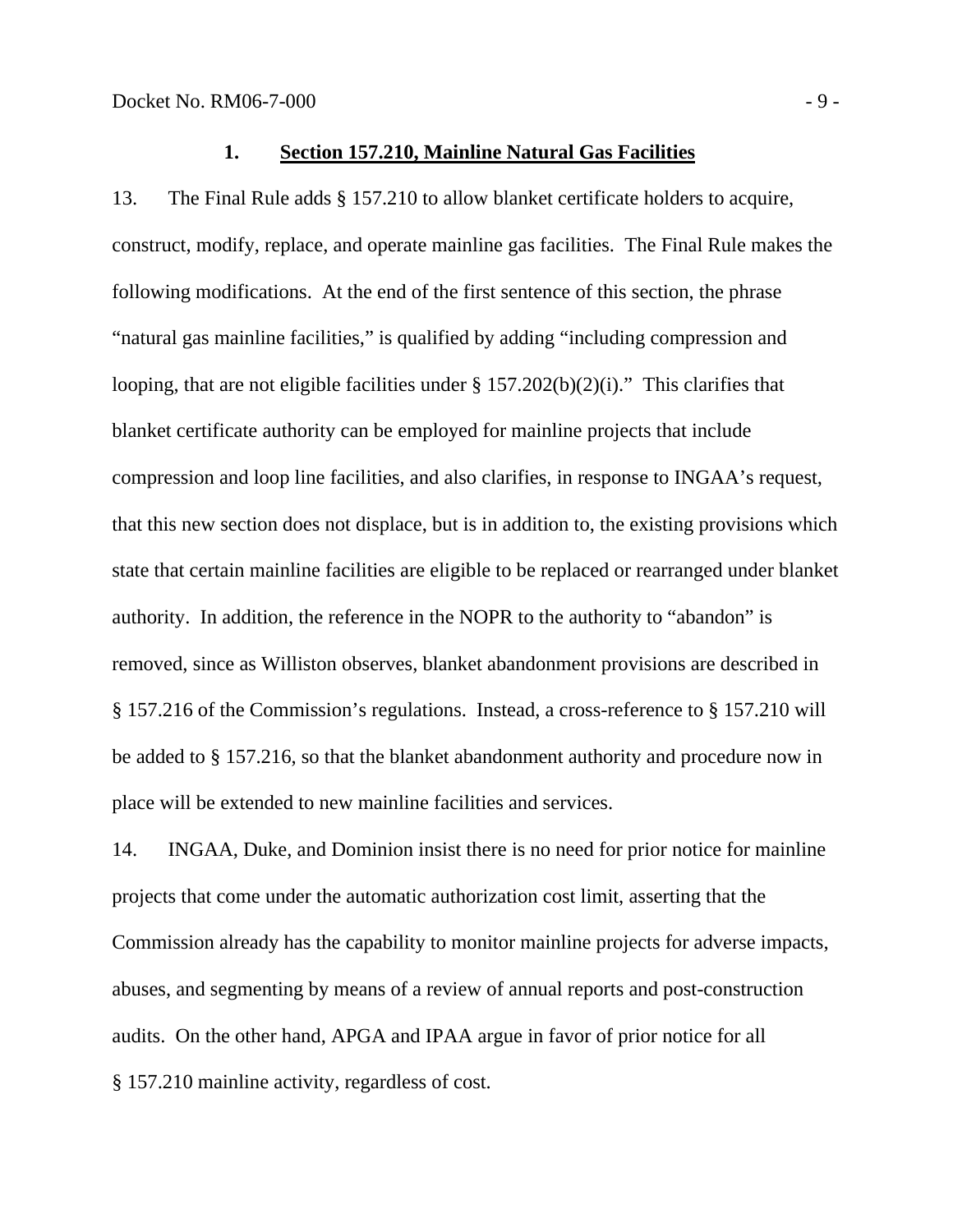15. Although the Commission is comfortable with its capability to assess and monitor the variety of activities currently included within the blanket certificate program, this Final Rule draws into the blanket program facilities which heretofore have been deliberately excluded due to the expectation that the limited regulatory oversight provided under the blanket program would be inadequate to properly review such facilities. Oversight via review of annual reports and post-construction audits, as suggested in comments, would only identify transgressions after the fact, whereas prior notice functions as a preventive measure. Given the Commission's lack of experience under the blanket program in supervising mainline, LNG and synthetic gas, and storage facility projects, the NOPR reasoned it would be prudent to provide prior notice for all projects involving these newly blanket-enfranchised facilities. The Commission affirms that reasoning here, with an exception described below for certain storage facilities. 16. In the NOPR, in response to a query by Kinder Morgan Interstate Gas Transmission, LLC (Kinder Morgan), the Commission stated its expectation that the proposed regulatory revisions would provide certificate holders with the option to construct mainline facilities under blanket certificate authority. This Final Rule does so. Accordingly, this rule renders moot Kinder Morgan's and Northern Natural Gas Company's joint petition in Docket No. CP06-418-000 for a temporary waiver of the blanket certificate program's exclusion of mainline facilities pending revision of the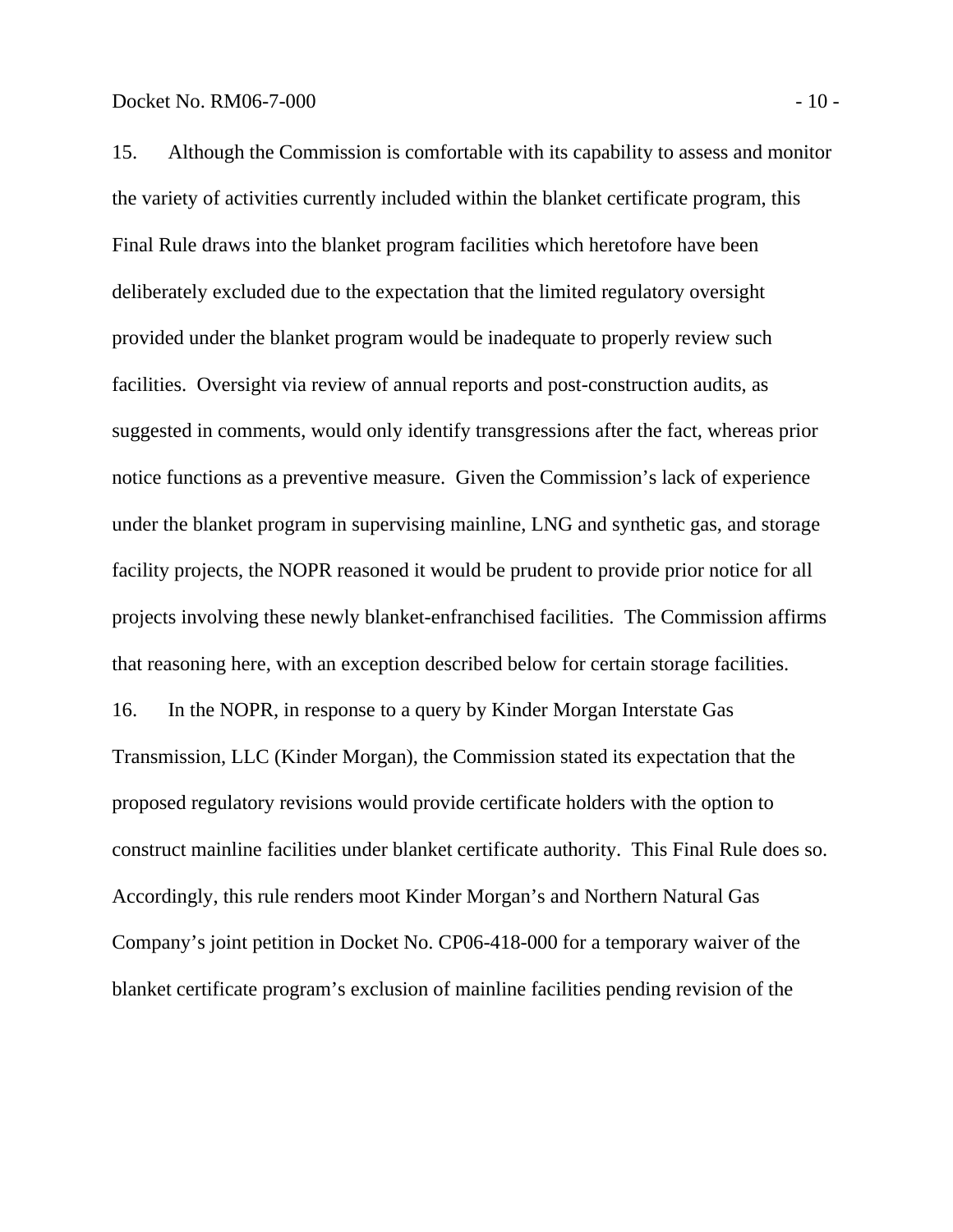blanket regulations to permit the construction of mainline projects.**<sup>9</sup>** As of the effective date of this rule, mainline facilities may be constructed pursuant to a project sponsor's blanket certificate authority, provided the proposed facilities comply with the cost limits and other requirements of the blanket certificate program.

## **2. Section 157.212, LNG and Synthetic Natural Gas Facilities**

17. The Final Rule adds § 157.212 to allow certificate holders to acquire, construct, modify, replace, and operate facilities used to transport LNG or synthetic gas. The Final Rule removes the reference in the NOPR to the authority to "abandon," and instead adds a cross-reference to the blanket abandonment authority described in § 157.216 of the Commission's regulations. In addition, § 157.212 will be revised to clarify that it applies to facilities that transport a mix of synthetic and natural gas and to facilities that transport exclusively revaporized LNG.**<sup>10</sup>**

18. As was the case regarding the issue of prior notice for mainline facilities, comments both favor and oppose applying prior notice to all LNG and synthetic gas facilities that are now newly subject to authorization under the blanket program. In accord with the above discussion regarding mainline facilities, the Commission will retain the prior notice requirement. In the NOPR, the Commission added that automatic

**<sup>9</sup>** <sup>9</sup> The Commission will issue a separate notice to dismiss Kinder Morgan's and Northern Natural Gas Company's petition in Docket No. CP06-418-000.

**<sup>10</sup>** The Commission's jurisdiction over the interstate transportation of natural gas does not extend to facilities that transport exclusively synthetic gas. See, e.g., Henry v. FPC, 513 F.2d 395 (D.C. Cir. 1975).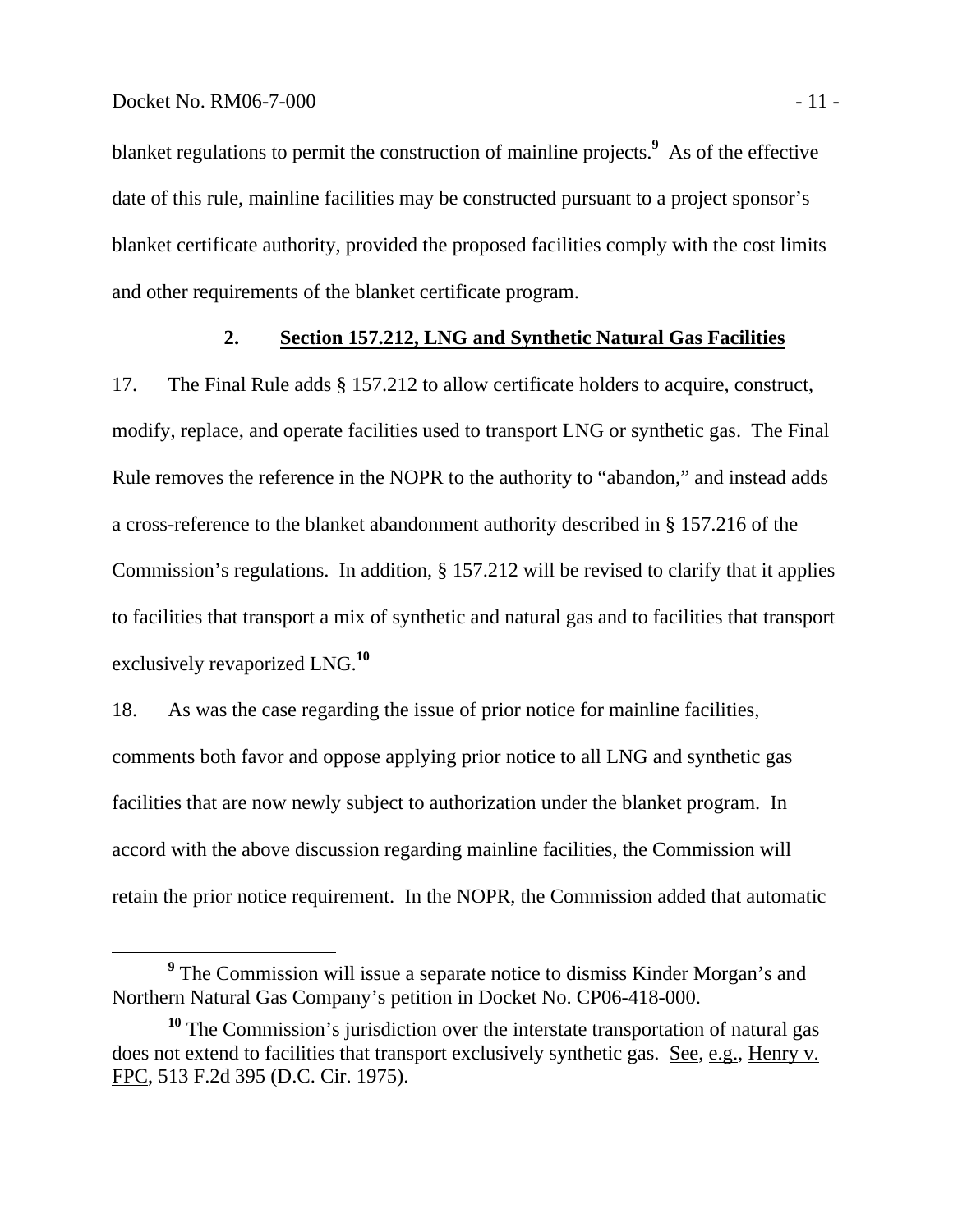#### Docket No. RM06-7-000 - 12 -

authorization was unsuited to LNG and synthetic gas facilities because these projects raised fact-specific issues of safety, security, and gas interchangeability.

19. In opting for prior notice, INGAA contends the Commission is being "unduly cautious," since "LNG supplies are not new to the natural gas industry and have been flowing into the U.S. grid for a long time now."**<sup>11</sup>** INGAA's observation, while not wrong, overlooks the difficulties developers, producers, pipelines, LDCs, and gas consumers have encountered in trying to reach consensus on national natural gas quality and interchangeability standards. The concerted effort by representatives of these sectors of the gas industry to establish such standards, ongoing since 2004, was prompted by the prospect of increasing supplies of LNG, leading the industry and the Commission to consider whether revaporized LNG could contribute to the physical deterioration of existing gas lines and whether the substitution of one gaseous fuel for another in a combustion application could materially change operational safety, efficiency, performance, or air pollution emissions. In June 2006, the Commission denied an NGSA petition to establish natural gas quality and interchangeability standards**<sup>12</sup>** and issued a policy statement declaring its intent to address disputes over gas quality and interchangeability on a case-by-case basis.**<sup>13</sup>** Given the potential impact that a change in the makeup of a longstanding gas supply profile could have, the Commission believes

**<sup>11</sup>** INGAA's Comments at 9 (Aug. 25, 2006).

**<sup>12</sup>** 115 FERC ¶ 61,327 (2006).

**<sup>13</sup>** 115 FERC ¶ 61,325 (2006).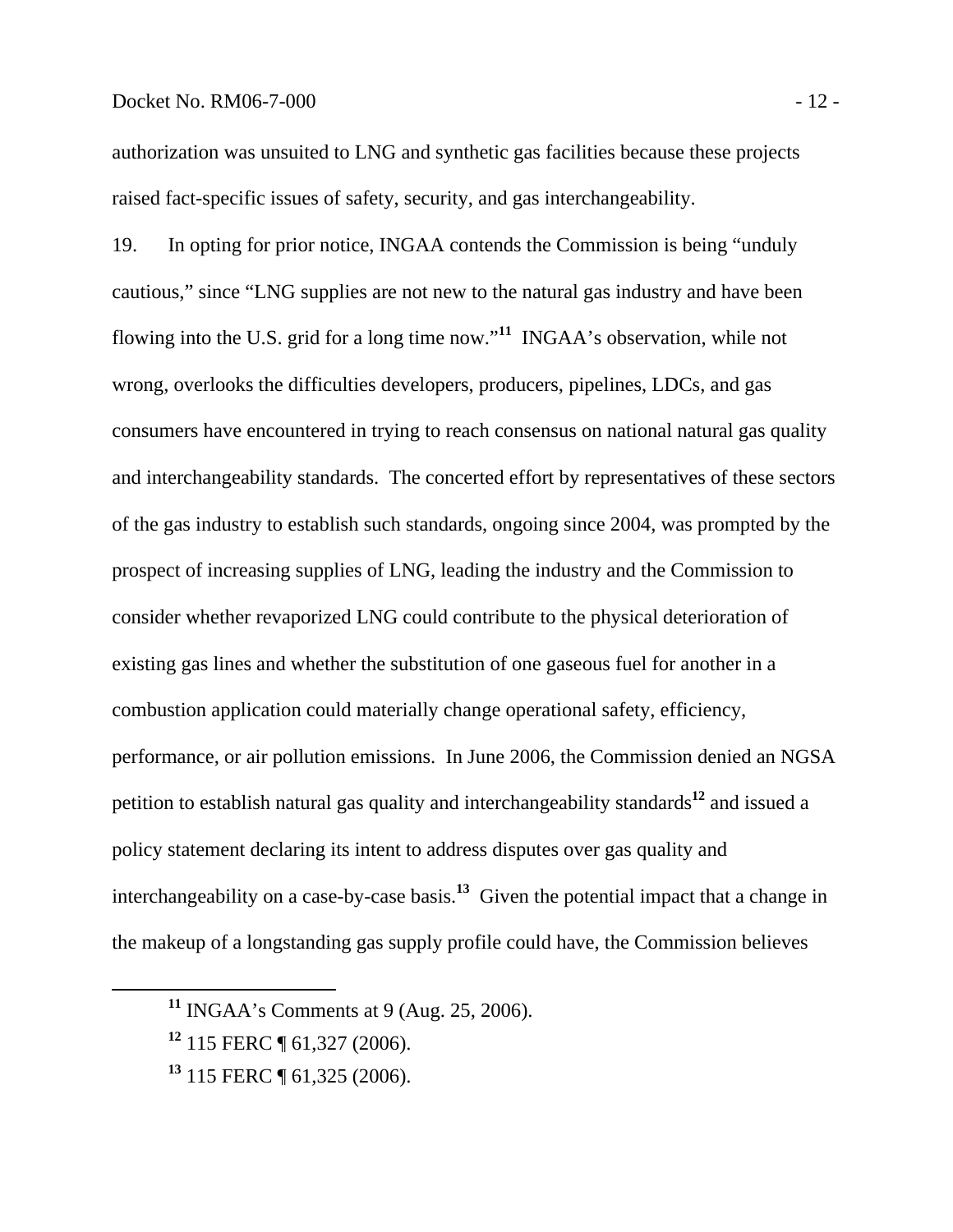## Docket No. RM06-7-000 - 13 -

that to the extent requiring prior notice for § 157.212 facilities may be characterized as cautious, caution is in order. Thus, the Commission will adopt the prior notice requirement for all LNG and synthetic gas facilities.**<sup>14</sup>**

20. The NOPR states that "blanket certificate authority will not apply to the outlet pipe of an LNG or synthetic gas plant, but only to those facilities that attach to the directly interconnected pipe."**<sup>15</sup>** APGA endorses this approach. INGAA, NGSA, Duke, and Dominion do not, and advocate extending blanket certificate authority to include takeaway lateral lines that connect directly to existing LNG terminals. AGA seeks clarification on this point. NGSA asserts that if a new lateral from an existing LNG terminal does not require modifying the terminal to accommodate the new lateral, the new lateral should not be subject to the mandatory prefiling specified in § 157.21 of the Commission's regulations. Dominion goes further, and recommends enlarging the blanket certificate program to include improvements and modifications to existing LNG terminals and LNG storage facilities that do not alter the facility's capacity. Duke goes further still, and claims that "if the Commission continues to believe that it is necessary to evaluate an LNG terminal and take-away pipeline in tandem, there is no reason why

**<sup>14</sup>** In view of the issues that have arisen in the Commission proceeding regarding gas quality and interchangeability standards, Duke is incorrect in stating that "there are no construction, environmental, operational, or safety considerations that distinguish regasified LNG pipelines from other natural gas pipelines." Duke's Comments at 9 (Aug. 25, 2006).

**<sup>15</sup>** 71 FR 36276 at 36279 (June 26, 2006); FERC Stats. & Regs. ¶ 32,606 at 32,876 (2006); 115 FERC ¶ 61,338 at P 28 (2006).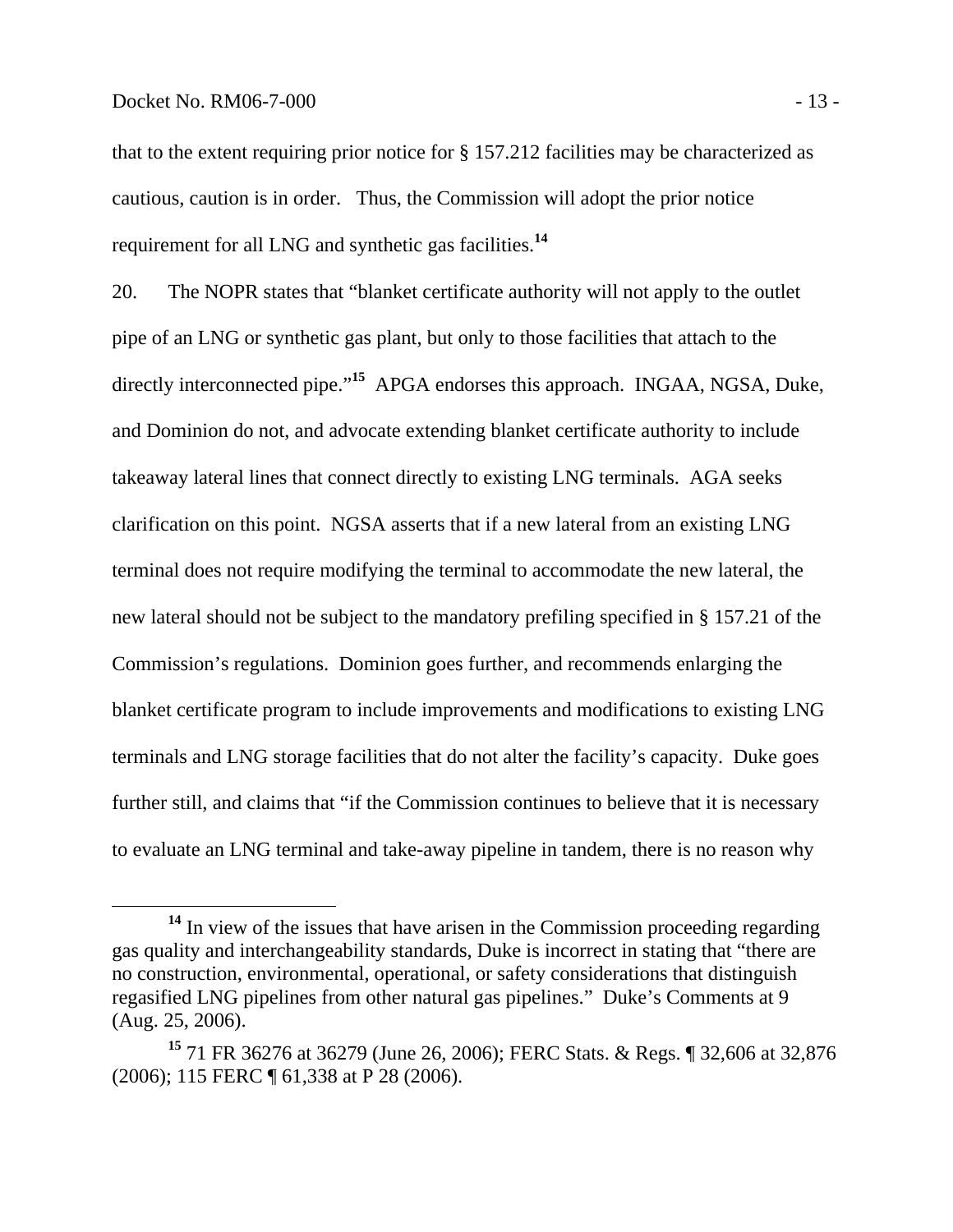such pipeline facilities could not be both constructed pursuant to blanket authority and

evaluated in connection with the construction of a new LNG terminal or expansion of an

existing LNG terminal."<sup>16</sup>

21. The Commission views Duke's suggestion as incompatible with the statutory and regulatory requirements applicable to LNG terminal facilities. In the NOPR, the

Commission explained that:

LNG plant facilities are not within the class of minor, well-understood, routine activities that the blanket certificate program is intended to embrace; LNG plant facilities necessarily require a review of engineering, environmental, safety, and security issues that the Commission believes only can be properly considered on a case-by-case basis.**<sup>17</sup>** [Thus, b]ecause an LNG terminal and the facilities that attach directly to it are interdependent – inextricably bound in design and operation – a terminal and its takeaway facilities must be evaluated in tandem; both merit a similar degree of regulatory scrutiny."**<sup>18</sup>**

22. In view of the complexity of the issues raised by LNG terminals, § 157.21 requires that proposals to construct a new LNG terminal, or to make certain modifications to an existing LNG terminal, be subject to a mandatory 180-day prefiling procedure. The 180-day prefiling procedure conflicts with the expedited nature of the blanket certificate program. Thus, facilities subject to mandatory prefiling cannot be authorized under the blanket certificate program.

**<sup>16</sup>** Duke's Comments at 10 (Aug. 25, 2006).

**<sup>17</sup>** 71 FR 36276 at 36279-80 (June 26, 2006); FERC Stats. & Regs. ¶ 32,606 at 32,877 (2006); 115 FERC ¶ 61,338 at PP 29-30 (2006).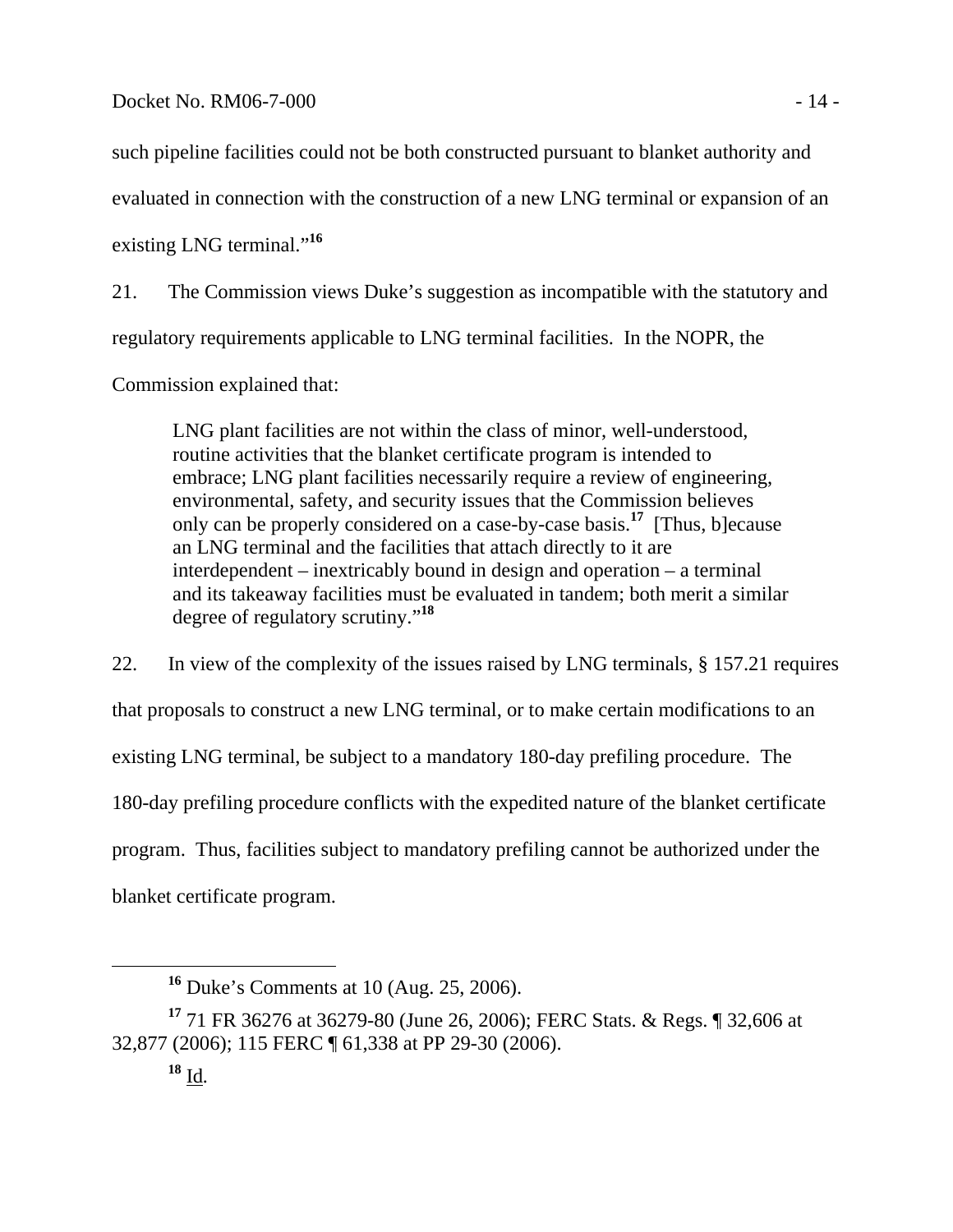23. For example, in the case of a planned, but not yet authorized, LNG terminal, if the facilities that attach directly to the new terminal are "related jurisdictional natural gas facilities," as defined by  $\S 153.2(e)(1)$  of the Commission's regulations, they must be considered in conjunction with the LNG terminal in a 180-day mandatory prefiling procedure. In the case of an existing LNG terminal, if the construction or modification of facilities that attach directly to the terminal will result in modifications to the terminal, and those modifications to the terminal are subject to mandatory prefiling under § 157.21(e)(2), then the facilities that attach directly to the terminal are "related jurisdictional natural gas facilities" and must be considered along with the terminal modifications as part of a mandatory 180-day prefiling procedure. Because "related jurisdictional natural gas facilities" are to be reviewed in tandem with LNG terminals in a 180-day prefiling, these facilities are excluded from the blanket certificate program. 24. However, blanket certificate authority can be applied to facilities that attach directly to an existing LNG terminal if the construction and operation of the attached facilities will not involve any modifications to the terminal, or if there are modifications to the terminal, they are not significant modifications that trigger the 180-day mandatory prefiling process. In view of this latter category of facilities, the Commission qualifies its description in the NOPR on the applicability of the blanket program. Provided the construction and operation of facilities that attach directly to an existing LNG terminal do not involve modifications to the terminal that result in a mandatory prefiling process, blanket certificate authority extends to such facilities.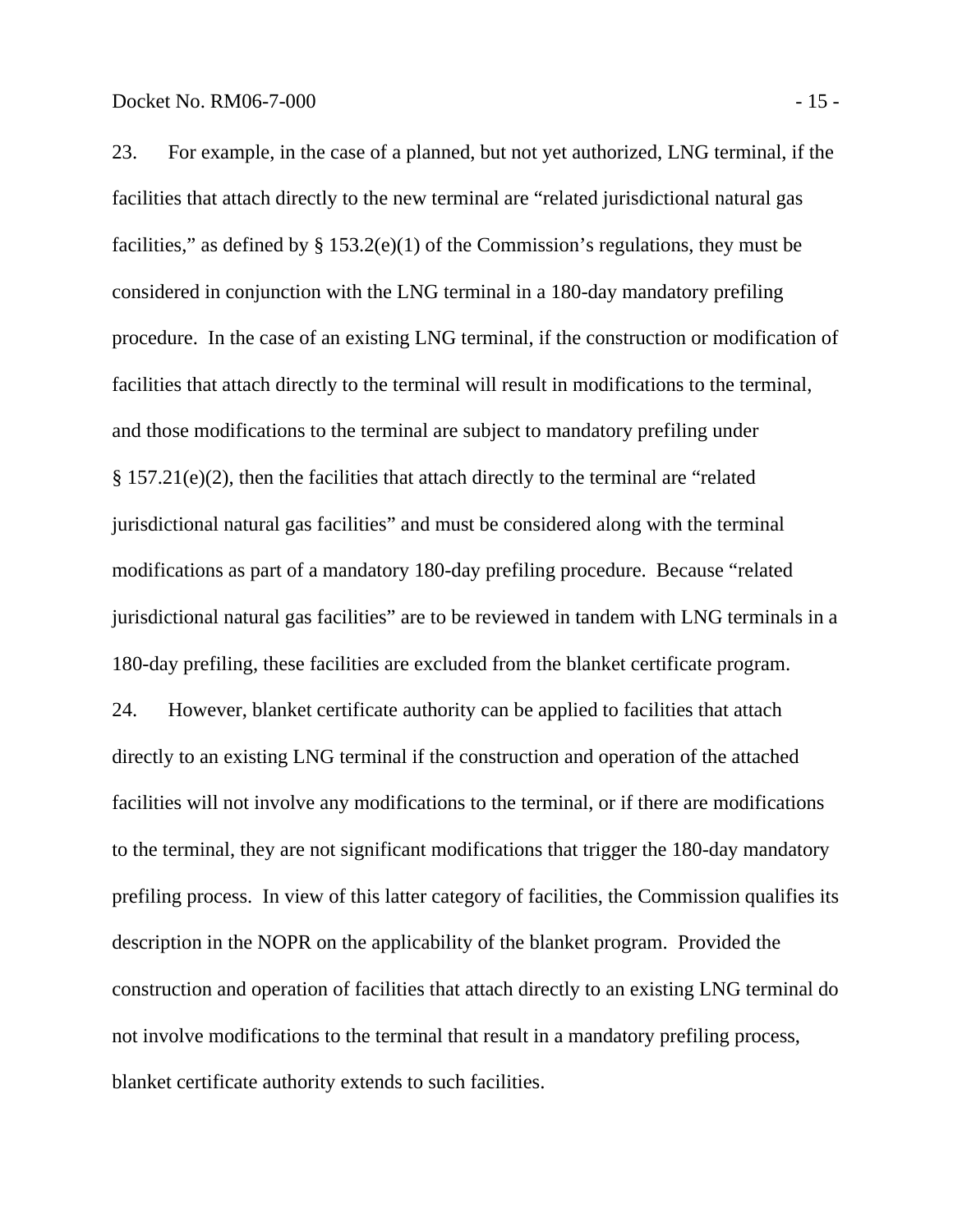25. Sempra complains that an existing blanket certificate holder, in seeking to build a pipeline to attach to an LNG terminal, would have a competitive advantage over a new entrant compelled to seek case-specific authority. Sempra asks the Commission to preclude any project sponsor from using blanket certificate authority to gain a timing advantage over a new entrant in seeking to serve the same LNG supply source or market. 26. As discussed above, a new line to a new LNG terminal could not be built under the expanded blanket certificate authority, and depending on circumstances, neither could a new line to an existing LNG terminal. That notwithstanding, the Commission acknowledges that, to the extent proceeding under the blanket program provides an expedited authorization compared to a case-specific applicant, new entrants could be placed at a competitive disadvantage. However, the Commission notes that any timingrelated advantage is diminished because a blanket-eligible line interconnecting directly with an LNG terminal will be subject to prior notice, and thus to protest, and an unresolved protest would cause the prior notice blanket application to be treated as an application for case-specific NGA section 7(c) authorization.**<sup>19</sup>** Further, while this Final Rule increases cost limits under the blanket certificate regulations, the cost limits nevertheless will continue to ensure that blanket authority extends only to relatively modest projects; hence, there would not necessarily be a substantial disparity in time in building under a blanket certificate and obtaining case-specific authorization for a modest

**<sup>19</sup>** See 18 CFR 157.205(f) (2006).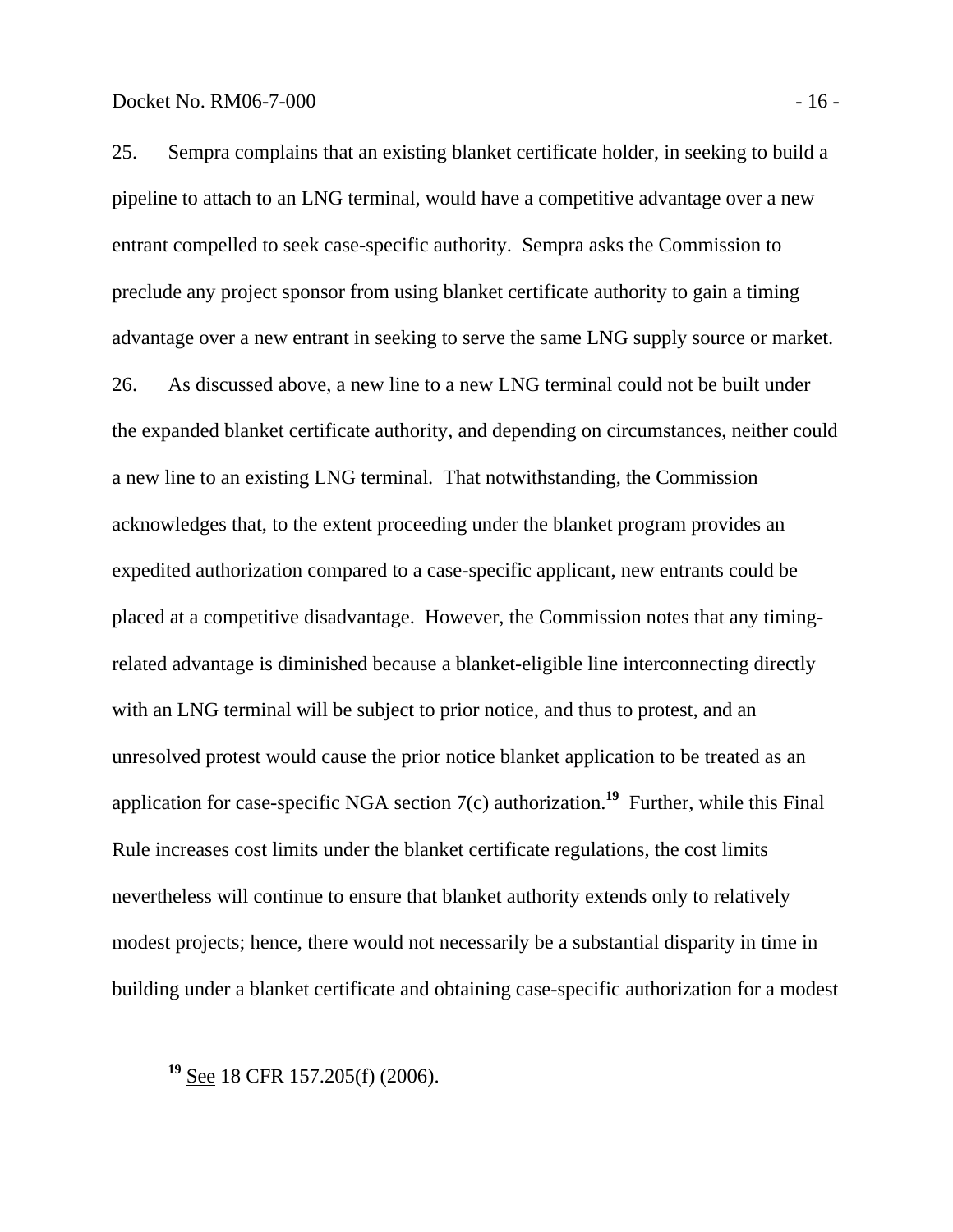proposal. The Commission concludes that the benefit the blanket certificate program provides in terms of administrative efficiency and cost savings outweigh any accompanying market distortion. Accordingly, Sempra's request to selectively revoke blanket certificate authority is denied.

#### **3. Section 157.213, Underground Storage Field Facilities**

27. The Final Rule adds § 157.213 to allow certificate holders to acquire, construct, modify, replace, and operate certain underground storage facilities. As with § 157.210 and § 157.212, § 157.213 is revised to remove the reference in the NOPR to the authority to "abandon," and instead a cross-reference is added to the blanket abandonment authority described in § 157.216 of the Commission's regulations. The Commission will further revise this section as described below.

28. Comments again both favor and oppose applying prior notice to all underground storage projects. However, in this instance, the Commission finds it appropriate to permit automatic authorization for certain types of storage projects. Dominion contends that automatic authorization should be allowed for storage projects limited to remediation and maintenance, on the grounds that such activities have little impact on customers or operations compared to projects to improve a storage facility. The Commission concurs and will provide for automatic authorization for storage remediation and maintenance activities under revised § 157.213(a).**<sup>20</sup>**

**<sup>20</sup>** The Commission consequently will modify 18 CFR 157.207 to include storage remediation and maintenance as an activity subject to the annual reporting requirements (continued…)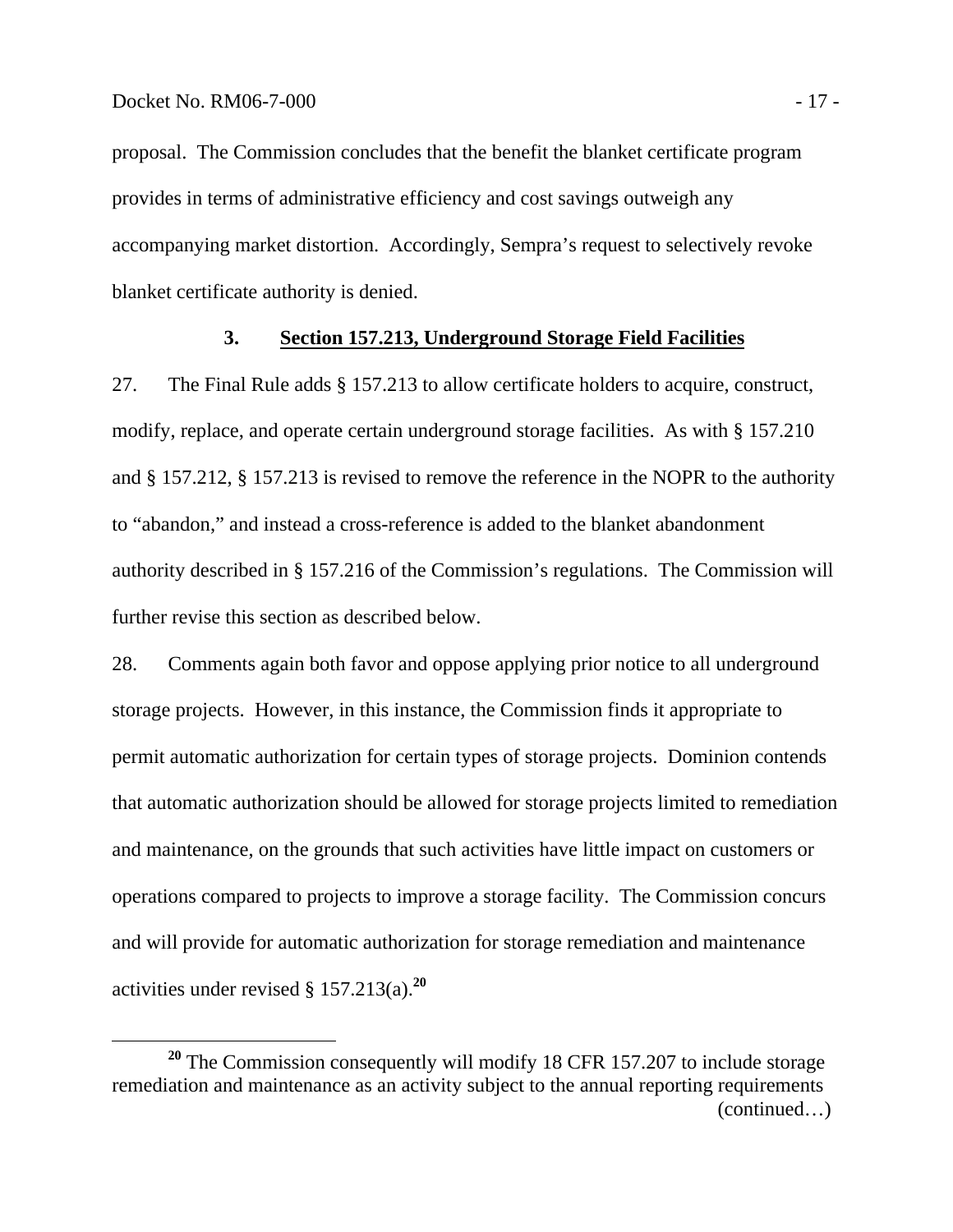$\overline{a}$ 

29. The NOPR states that "the proposed expanded blanket certificate authority is not intended to include storage reservoirs that are still under development or reservoirs which have yet to reach their inventory and pressure levels as determined from their original certificated construction parameters."**<sup>21</sup>** Dominion asks the Commission to extend blanket certificate authority to activities at existing storage reservoirs that are not operated at their originally certificated maximum inventory and projected performance levels. Dominion argues that unlike a new storage reservoir, reliable operational data are available for existing storage facilities, even if an existing field has yet to reach its certificated maximum capacity or original projected performance.

30. The Commission disagrees. While it may be true that reliable operational data are available for some existing fields that have yet to reach capacity, this is not always the case. Thus, the Commission does not believe that the blanket program, which permits an expedited and generic approval following a limited prior notice period, is the appropriate means to review and approve such projects. As stated in the NOPR, storage reservoirs that are still under development or reservoirs which have yet to reach their inventory:

may or may not have reliable information available on geological confinement or operational parameters via data gathered throughout the life of a storage field, whereas new storage zones lack data collected over time on physical and operational aspects of a field. Therefore, for such facilities, the Commission finds it necessary to individually examine each reservoir to determine its potential operating parameters (capacity, cushion and working

applicable to blanket projects undertaken pursuant to automatic authorization.

**<sup>21</sup>** 71 FR 36276 at 362782 (June 26, 2006); FERC Stats. & Regs. ¶ 32,606 at 32,880 (2006); 115 FERC ¶ 61,338 at P 43 (2006).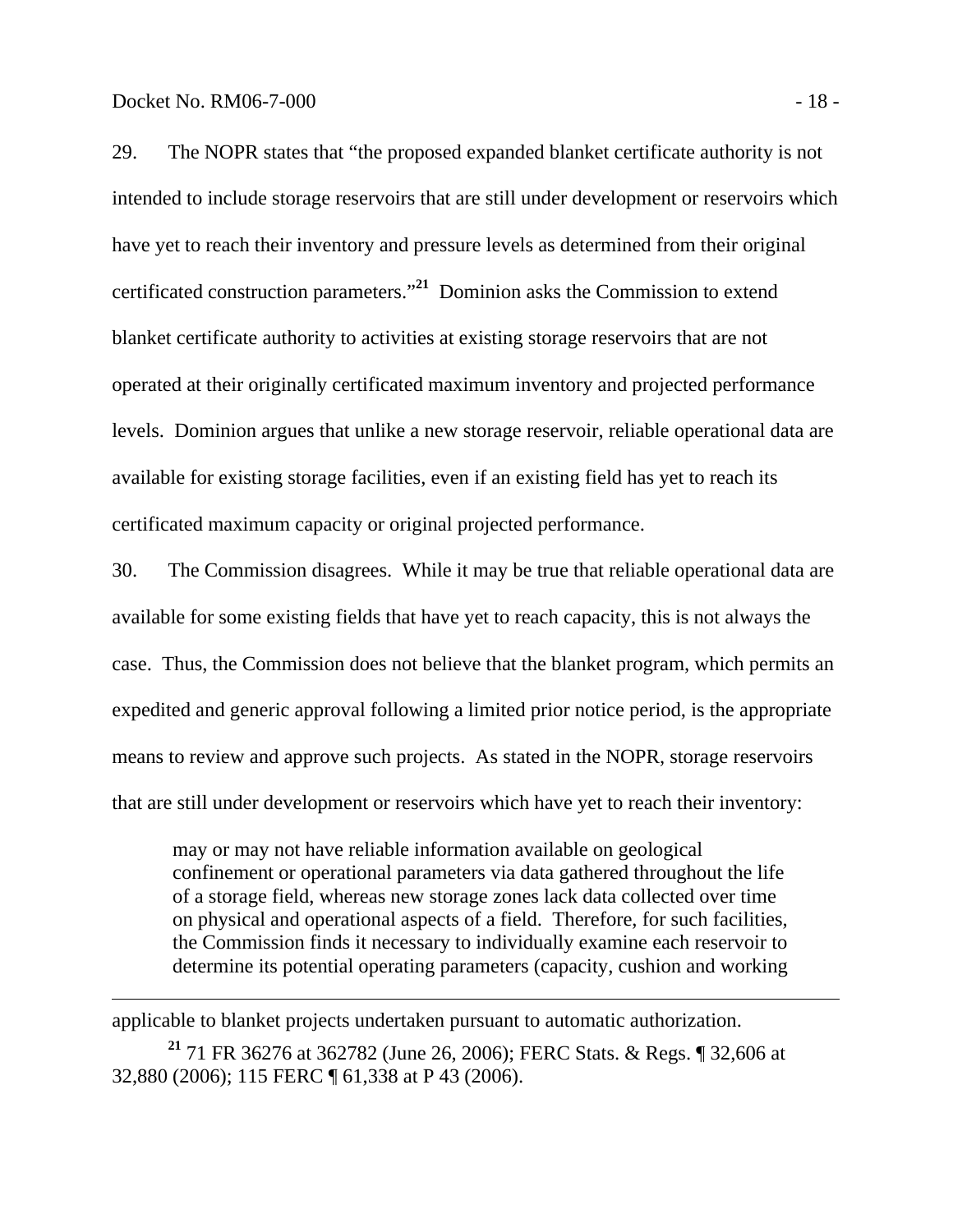gas, operational limits, well locations, etc.) and to review data essential to understand and predict how modifications might affect the integrity, safety, and certificated parameters of the facility.**<sup>22</sup>**

31. Dominion questions whether the Commission needs an inventory verification study, shut-in reservoir pressures, and cumulative gas-in-place data, which would be required for blanket projects under proposed §§ 157.213(b)(7) and (8), since the Commission does not currently require submission of this information in case-specific NGA section 7(c) applications for storage projects.**<sup>23</sup>** Dominion requests the Commission either remove these information requirements or require the data described in §§ 157.213(c)(1) through (9) only to the extent necessary to demonstrate that the proposed project will not alter a storage reservoir's total inventory, maximum pressure, or buffer boundaries.

32. Dominion is correct in observing that the information specified in

§§ 157.213(c)(1) through (9) is not now required to be submitted under the existing regulations for case-specific certificate applications. However, the Commission considers this information necessary to make an informed decision on storage projects. Therefore, when this information is not included in a case-specific application, Commission staff, as a matter of routine practice, will request the data from the project sponsor. Section  $157.213(c)(1)$  through (9) merely codifies this practice. Were this

 $^{22}$  I<u>d</u>.

<sup>&</sup>lt;sup>23</sup> Note the regulatory revisions proposed in the NOPR as  $18$  CFR  $157.213(\underline{b})(1)$ through (9), are codified in this Final Rule, and referred to hereafter, as 18 CFR 157.213(c)(1) through (9).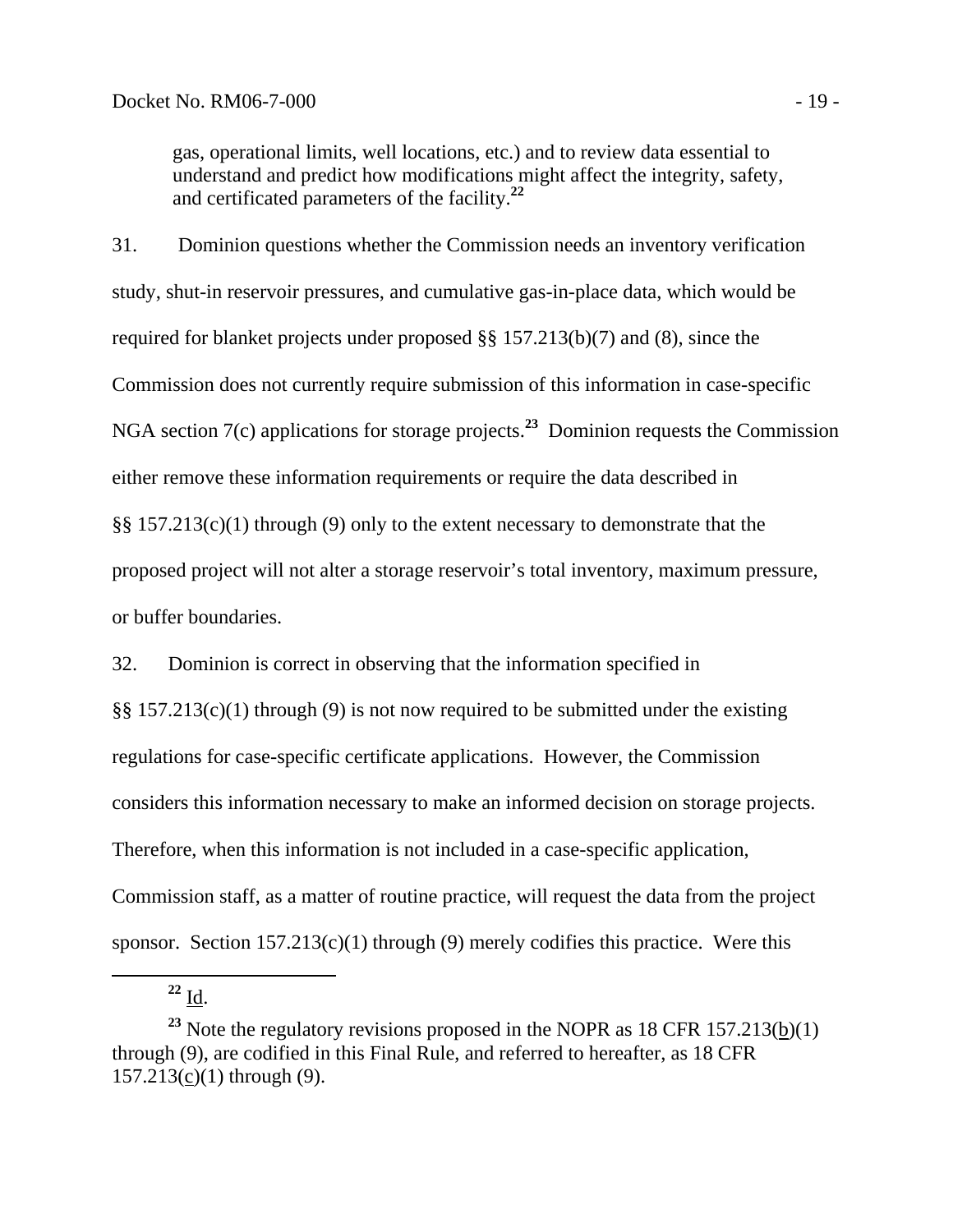#### Docket No. RM06-7-000 - 20 -

information not included in a prior notice filing, in all likelihood, Commission staff would request this data from the project sponsor, and in the event the response was incomplete or staff lacked time to assess the information by the conclusion of the prior notice period, staff could be compelled to protest the filing. Thus, to ensure the timely consideration of a prior notice request for a storage project, the filing must contain the information specified in §§ 157.213(c)(1) through (9). However, the Commission acknowledges that not all the information specified in  $\S$ § 157.213(c)(1) through (9) will be relevant in all cases, and will thus adopt Dominion's suggestion and qualify § 157.213(c) to state that the information requirements apply "to the extent necessary to demonstrate that the proposed project will not alter a storage reservoir's total inventory, reservoir pressure, reservoir or buffer boundaries, or certificated capacity, including injection and withdrawal capacity."

## **4. Blanket Project Cost Limits**

33. The NOPR proposes raising the blanket certificate program's 2006 cost limits from \$8,200,000 to \$9,600,000 for each automatic authorization project and from \$22,700,000 to \$27,400,000 for each prior notice project. AGA, APGA, Con Ed, and Orange and Rockland urge the Commission not to raise the cost limits, cautioning that permitting more expensive projects would risk transforming the nature of the blanket program from one intended to cover small and routine construction activities into a program under which projects with potentially significant rate and environmental impacts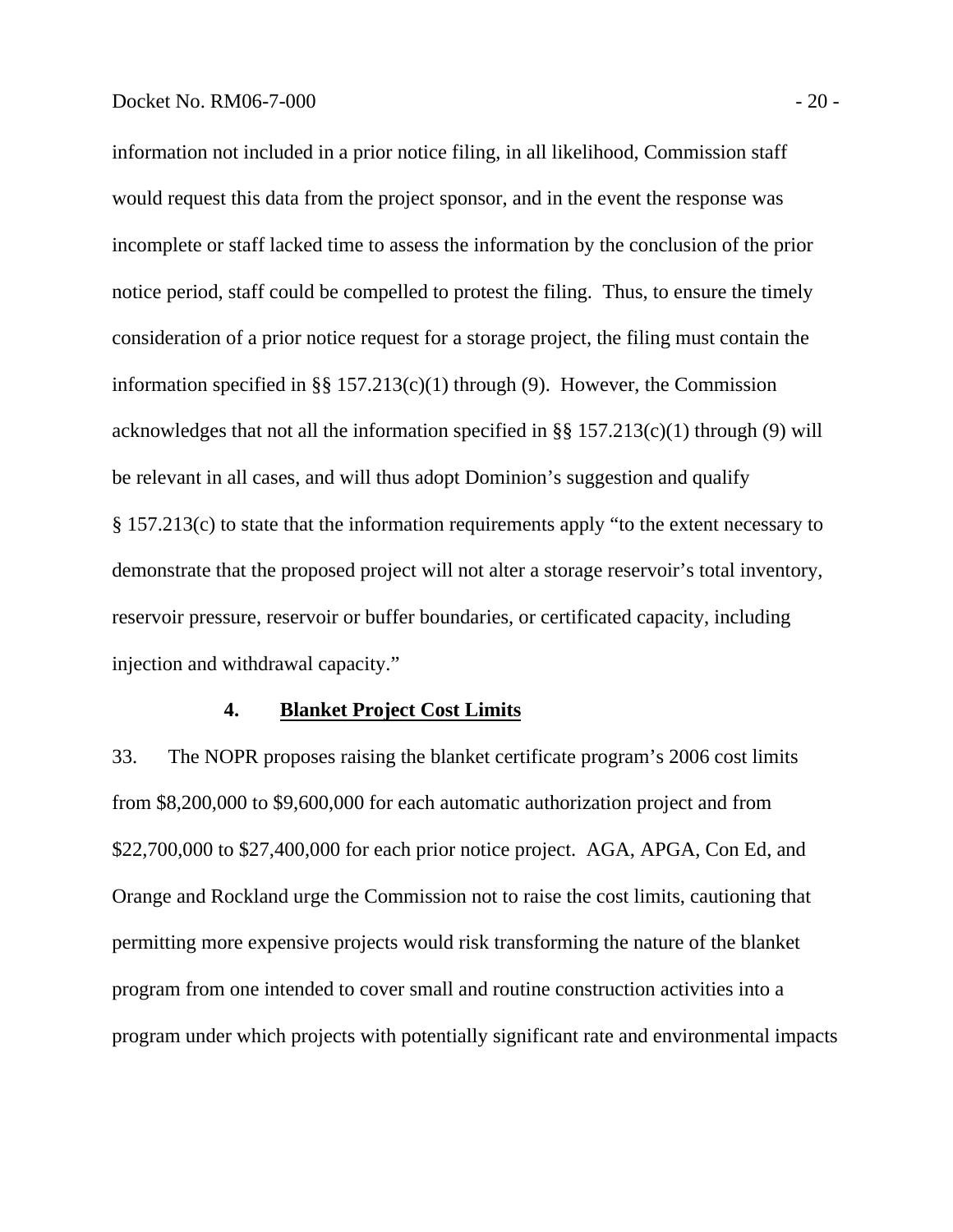could be built.**<sup>24</sup>** On the other hand, INGAA, NGSA, and pipelines propose to raise the cost limits to \$16,000,000 for an automatic authorization project and \$50,000,000 for a prior notice project, repeating the claim that construction costs have risen faster than the overall rate of inflation, and noting that these higher cost limits have been in effect since November 2005, as a post-hurricane relief measure, with no apparent adverse impact.

34. While gas project costs, including environmental compliance and public outreach, have trended up since 1982, so have the blanket program cost limits, almost doubling since 1982.**<sup>25</sup>** Since 1982, the Commission has relied on the Department of Commerce's GDP implicit price deflator as a measure to make annual adjustments to the blanket cost

<sup>&</sup>lt;sup>24</sup> AGA stresses that if a certificate holder with a relatively modest rate base relies on blanket certificate authority to undertake additional construction, then even a project that falls well within the blanket cost limits has the potential to alter existing customers' rates. AGA, Con Ed, and Orange and Rockland speculate that in the case of a large company, a blanket project could have a disproportionate impact if project costs are assigned to a limited number of customers, e.g., customers in a single rate zone. The Commission expects such concerns to be raised in protest to the notice of a proposed blanket project. If concerns regarding disproportionate rate impacts are not resolved, the proposed project and its rate impacts would then be treated as a case-specific NGA section 7(c) certificate proceeding. For blanket projects which qualify for automatic authorization, and as a result, do not require public notice prior to construction, concerns about rate treatment can be raised when the certificate holder seeks to roll in the cost of the automatically authorized project in a future NGA section 4 rate proceeding.

<sup>&</sup>lt;sup>25</sup> In considering how to gauge project costs over time, the NOPR observed that recently "certain project components – notably the price of steel pipe – have risen far faster than any measure of overall inflation. However, although steel prices have run up over the past several years, in looking back to 1982, there were periods during which steel prices fell substantially. Further, changing regulatory requirements and construction techniques, to which Petitioners attribute cost increases, do not always add to project costs, and may well contribute to cost reductions and efficiencies." 71 FR 36276 at 36283 (June 26, 2006); FERC Stats. & Regs. ¶ 32,606 at 32,884 (2006); 115 FERC ¶ 61,338 at P 57 (2006).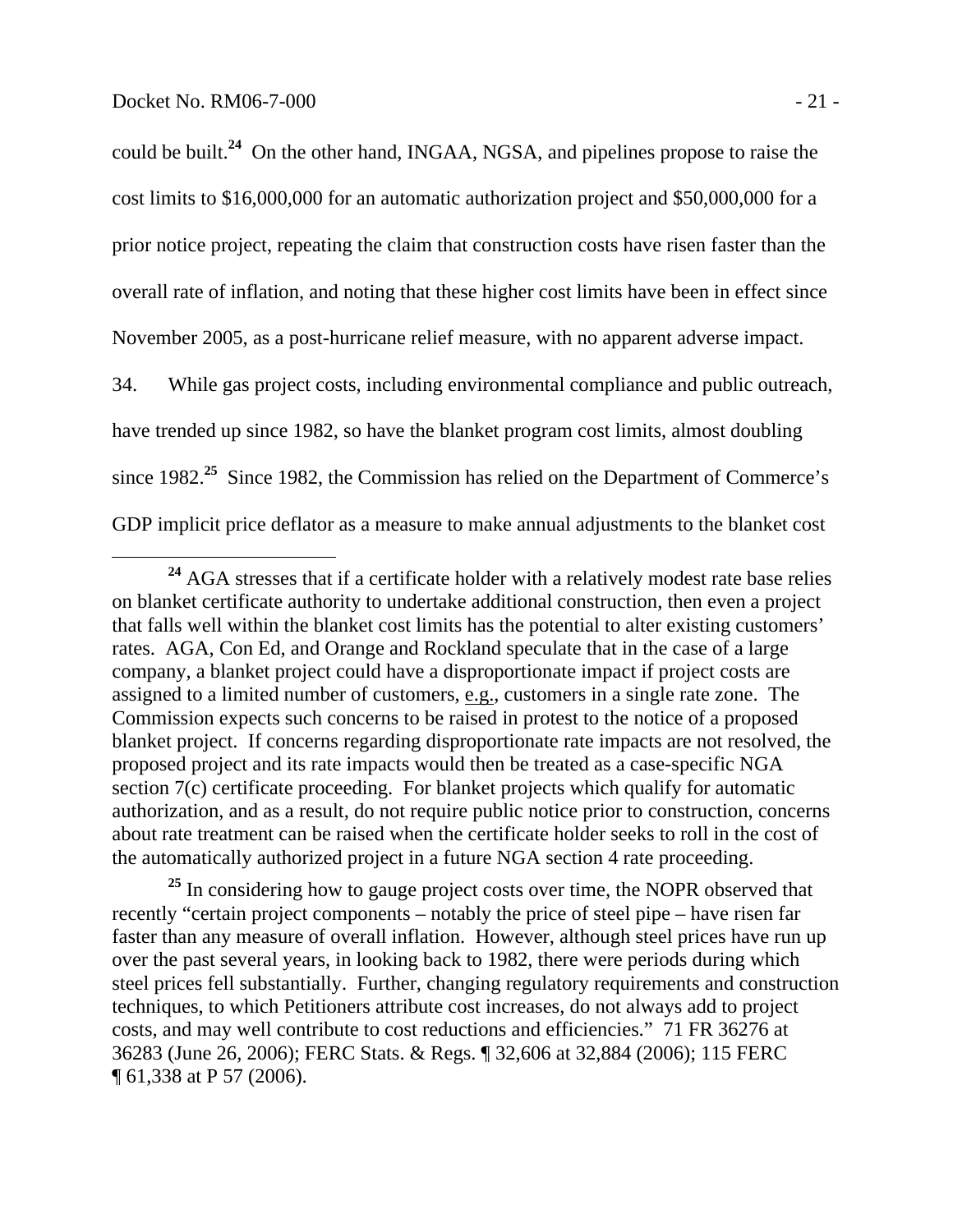$\overline{a}$ 

limits. In the NOPR, the Commission applied an alternative price tracker that is focused more narrowly on gas utility construction costs,<sup>26</sup> and as a result proposed to raise the cost limits to account for the discrepancy between the two different inflation indicators. The comments do not propose any alternative criteria or methodology for affirming or altering the blanket project cost limits.

35. INGAA and NGSA propose making permanent the doubled project cost limits that are currently in place temporarily.**<sup>27</sup>** However, the currently effective cost limits for the blanket certificate program were put in place temporarily to expedite construction of projects that would increase access to gas supply to respond to the damage to gas production, processing, and transportation brought about by hurricanes Katrina and Rita. In temporarily doubling blanket project cost limits, the Commission did not assess alternative inflation trackers or the costs associated with construction. Rather, the decision to expand the blanket program was based on the Commission's assessment of the damage done by the hurricanes and the magnitude of the effort that would be required to recover. There was no expectation that the temporary expansion of the blanket

<sup>&</sup>lt;sup>26</sup> The Commission employed the **Handy-Whitman Index of Public Utility** Construction Costs, Trends of Construction Costs, Bulletin No. 162, 1912 to July 1, 2005. In doing so, the Commission cautioned, and reiterates here, that even if it were possible to mirror 1982 costs to costs today, the dollar amounts would not reflect proportionate impacts on pipeline customers' rates, since in 1982 the commodity cost of gas was a significant portion of pipeline customers' merchant service rate, whereas today, gas sales costs are no longer bundled with transportation service costs.

<sup>&</sup>lt;sup>27</sup> The current temporary increase in blanket cost limits expires on February 28, 2007.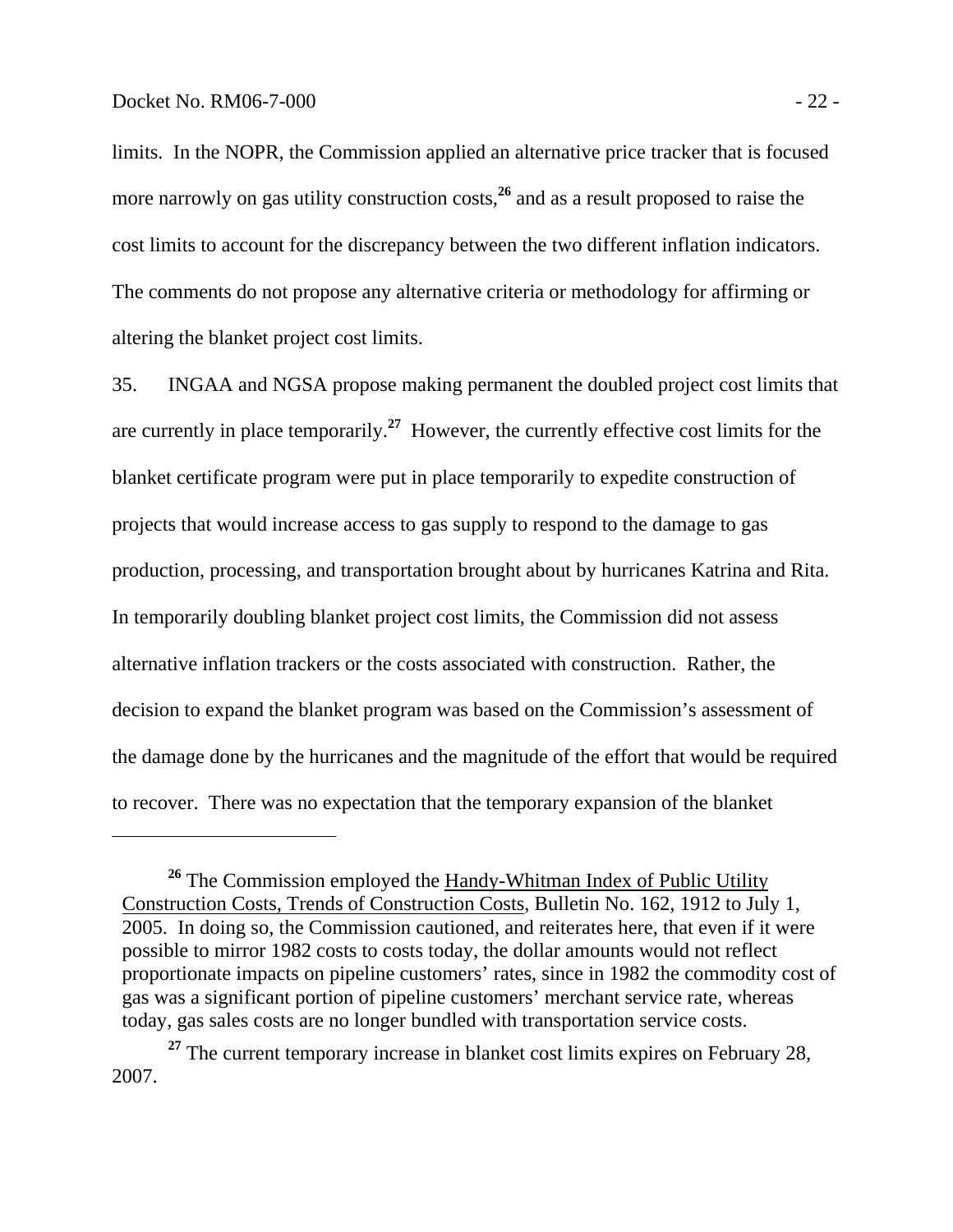certificate program might be made permanent. If the blanket certificate program were expanded by approximately doubling the project cost limits as requested, the nature of the program would be changed such that the Commission could not be confident that far more expensive and extensive projects would not have adverse impacts on existing customers, existing services, competitors, landowners, or the environment. Accordingly, the Commission adopts an increase to \$9,600,000 for each automatic authorization project and \$27,400,000 for each prior notice project, and denies requests for a further increase at this time, other than annual inflation adjustments as provided for under § 157.208(d) of the Commission's regulations.

## **5. Rate Treatment for Blanket Project Costs**

36. Blanket services are provided at a certificate holder's existing Part 284 rates, and blanket project costs are afforded the presumption that they will qualify for rolled-in rate treatment in a future NGA section 4 proceeding. Since blanket costs are presumed to be so small as to have no more than a de minimis rate impact, the proposal to increase cost limits calls this presumption into question. Therefore, the NOPR sought comment on whether to permit project sponsors the option of requesting an incremental rate for a particular blanket certificate project.

37. Commenters generally support this option, and note that applying an incremental rate to blanket projects would address the worry that existing customers might be made to subsidize new projects. INGAA argues that because most incremental rate proposals are consensual, there is no need for the Commission to review an agreed-upon rate. To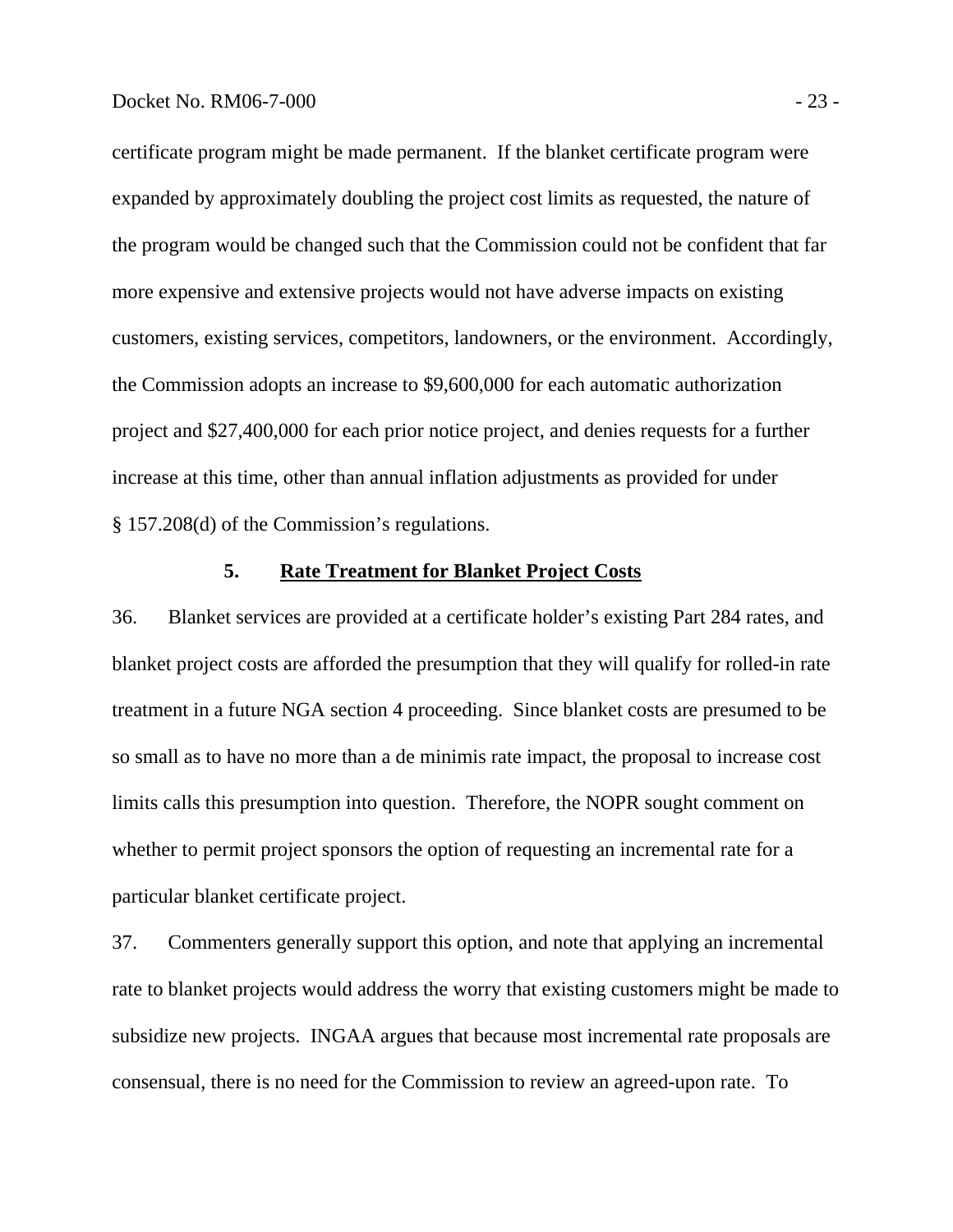$\overline{a}$ 

preclude existing customers from making unwarranted contributions to cover the costs of blanket projects, NGSA suggests requiring a project sponsor to file a tariff sheet in a limited NGA section 4 filing proposing an incremental rate, which the Commission will then act on as a normal tariff matter by accepting, rejecting, or suspending the rate at the end of the 30-day tariff notice period. In considering an incremental rate for a proposed blanket project, AGA, Con Ed, and Orange and Rockland urge the Commission to verify that each project will be consistent with the Policy Statement on New Facilities.**<sup>28</sup>**

38. Commenters present no compelling reason to modify the current practice of presuming, initially, that blanket project costs will qualify for rolled-in rate treatment, then evaluating the validity of this presumption, subsequently, in an NGA section 4 rate proceeding. Accordingly, for the time being, the Commission will continue to apply a presumption that blanket costs will qualify for rolled-in rate treatment. However, the Commission will revisit this question if there is evidence that the enlargement of the blanket certificate program to permit additional facilities and higher cost limits materially alters the manner in which project sponsors employ their blanket certificate authority or otherwise undermines the basis for the presumption of rolled-in rate treatment. Absent any such indication, the Commission hesitates to put in place a procedure to assess and approve initial rates for proposed blanket projects, since the additional time necessary to

**<sup>28</sup>** Certification of New Interstate Natural Gas Pipeline Facilities, 88 FERC ¶ 61,227 (1999), orders clarifying statement of policy, 90 FERC ¶ 61,128 and 92 FERC ¶ 61,094 (2000), order further clarifying statement of policy, 92 FERC ¶ 61,094 (2000).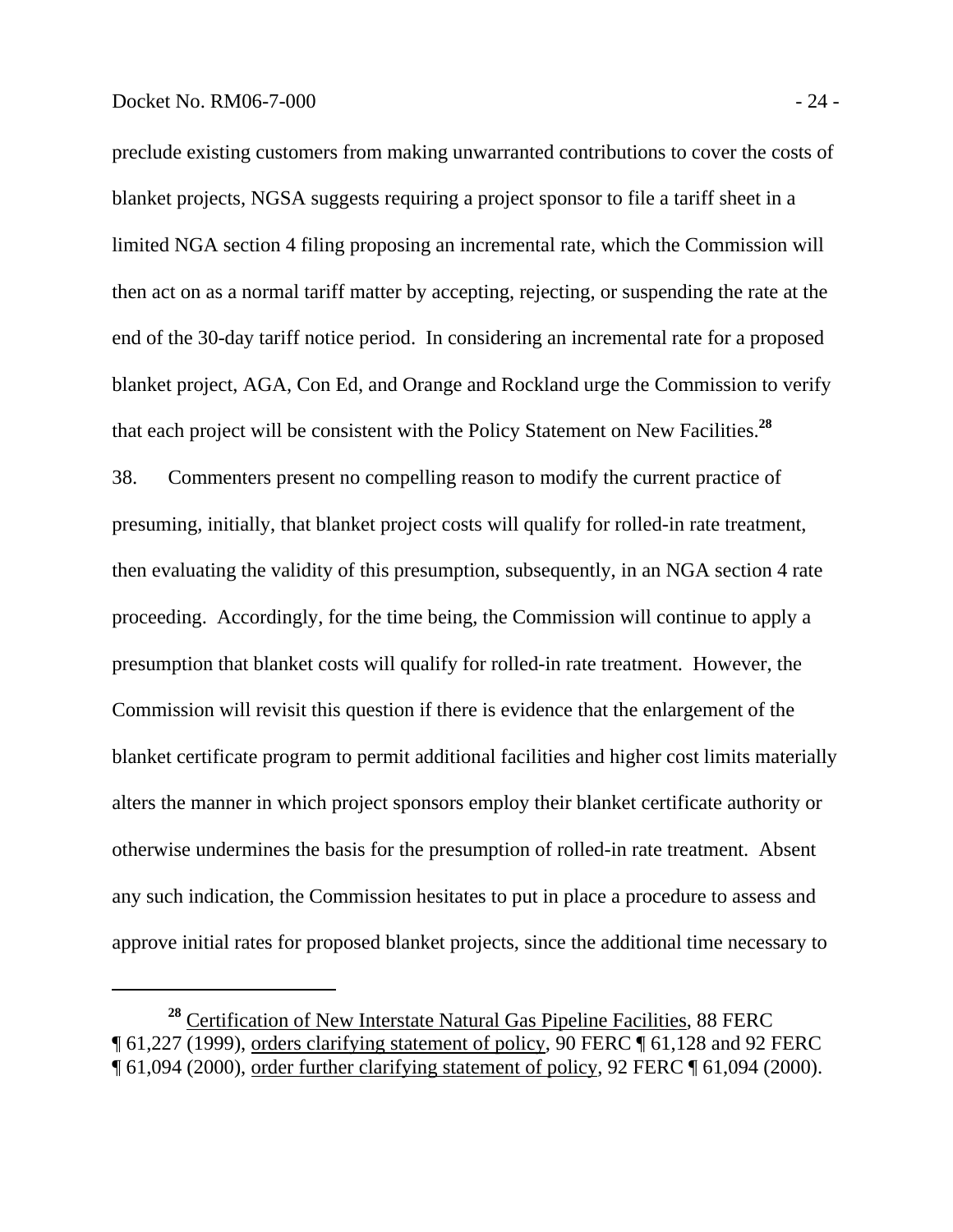#### Docket No. RM06-7-000 - 25 -

complete such a review will inevitably stretch the span between notice of a project and commencement of construction. To the extent practicable, the Commission aims to retain the benefit of an expedited project authorization available under the current blanket certificate program.

39. Emphasizing that revised blanket certificate regulations do not require project sponsors to demonstrate that a proposal conforms to the Policy Statement on New Facilities, Con Ed and Orange and Rockland request that the Commission (1) require that the prior notice of a proposed blanket project quantify impacts on existing customers and verify that the project will be fully functional without any additional construction; (2) allow protests to a blanket project that raise legitimate rate-related issues to be resolved in a case-specific proceeding; (3) extend the presumption of rolled-in rate treatment to a blanket project's costs only if the blanket project sponsor demonstrates the project will be fully subscribed or provide benefits to existing customers; and (4) find that the presumption favoring rolled-in rate treatment is rebutted if a blanket project is subsequently determined to be a segmented portion of a larger undertaking. Sempra suggests requiring project sponsors that undertake blanket storage projects and that have an existing cost-based recourse rate to discuss the rate implications of a proposed project in the prior notice of the project in order to demonstrate that existing customers will not subsidize the new facilities.

40. The Commission believes that the existing blanket certificate regulations are adequate to address the matters Con Ed, Orange and Rockland, and Sempra raise. The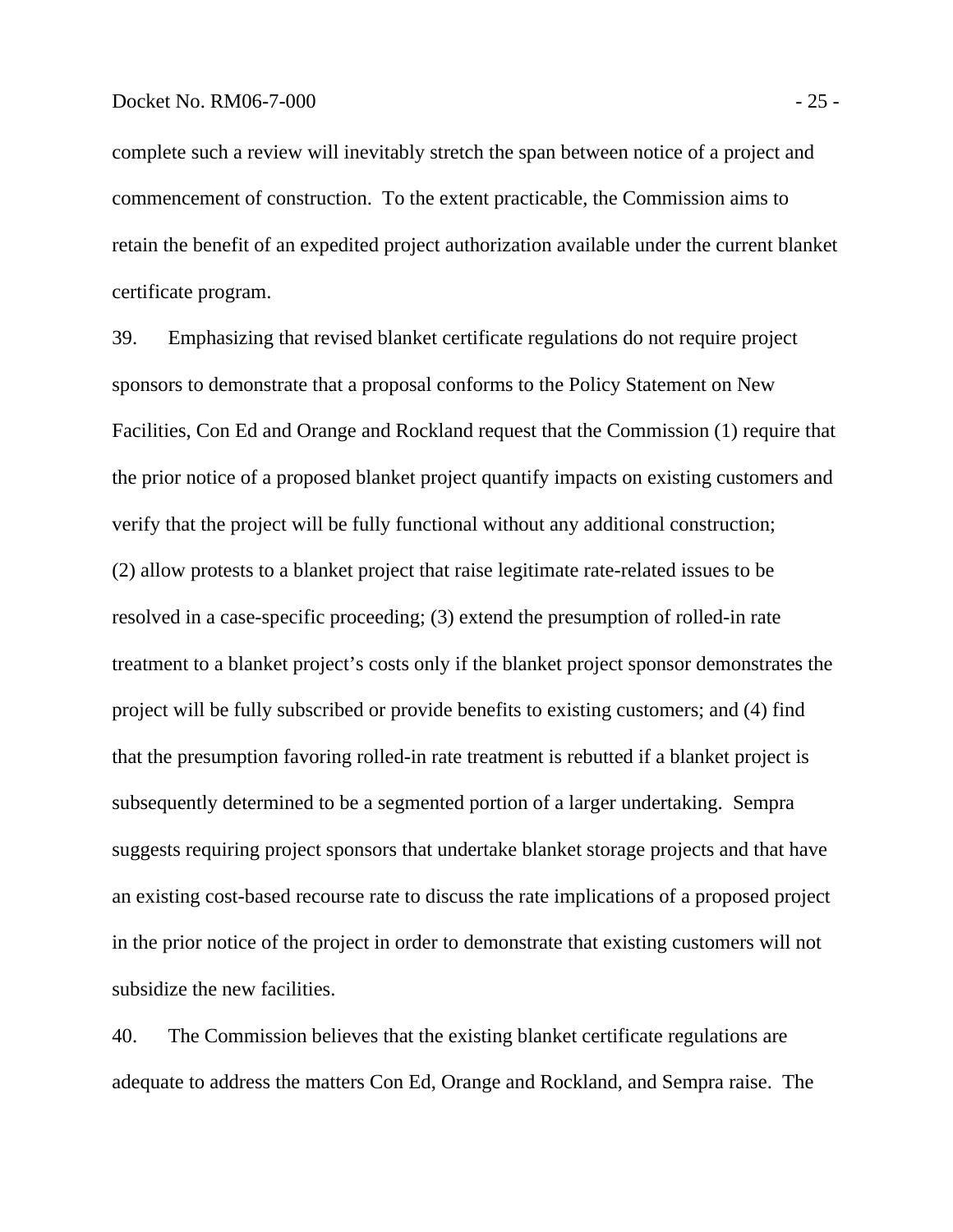## Docket No. RM06-7-000 - 26 -

existing prohibition against segmentation is intended to preclude projects that would not be functional without additional construction. The rate impacts of a blanket project, while not now reviewed in advance, are considered in a future rate proceeding – and in the rate proceeding, the issues of subsidization and system benefits can be addressed. The regulations permit any interested person to protest a blanket project subject to the prior notice provisions; each protest, whether rate related or otherwise, will be considered on its merits on a case-by-case basis.

41. Con Ed, Orange and Rockland complain that the presumption favoring rolling in blanket costs is rarely rebutted. **<sup>29</sup>** APGA contends certificate holders resist filing rate cases "due primarily to the fact that they are permitted under the current regime to overrecover their costs with impunity, [thus] by the time that most pipelines do file for increased rates, the cumulative dollar impact of the numerous no-notice and prior notice

**<sup>29</sup>** The parties assert that the Commission is reluctant to reverse a presumption in favor of rolled-in rate treatment, citing Transcontinental Gas Pipe Line Corp. (Transco), 106 FERC ¶ 61,299 (2004) and 112 FERC ¶ 61,170 (2005). Transco did not focus on blanket project costs, but on the impact of a change in Commission rate policy, and how the changed policy should apply in an NGA section 4 proceeding to case-specific expansion projects built under the Commission's prior rate policy regime. In Transco, and in its policy statements, the Commission discussed its aspiration to provide as much up-front assurance as possible of how an expansion would be priced so that the pipeline and prospective shippers could make informed investment decisions. This holds true regardless of whether a project is constructed under blanket or case-specific authority; consequently, the Commission is reluctant to reverse either a predetermination or a presumption regarding future rate treatment. Nevertheless, in a subsequent NGA section 4 rate proceeding, the Commission may determine that its initial, provisional assessment of what the appropriate rate treatment would be was in error, and so reverse the predetermination or presumption.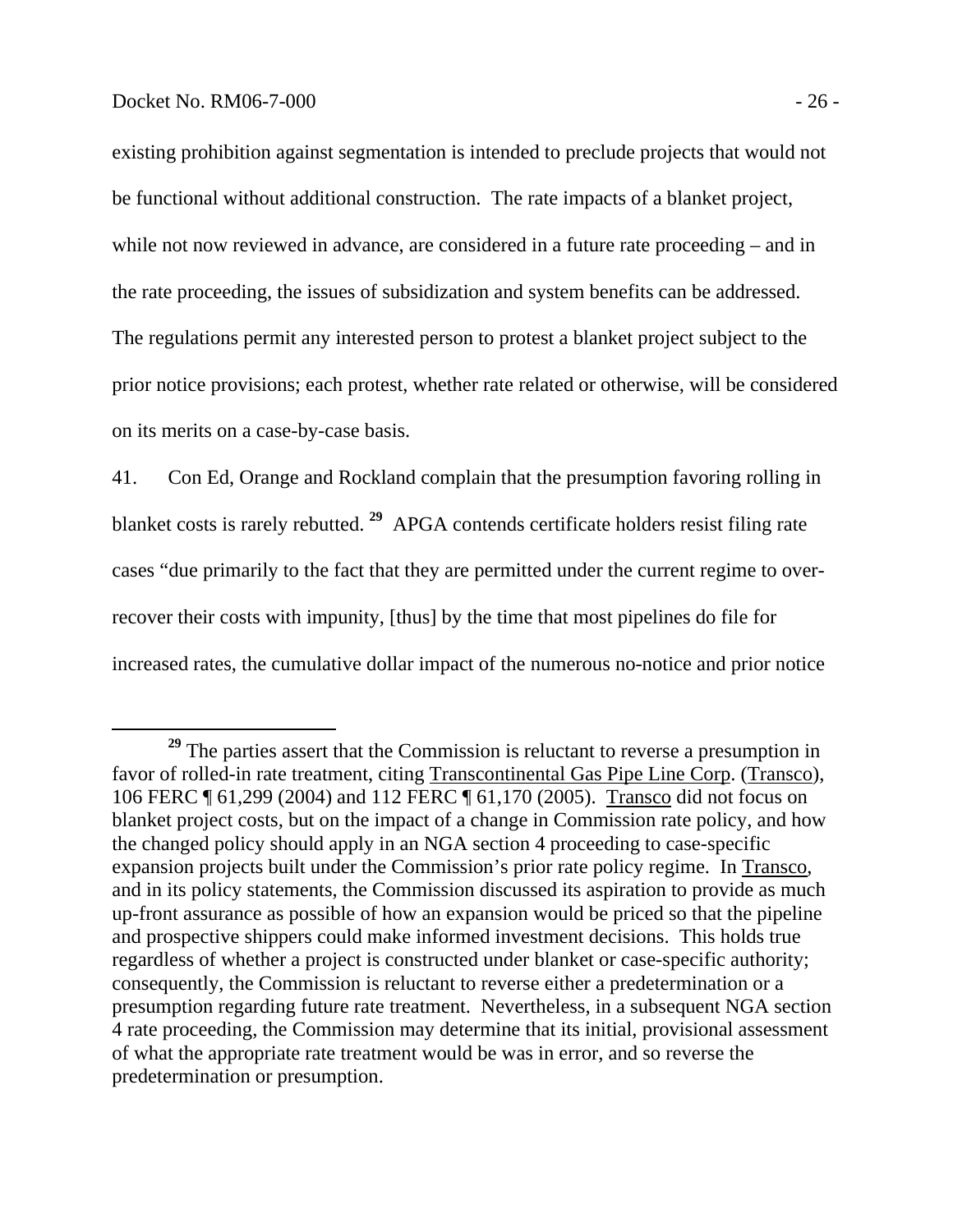projects will be quite substantial, with no viable customer recourse."**<sup>30</sup>** APGA requests the Commission compel certificate holders to file rate cases regularly, suggesting a threeyear cycle.

42. The Commission acknowledges that in the vast majority of rate proceedings, the outcome affirms the presumption favoring rolling in blanket costs. The Commission notes that in rate proceedings, there is rarely any effort to rebut the presumption, which the Commission takes to be an indication of the legitimacy of the presumption. The Commission recognizes that a certificate holder is likely to weigh its own self interest when considering whether to initiate a NGA section 4 rate proceeding. However, if a company fails to initiate a rate proceeding in a timely manner, such that distortions over time have rendered its rates unjust and unreasonable, a complaint can be filed under NGA section 5.

## **B. Changes in the Notice Procedures, Environmental Compliance Conditions, and Reporting Requirements**

43. In initiating the blanket certificate program in 1982, the Commission explained that  $\S 157.206(a)(1)$  was intended to "reserve the Commission's right to amend Subpart F so as to add, delete or modify the standard conditions and any procedural requirements . . if changing circumstances or experience so warrant."**<sup>31</sup>** In this case, increasing the scope and scale of the blanket certificate program increases the odds that projects authorized

**<sup>30</sup>** APGA's Comments at 8 (Aug. 25, 2006).

**<sup>31</sup>** Interstate Pipeline Certificates for Routine Transactions, Order No. 234-A, 47 FR 38871 (Sept. 3 1982); FERC Stats. & Regs. ¶ 30,389 (1982).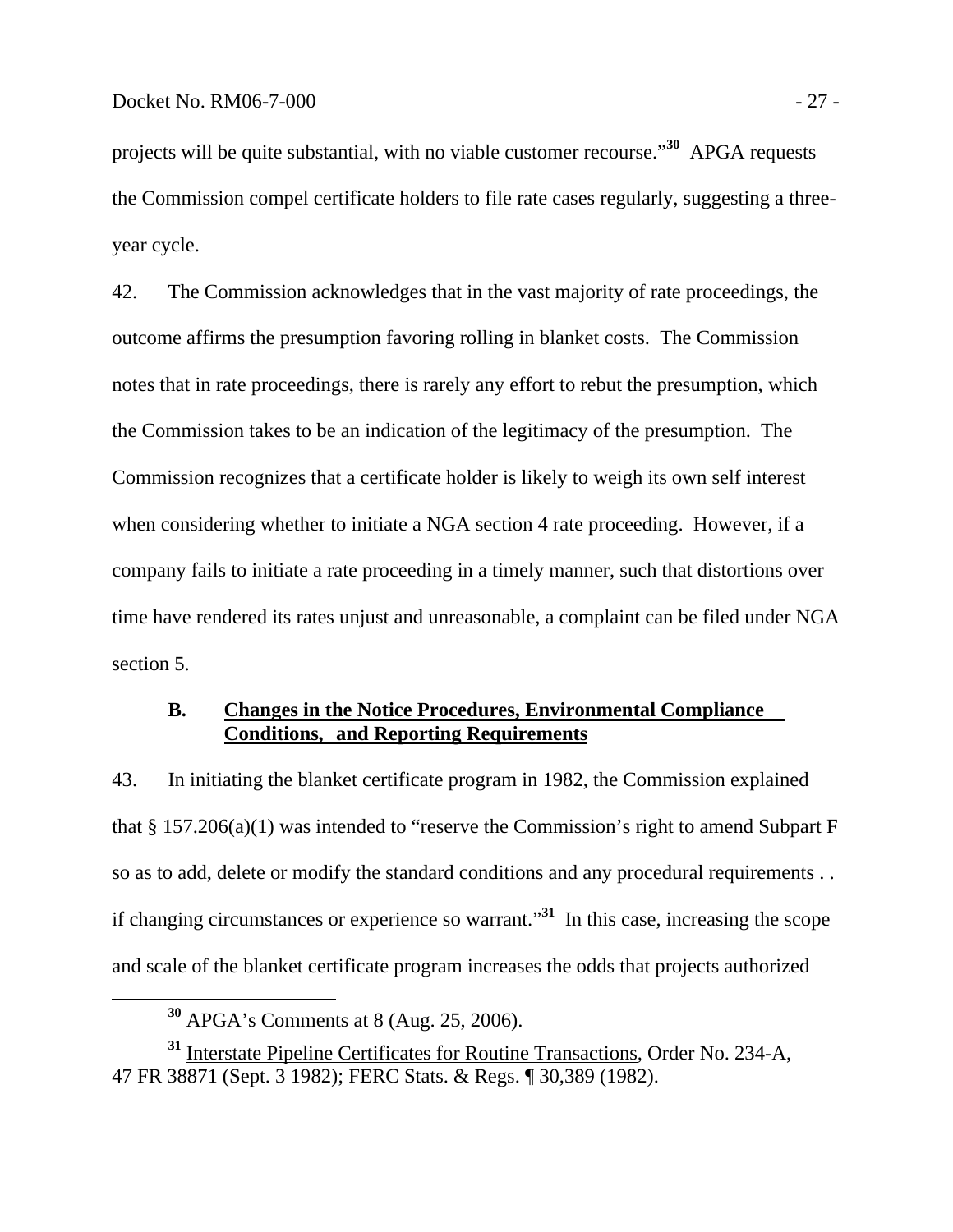under the expanded blanket certificate program could have significant adverse impacts on the quality of the human environment. In view of this, the Commission proposed in the NOPR, and is adopting in this Final Rule, additional procedures and mitigation measures to adequately ensure against the potential for adverse environmental impacts due to the enlargement of the blanket certificate program. The current environmental requirements described in § 157.206(b), and the revisions to the environmental requirements implemented by this Final Rule, apply to all projects authorized under the blanket certificate program.

## **1. Notification Requirements**

## **a. Content of Landowner Notification**

44. The NOPR proposed revising § 157.203(d)(2)(iv) to state that in the notice to affected landowners of a proposed project, the project sponsor include the most recent edition of the Commission pamphlet titled "An Interstate Natural Gas Facility on My Land? What Do I Need to Know?" INGAA and Williston point out that the current edition of the pamphlet describes the Part 157, Subpart A, case-specific certificate process generally, but does not describe the Part 157, Subpart F, blanket program specifically, and suggest the pamphlet be revised or a separate pamphlet be prepared to cover the blanket certificate procedures. The Commission will adopt the latter approach, and to enhance administrative efficiency and ensure information remains up-to-date, rather than a pamphlet, the Commission will require that notice include blanket-specific information that will be available on the Commission's website. Accordingly,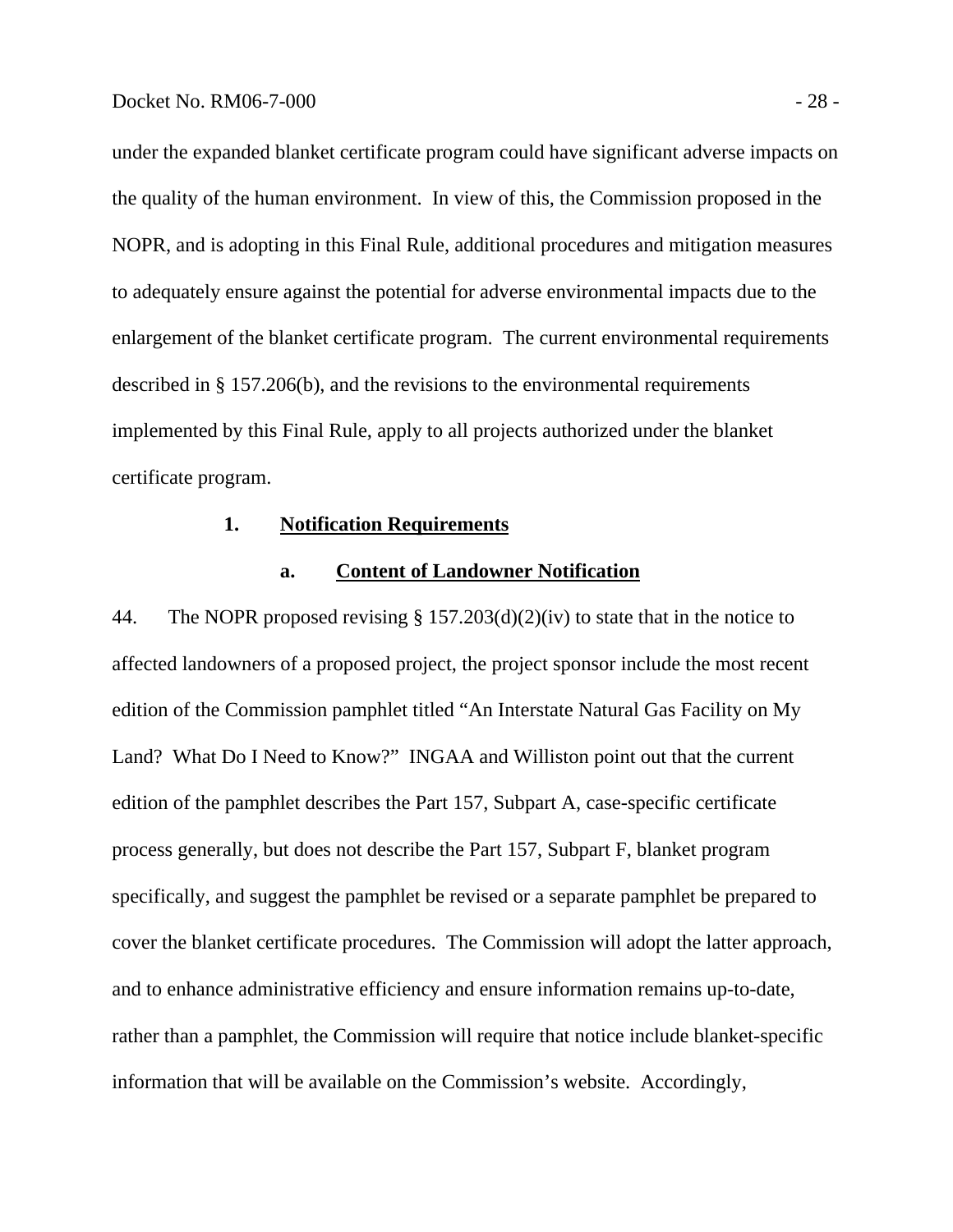§ 157.203(d)(2)(iv) of the Commission's regulations is revised to read as follows: "A general description of the blanket certificate program and procedures, as posted on the Commission's website at the time the landowner notification is prepared, and the link to the information on the Commission's website."

45. In response to Williston, the Commission clarifies that the information requirements stated in § 157.203(d)(1), including the additional requirements of revised § 157.203(d)(1)(iii), are applicable to landowner notification for proposed blanket certificate projects that qualify for automatic authorization. The information requirements stated in § 157.203(d)(2), including the additional requirements of revised  $\S$  157.203(d)(2)(i), (ii), (iv), (v), and (vii), are applicable to public notice for proposed blanket certificate projects that do not qualify for automatic authorization.

## **b. Summary of Rights**

46. Revised § 157.203(d)(2)(v) requires that in the notice to affected landowners of a proposed project, the project sponsor include a brief summary of the rights the landowner has in Commission proceedings and in proceedings under the eminent domain rules of the relevant state(s). INGAA contends affected landowners will perceive any discussion of eminent domain "as a threat that their property will be condemned if they do not consent to an easement agreement," an interpretation that "could cause more harm than good,"**<sup>32</sup>** and comments that the description of state eminent domain rules may prove

**<sup>32</sup>** INGAA's Comments at 16 (Aug. 25, 2006).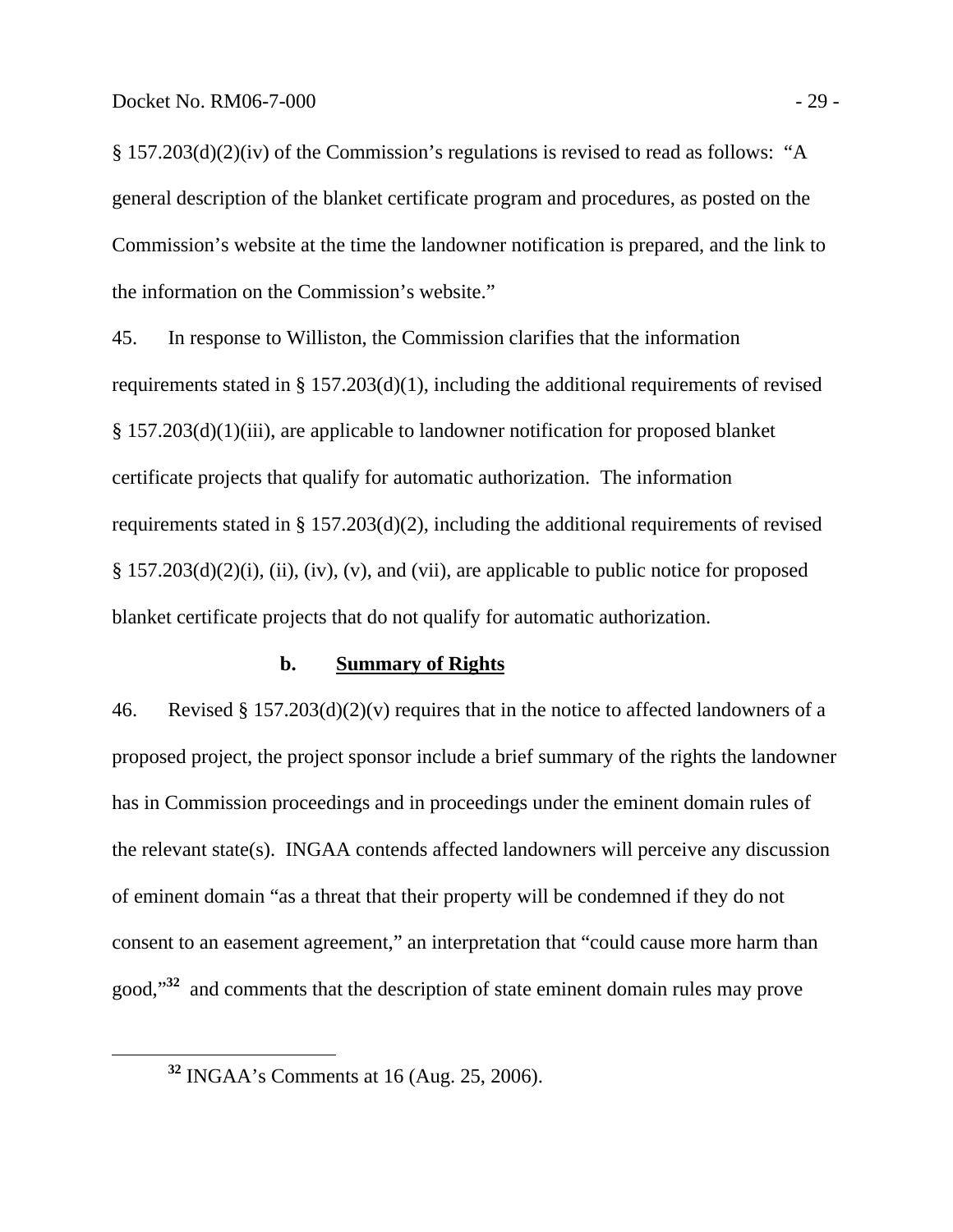misleading if a project sponsor proceeds with condemnation actions under federal eminent domain law. Duke worries discussing landowner rights would "constitute the provision of legal advice in most jurisdictions," and because "[m]any bar associations prohibit lawyers from giving advice to unrepresented third parties," this could create a "potential legal conflict for natural gas companies."**<sup>33</sup>** Duke recommends the contents of the notice be limited to informing affected landowners of their right to obtain local counsel.

47. As INGAA recognizes, discussions concerning the potential to acquire property rights by means of eminent domain can be disconcerting to affected landowners. It has been the Commission's experience that such discussions are most prone to be perceived as threatening when the initial contact with landowners is made in person by a project sponsor's representative seeking physical access to the property. The Commission believes a far less provocative means to inform affected landowners is to present them with a brief, clear, and candid description of the eminent domain process in written form. Landowners cannot be expected to engage in negotiations and reach decisions regarding their property without such information. The Commission concurs with INGAA's apprehension that landowners may be confused by a description of state condemnation if federal condemnation is employed; accordingly,  $\S 157.203(d)(2)(v)$  of the Commission's regulations is revised to omit the reference to state proceedings and to instead require a

**<sup>33</sup>** Duke's Comments at 15 (Aug. 25, 2006).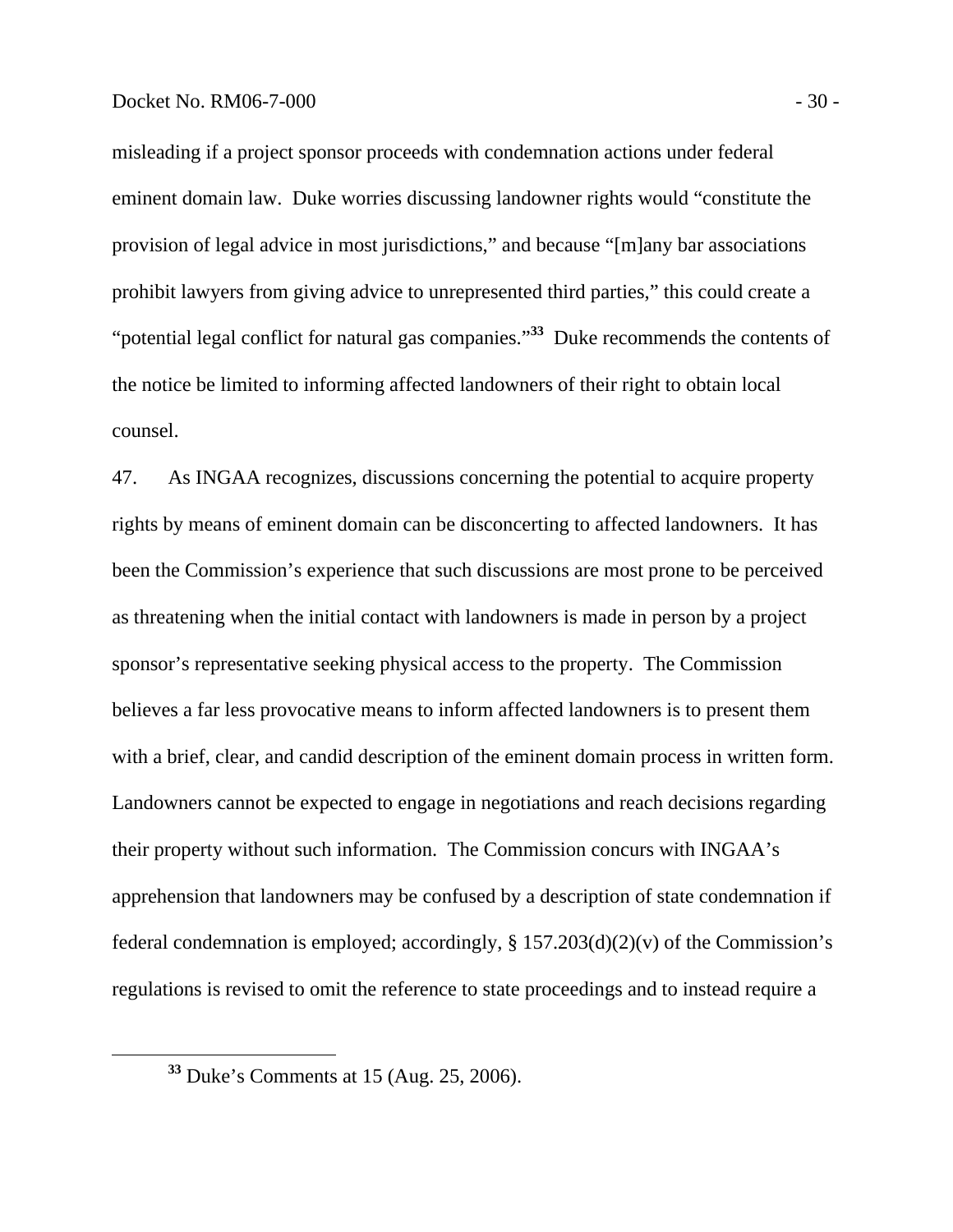## Docket No. RM06-7-000 - 31 -

"brief summary of the rights the landowner has in Commission proceedings and in proceedings under the relevant eminent domain rules."

48. The Commission agrees with Duke's observation that affected landowners ought to be informed of their right to obtain counsel, and this fact should be included in the required summary of landowner rights. In response to Duke's concern that complying with  $\S 157.203(d)(2)(v)$  could constitute the practice of law or place project sponsors with an ethical quandary, the Commission clarifies that the required brief summary of rights and procedures is descriptive, not interpretative. Project sponsors are expected to summarize or recite applicable law, and no more. Not only need no advice be proffered, none should be. Finally, the Commission notes similar arguments were presented when the original landowner notification rule was instituted in 1999;**<sup>34</sup>** subsequently, there has been no evidence of significant difficulties in complying with the requirements of the rule.

## **c. Landowner Contact**

49. As proposed, § 157.203(d)(1)(B) requires that in a notice to affected landowners of a proposed project, the project sponsor include a local contact to call first with problems or concerns. INGAA points out that for certain projects, the personnel best able to respond to problems or concerns may be remotely located, e.g., at a company's

**<sup>34</sup>** Landowner Notification, Expanded Categorical Exclusions, and Other Environmental Filing Requirements, Order No. 609, 64 FR 57374 (Oct. 25, 1999); FERC Stats. & Regs. ¶ 31,082 (1999).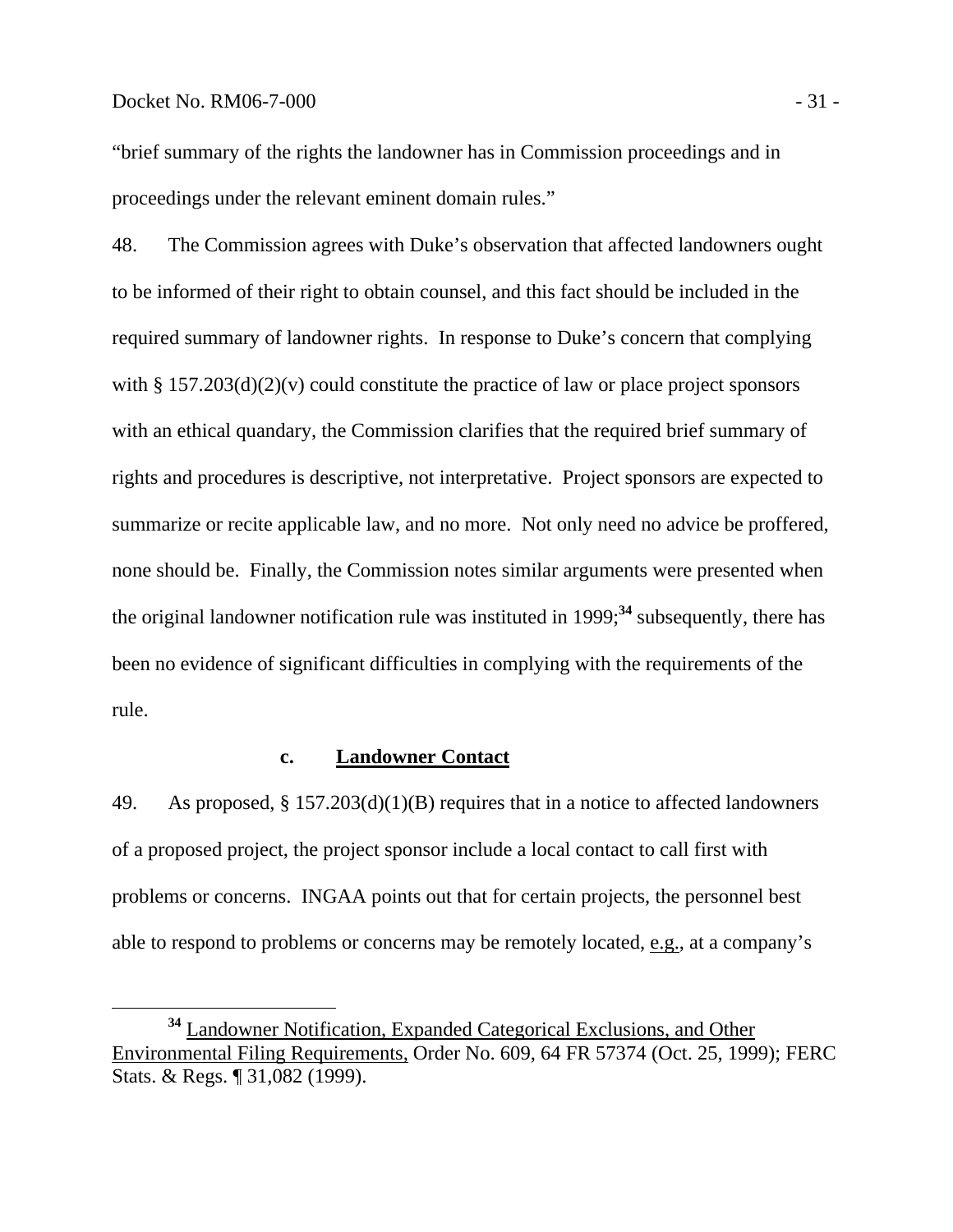central office. Therefore, INGAA asks that the "local" specification be removed, and in its place, project sponsors be required to include the toll-free telephone number of a company representative responsible for responding to affected landowners. The Commission accepts INGAA's argument that its alternative procedure will provide the same protections for landowners. Therefore,  $\S 157.203(d)(1)(B)$  of the Commission's regulations is revised to read as follows: "Provide a local or toll-free phone number and a name of a specific person to be contacted by landowners and with responsibility for responding to landowner problems and concerns, and who will indicate when a landowner should expect a response."

## **2. Notification Times**

50. Currently, under § 157.203(d)(1) of the Commission's regulations, before commencing construction of an automatically authorized blanket project, project sponsors are required to give affected landowners 30 days notice in advance of construction. For blanket projects that do not qualify for automatic authorization, under § 157.203(d)(2), project sponsors are required to provide a 45-day prior notice to the public, during which any person, or the Commission, can protest the proposal. The Final Rule extends each of these time frames by 15 days. INGAA, NGSA, and pipelines object to offering additional notice time, arguing that (1) the proposed increase in project costs should not change the nature of the projects undertaken pursuant to blanket authority; (2) there is no evidence the current notice periods are too short; and (3) affected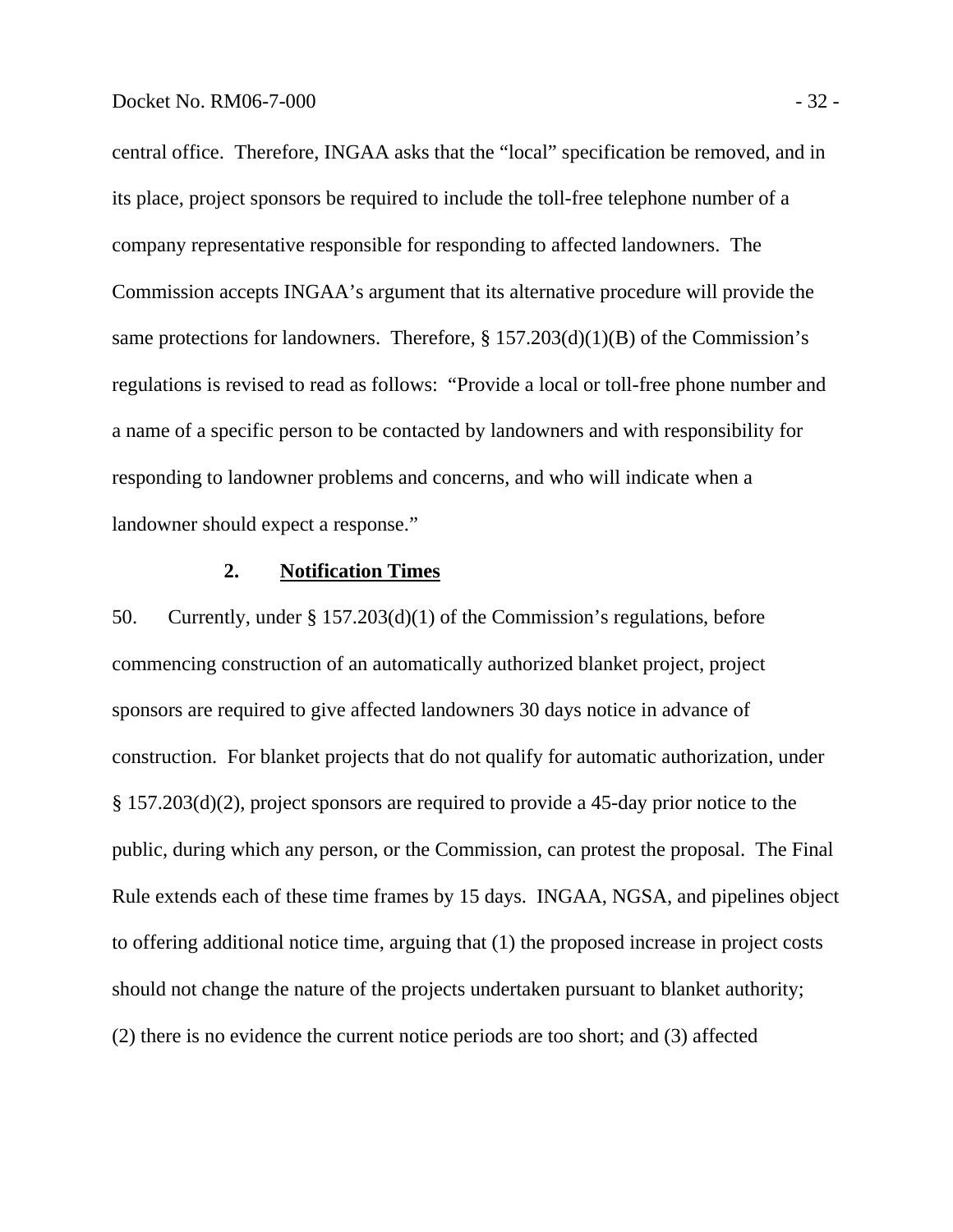landowners and the public should be able to reach a decision on whether to protest well

within the current notice periods.**<sup>35</sup>**

## 51. The NOPR stated:

In view of the proposed expanded scope and scale of blanket certificate authority, which can be expected to increase the number of automatic authorization projects undertaken and the number of people impacted, an additional 15 days offers greater assurance that there will be adequate time for landowners to state their concerns and for project sponsors and the Commission to respond . . . [T]he additional time will provide the Commission with a more reasonable period of time to conduct and conclude its environmental assessment (EA) of a proposal. This NOPR contemplates an increase in the number, extent, kind, and complexity of facilities subject to blanket certificate authority, yet even for the types of projects currently permitted, 45 days has proved to be, on occasion, an unrealistically short time for the consultation and analysis required to complete an EA. The additional time will ensure the Commission is not forced to protest a prior notice project merely as a means to gain time to finish an EA. The Commission does not expect the extended landowner and public notice periods to unduly delay blanket certificate projects, since natural gas companies, in large part, can dictate when a blanket certificate project may begin construction by when the company elects to initiate the notice process.

52. It is not only the increase in project costs, i.e., an expansion in scale of blanket

authorized activities, it is also the far wider range in the types of projects permitted under the blanket authority that warrant adding time to allow for adequate consideration of what

the Commission anticipates will be blanket proposals that are both more complex and

**<sup>35</sup>** As an alternative, Williston proposes that blanket projects that qualify for automatic authorization retain a 30-day landowner notification time period, with only larger, prior notice projects subject to a 45-day notice. Williston claims its suggestion will ensure that those parties affected by major projects, which are more likely to raise landowner concerns, will be afforded additional time, while minor and routine projects will be permitted to move forward faster.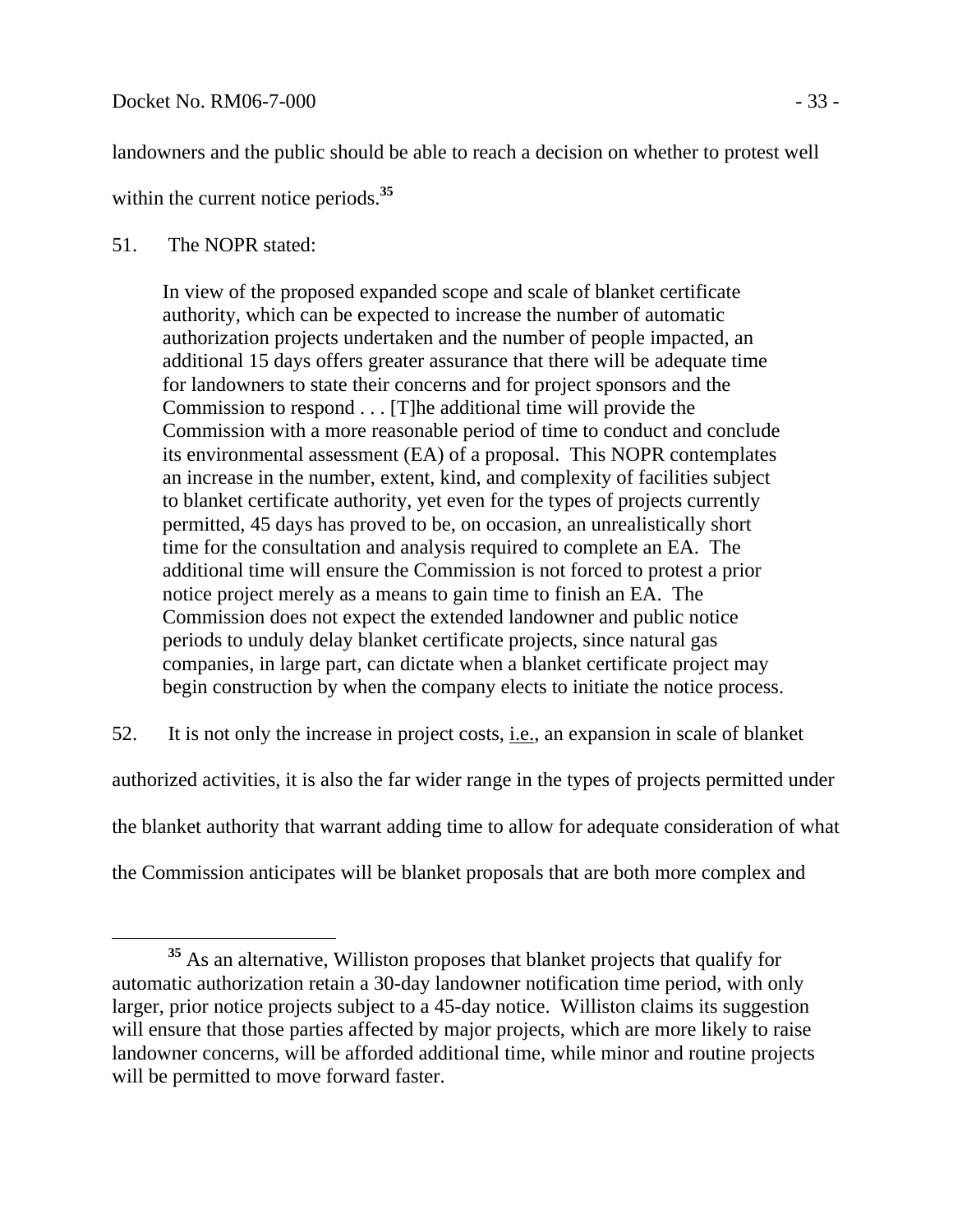more numerous. The Commission notes that to the extent issues raised by a prior notice proposal cannot be addressed in the time provided, a protest is the probable outcome, which if not resolved, would result in the proposal being treated as a case-specific NGA section 7(c) application necessitating the preparation and issuance of a Commission order on the merits. The Commission affirms the need to add 15 days to the notice periods, for the reasons stated in the NOPR.

## **3. Annual Report on Automatic Authorization Projects**

53. Revised §§ 157.208(e)(4)(ii) and (iii) require that the annual report filed for automatic authorization projects document the progress toward restoration and discuss problems or unusual construction issues and corrective actions. INGAA, Duke, and Williston contend that providing this information will be burdensome, especially for large pipelines that might rely on automatic authorization for numerous projects each year, and may require placing additional personnel on site to monitor progress on each project.

54. The Commission has a different perspective. Certificate holders are currently required to comply with all the conditions in § 157.206(b) of the Commission's blanket certificate regulations. Section 157.206(b), in addition to setting forth specific conditions, makes blanket certificate activities subject to the conditions in § 380.15 of the Commission's regulations implementing NEPA, as well as requiring that all blanket certificate activities be consistent with all applicable law implementing the Clean Water Act, the Clean Air Act, and other statutes relating to environmental concerns.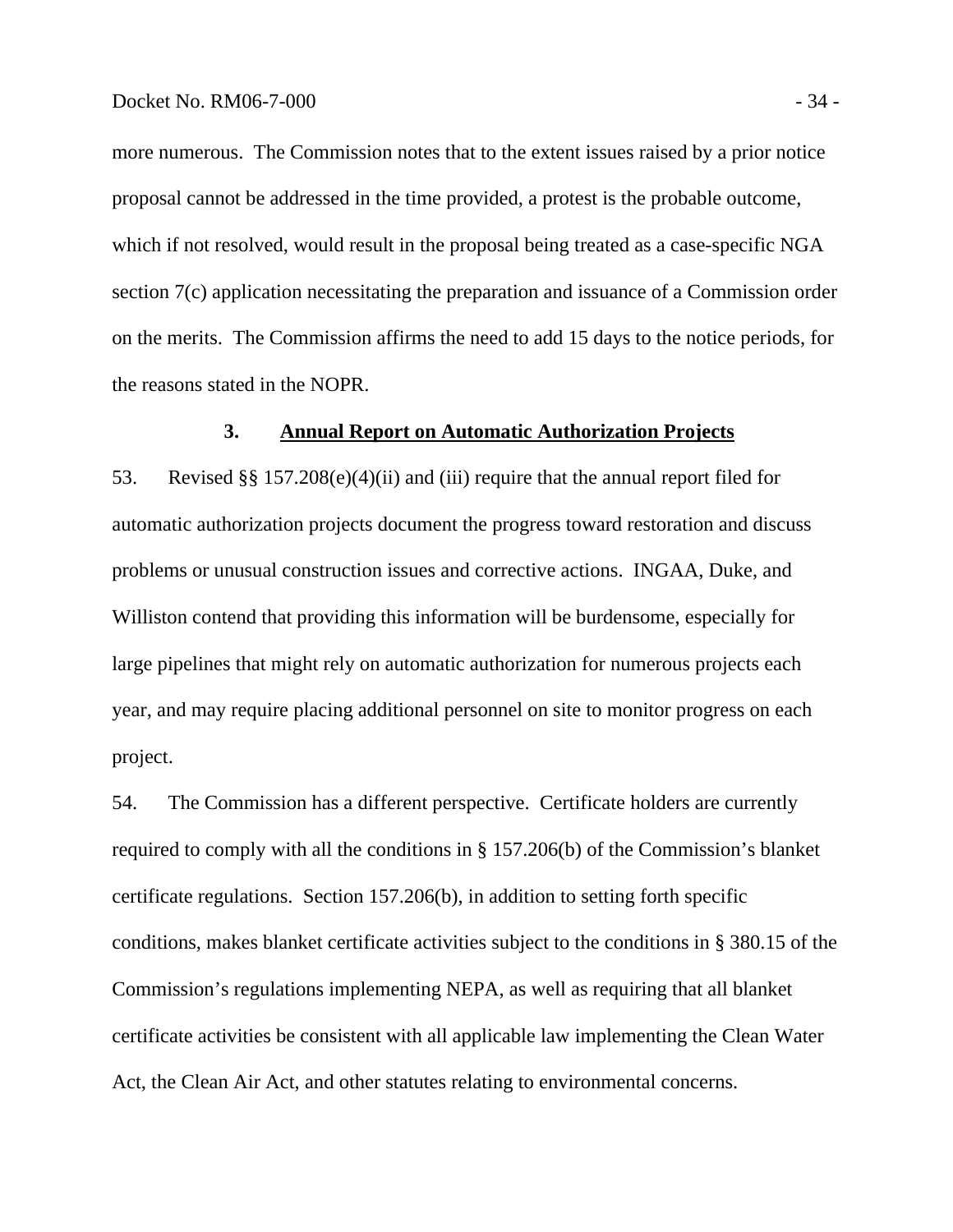#### Docket No. RM06-7-000 - 35 -

Consequently, in order to satisfy all the conditions applicable to blanket certificate activities, it is already necessary for project sponsors (1) to have plans and procedures in place to ensure compliance with environmental conditions, and (2) to have environmental inspectors in place to record a project's construction's compliance with environmental conditions. Hence, the Commission does not view the new  $\S 157.208(e)(4)(ii)$  and (iii) requirements as asking companies to gather and report new information, but rather, as having companies submit information that they are already obliged to compile. Similarly, to the extent project sponsors find they have to place personnel at construction sites to monitor a project's progress, this does not constitute a new requirement, but rather, is a means to fulfill an ongoing obligation to verify that projects are built in accord with all applicable environmental conditions. Consequently, the Commission adopts the expanded annual reporting requirements.

#### **4. Environmental Conditions**

## **(a)**. **Noise Levels**

#### **(1). Compressor Station Site Property Boundary**

55. Revised § 157.206(b)(5)(i) states that noise attributable to a compressor station "must not exceed a day-night level  $(L_{dn})$  of 55 dBA at the site property boundary." In contrast, the current regulations specify that noise attributable to a compressor station is to be measured "at any pre-existing noise-sensitive area."

56. Duke contends this new noise criterion could compel companies to expand compressor site boundaries, which would add to the cost of new or additional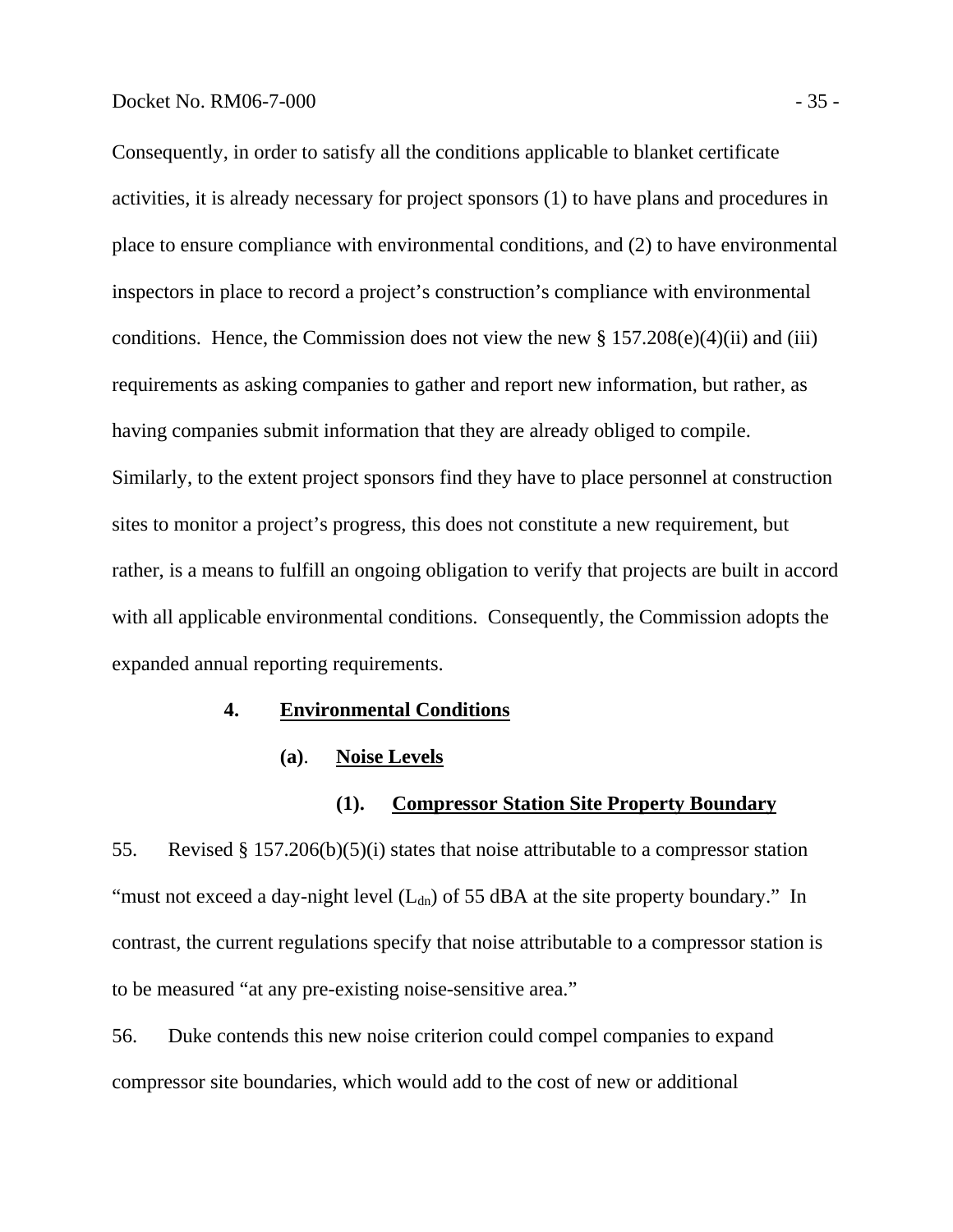#### Docket No. RM06-7-000 - 36 -

compression and, potentially, an increase in environmental impacts associated with adding acreage to existing and new sites. INGAA argues that compressors were installed in anticipation of meeting noise level requirements as measured at the nearest noise sensitive area, and that it is inequitable to institute this change and compel ratepayers to bear the cost of compliance. Boardwalk objects to the revision. HFP Acoustical asks if compressor noise is to be measured as an average of noise levels at several spots on the perimeter of the property line or if every point on a site's property boundary must meet the 55 dBA standard. HFP Acoustical seeks clarification on whether there will be any acknowledgment of existing sources of noise unrelated to compressor operations.

57. The Commission clarifies that this new noise measurement criterion only applies to facilities placed in service after the effective date of this rule;**<sup>36</sup>** thus, existing compressor stations continue to be required to meet the 55 dBA standard as measured at pre-existing noise-sensitive areas, not at the site's property boundary. However, any increase in noise due to additions or modifications to an existing compressor station undertaken subsequent to the effective date of this rule will require that the noise attributable to additions or modifications be measured at the site's boundary. The Commission further clarifies that when measuring noise at new stations, the 55 dBA

**<sup>36</sup>** In enacting the blanket certificate program, the Commission expressed its expectation that any "amendments would most likely not affect facilities constructed or service undertaken before the effective date of an amendment, but would apply prospectively." Order No. 234-A, 47 FR 38871 (Sept. 3, 1982); FERC Stats. & Regs. ¶ 30,389; 20 FERC ¶ 61,271 (1982).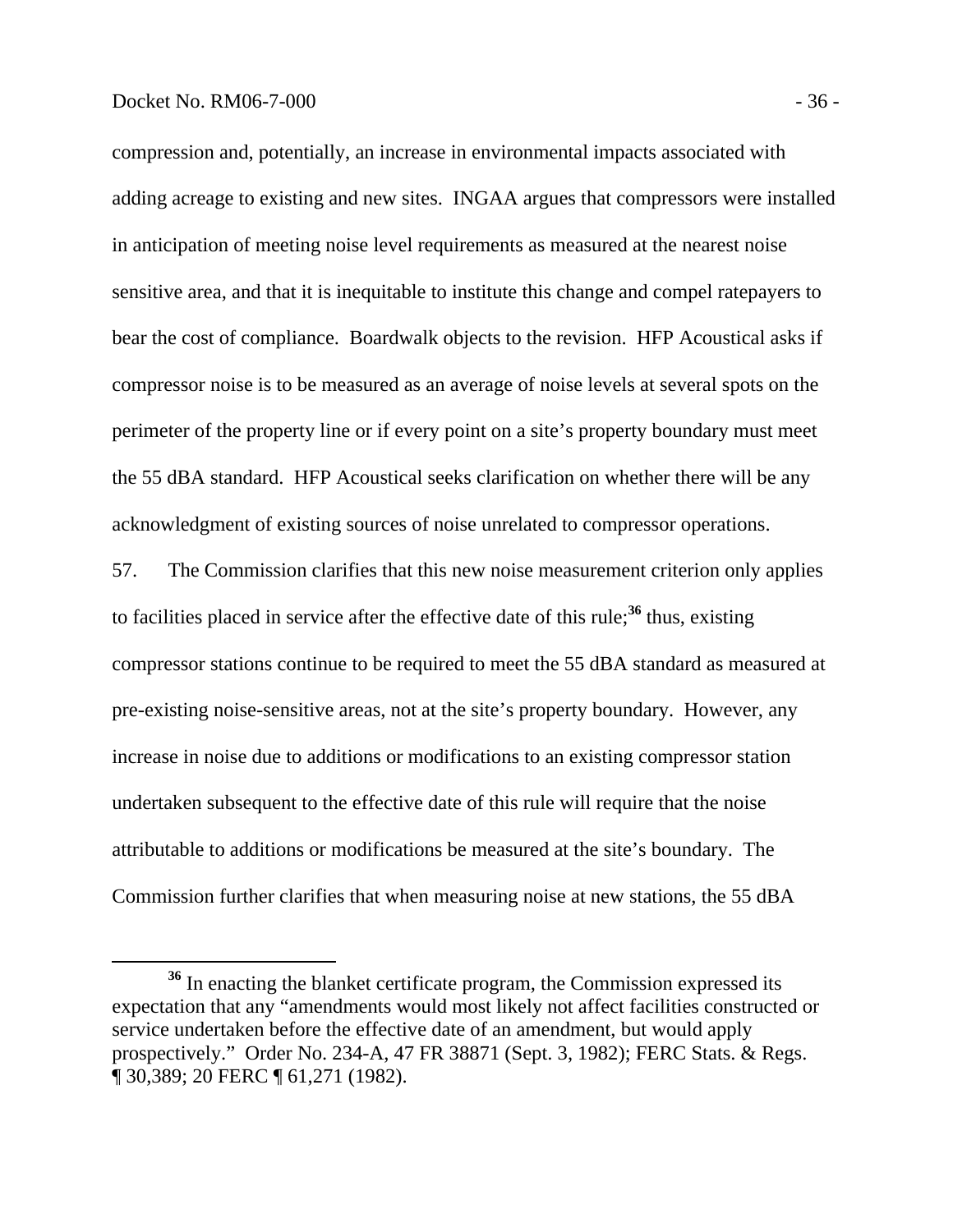#### Docket No. RM06-7-000 - 37 -

standard must be met at every point on a site's property boundary.**<sup>37</sup>** Finally, with respect to existing noise levels at the property boundary, the certificate holder will only be responsible for taking measures to reduce noise in excess of the 55 dBA standard that is attributable to the operation of the compressor station.

58. Although existing compressor stations are grandfathered, the Commission concurs with comments that anticipate the new standard may compel companies to extend existing compressor station boundaries if additions or modifications are made that increase noise at the site boundary. However, while this may entail additional costs, the Commission does not view it as adding to adverse environmental impacts. Indeed, overall environmental impacts may diminish, since land within a station boundary is frequently set aside for benign environmental use. Further, the Commission does not accept the contention that this revision will induce the development of new compressor stations, since the cost to mitigate noise attributable to adding compression at an existing site is likely to be less than acquiring a new site.

#### **(2). Noise Attributable to Drilling**

59. In §157.206(5)(ii), the Commission establishes the goal that perceived noise from drilling in between 10 p.m. and 6 a.m. be kept at or below 55dBA in any preexisting noise-sensitive area. INGAA contends adherence to this goal would be impractical and

**<sup>37</sup>** As a practical matter, the Commission expects noise readings to be taken at the boundary closest to the compressors or where noise is estimated to be loudest and at the site's ordinal points.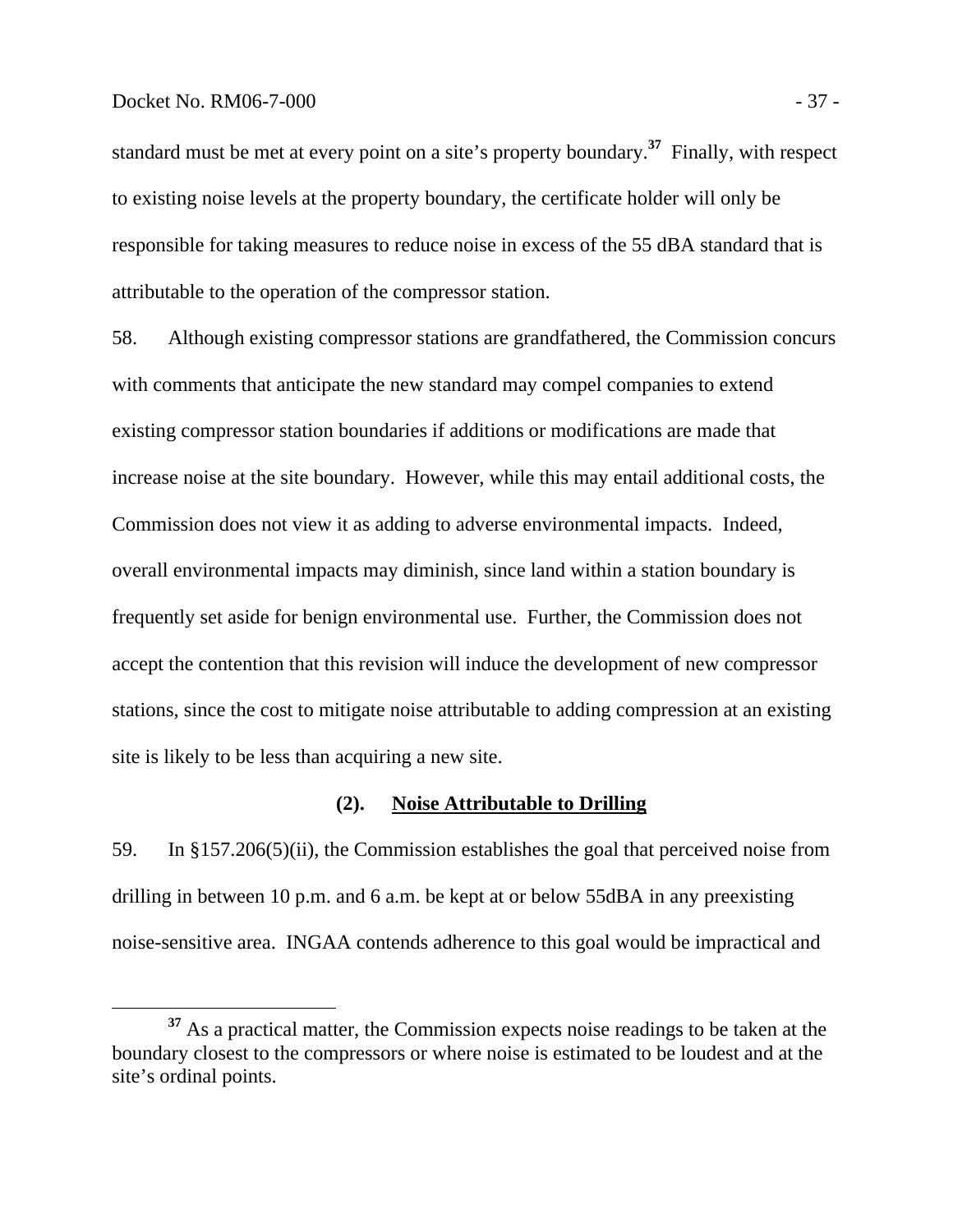costly. In particular, INGAA contends that suspending a horizontal directional drill (HDD) at night to adhere to noise restrictions would be a poor engineering practice, creating a substantial risk of failure. INGAA asks that the Commission (1) clarify the 55 dBA standard only applies if ambient noise at night is below that level; (2) clarify that where the existing noise level is 55 dBA or more, the noise standard be that a new project produces no appreciable increase in the ambient noise; and (3) clarify that mitigation measures may be employed to meet the 55 dBA noise level, such as temporarily relocating occupants of a noise sensitive area.

60. HFP Acoustical asks the Commission to clarify (1) whether the nighttime noise constraint impacts daytime drilling noise standards; (2) whether recirculation or other stabilizing activities could proceed at night; and (3) whether the reference to nighttime as from 10 p.m. to 6 a.m. should be changed to 10 p.m. to 7 a.m. to conform to the period during which a 10 dBA penalty currently applies. HFP Acoustical suggests that if the Commission intends to set a nighttime noise level limit, it state the limit in terms of the  $L_{eq}$  night or  $L_n$  value, rather than the  $L_{dn}$  value, which covers a 24-hour period.

61. In response to a request by Williston, the Commission clarifies that the noise standard for drilling at night is a goal, not a regulatory requirement. The Commission also clarifies that the §157.206(5)(ii) reference to "perceived noise from the drilling" has the same meaning as the §157.206(5)(i) reference to "noise attributable to" compression. Consequently, where the existing ambient noise level at night is below 55 dBA, and drilling activity boosts it above that threshold, the goal is to reduce the level down to 55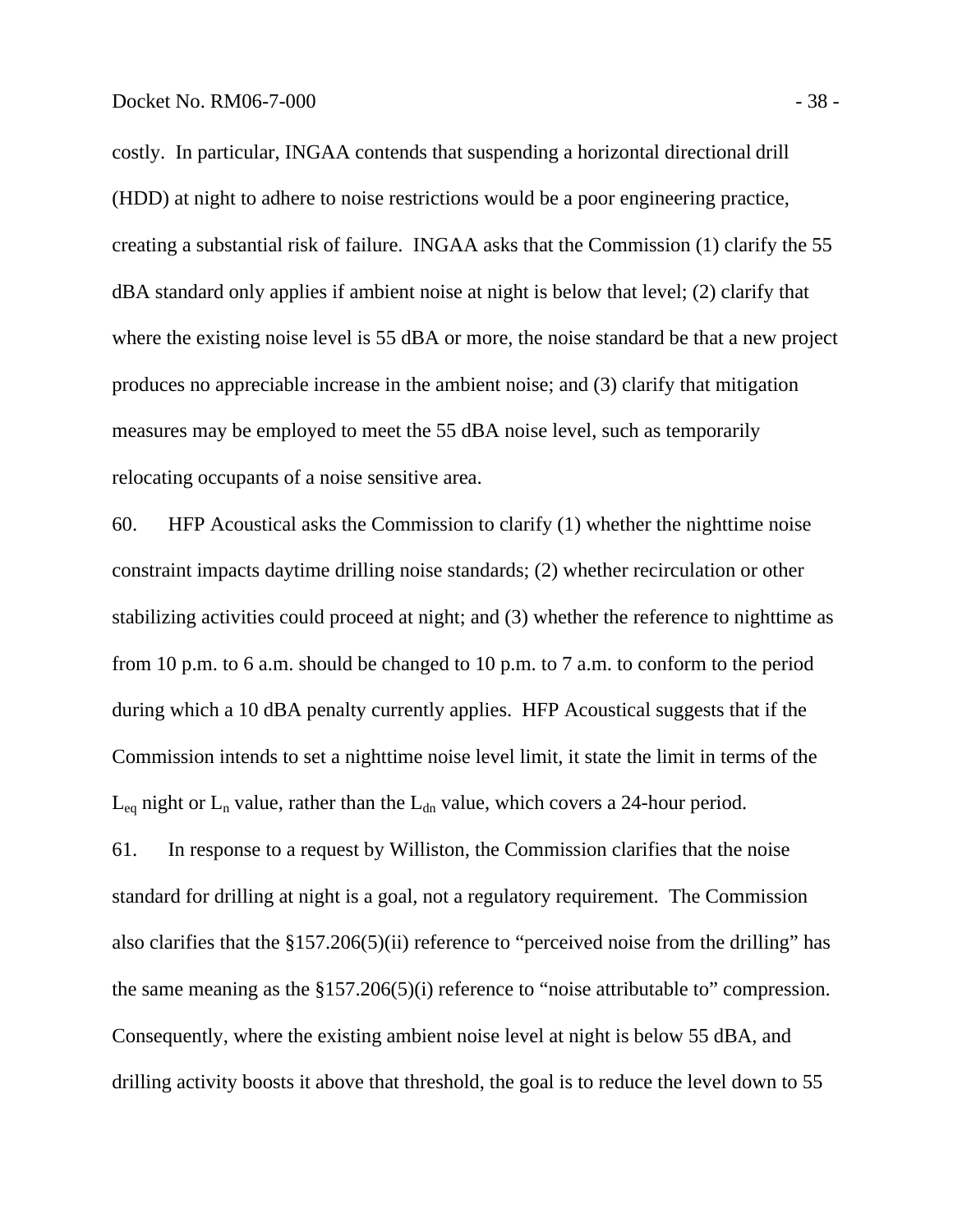dBA; where the ambient noise level at night is above 55 dBA, and drilling activity causes that level to rise, the goal to take action to bring noise back to its pre-drilling level. As an alternative to reducing the noise from drilling, the Commission agrees that appropriate mitigation measures can include temporarily relocating or compensating people residing in areas affected by drilling activities.

62. The Commission acknowledges that reaching the stated goal may involve incurring additional costs, and recognizes that at times the goal may be impractical. Further, reaching the goal should not be achieved at the expense of adding to a project's risk. For example, the Commission does not necessarily expect an ongoing HDD to be suspended at night if the interruption could cause the drill to fail, but does expect project sponsors to explore mitigation measures, such as erecting barriers so that continuous drilling can meet the 55 dBA goal. In response to HFP Acoustical, the Commission clarifies that all activities associated with drilling, such as recirculation or other stabilizing activities, are subject to the noise level goal; the Commission leaves it to the project sponsor's discretion when, during a 24-hour cycle, to undertake a particular activity. The Commission will adopt HFP Acoustical's suggestion and clarify that the nighttime noise goal will apply between the hours of 10 p.m. and 7 a.m., and will be expressed as a nighttime level,  $L_n$ , of 55 dBA.

## **b. Environmental Inspector Report**

63. Revised § 157.208(c)(10) requires the project sponsor to commit to have the Environmental Inspector's report filed weekly with the Commission for prior notice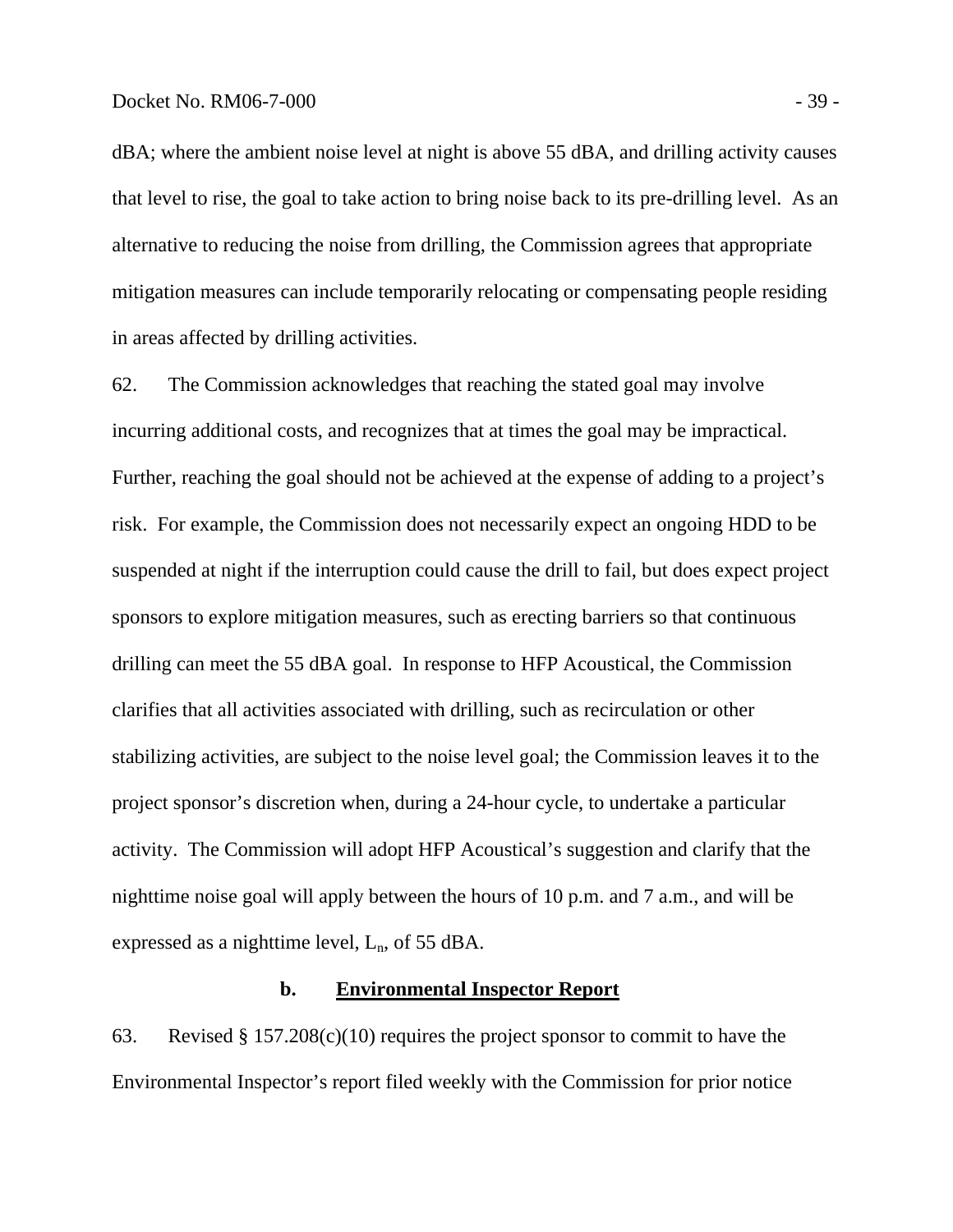projects. INGAA, Duke, and Williston maintain this is unnecessary given blanket projects' relatively short construction time, and is impractical given that inspectors may not be on site on a weekly basis. INGAA proposes compliance be ensured by having a completion report filed within 30 days of a project's in-service date. INGAA believes this is adequate since the Commission "hotline" is available during construction to resolve allegations of improprieties. Williston suggests weekly reporting only be required when the Commission determines a particular blanket project merits such scrutiny.

64. The Commission does not believe that it can judge whether a particular project merits weekly reporting before the fact, or that its hotline can serve as a means to monitor ongoing construction progress, or that an after-the-fact summary can identify, prevent, or remedy irregularities in construction. The only practical means to monitor compliance with environmental requirements is to monitor progress during construction, hence the existing requirement that an Environmental Inspector be on site during a project's construction. The Commission views revised  $\S 157.208(c)(10)$  as a clarification of how certificate holders are to verify their fulfillment of this existing obligation. Neither the additional cost or inconvenience of having an inspector available to review construction at multiple small project sites, nor the length of the construction phase of a project, has any bearing on the need for the regulatory requirement that a project sponsor have an inspector present. The Commission notes that an Environmental Inspector need not be an additional individual brought in to review a construction site; this function can be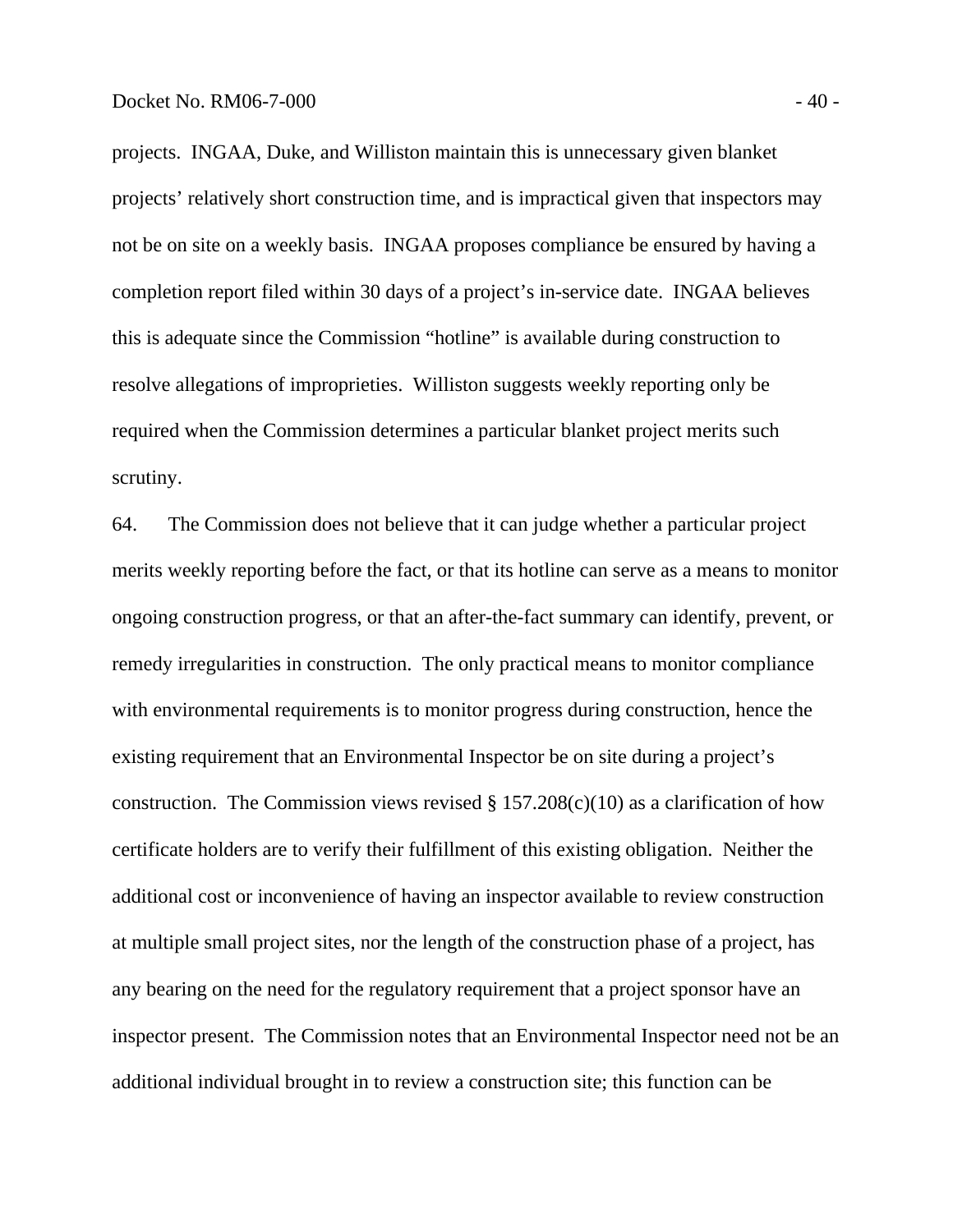performed by someone on site, provided that individual has been properly trained and charged with inspecting and reporting on compliance with environmental plans and procedures and can perform all the Environmental Inspector's responsibilities.

## **C. Different Rates for Different Customers for the Same Service**

65. In the NOPR, the Commission expressed the belief that its existing policies permit a project sponsor to offer a rate incentive as an inducement to get customers to commit to a proposed project early (i.e., "foundation shippers"), while offering a less favorable rate to customers that commit later. Few comments take issue with the Commission's conclusion.

66. However, Process Gas Consumers stress the need for procedural fairness, e.g., that all prospective customers receive the same notice of a proposal, so as to preclude parties from making private bi-lateral agreements in advance of a public offer of new capacity. Boardwalk asks that pipelines be permitted to set rules for open seasons, provided there is no discrimination in the announcement and application of the rules. The Commission affirms that there must be no discrimination in announcing an open season for new capacity and in accepting bids – all potential customers must have an equal opportunity to obtain firm capacity. Provided this condition holds, a project sponsor has the flexibility to set the parameters of the open season.

## 67. In the NOPR, the Commission observed that:

[u]nder the Petitioners' proposal, the rate incentives a project sponsor offers to obtain early commitments to a project will be based solely on the timing of each shipper's contractual commitment to the project. However, the Commission can envision that different project sponsors may prefer to offer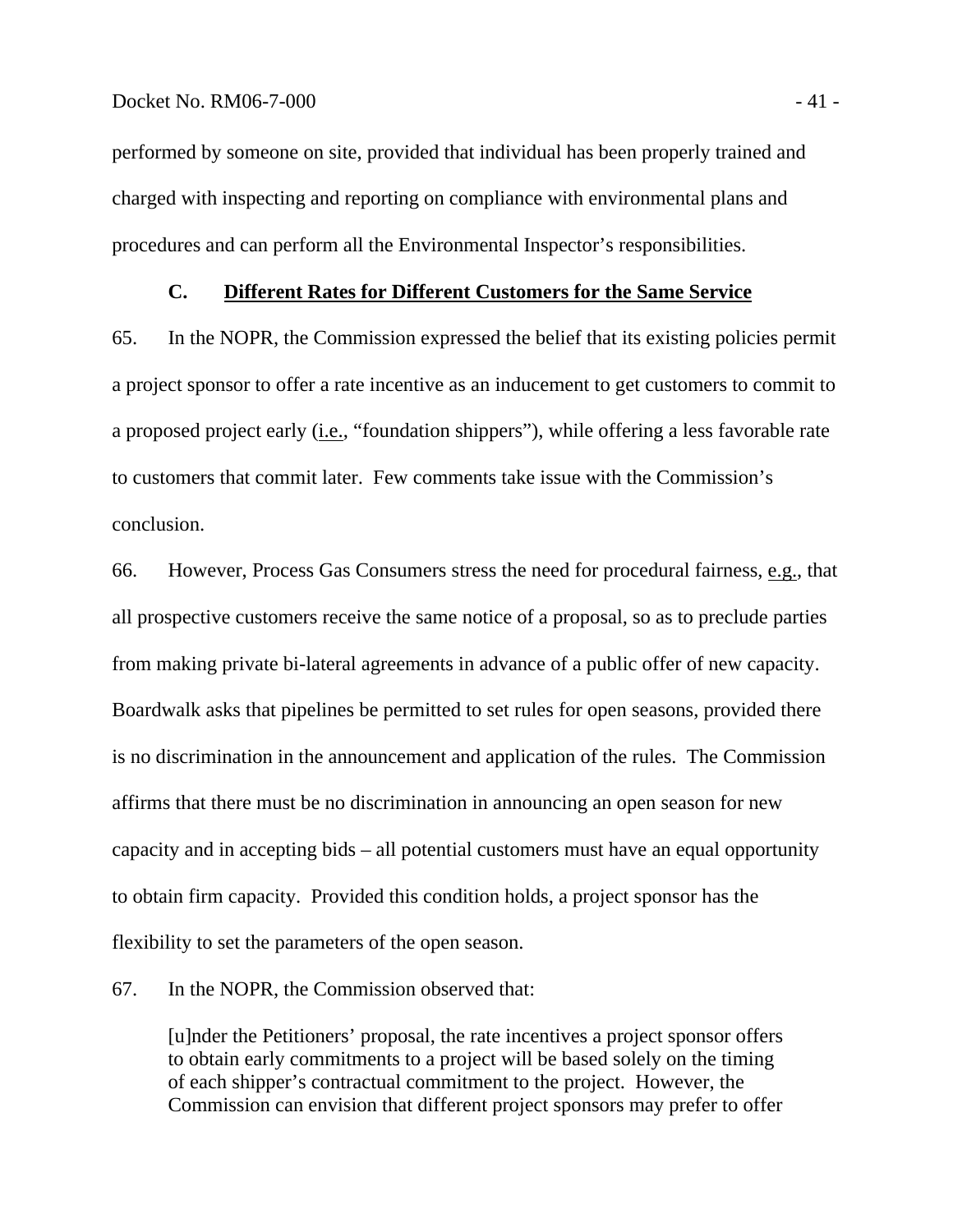rate incentives based on something other than the timing of contractual commitments. Because Commission policies permit rate differentials among customers based on a number of grounds – including differing elasticities of demand, volumes to be transported, and length of service commitments – a project sponsor might wish to offer preferential rates to shippers who contract for larger volumes of service.**<sup>38</sup>**

APGA challenges the Commission's conclusion that it is appropriate to permit project

sponsors to offer preferential rates to customers willing to commit to greater capacity.

APGA argues this is unfair because "a large LDC that gets a preferential rate can, for

example, compete for new loads by offering lower delivery rates than the smaller LDC

despite that fact that both entities committed for capacity at the same time."**<sup>39</sup>**

68. The Commission stresses that the foregoing discussion in the NOPR regarding

rates constitutes a statement of the Commission's existing policies and practices and this

rulemaking proceeding does not contemplate altering existing policies, practices, or

regulations affecting rates. Indeed, with respect to rates, the Commission emphasized it

did not intend to disturb the status quo, stating that:

[g]iven the variety of rate incentives that might be offered consistent with Commission policy, the Commission believes it would be premature to go beyond our general finding above and seek to itemize every rate incentive that might be offered in an open season without risk of undue discrimination. Instead, the Commission prefers to review different rate incentives on a case-by-case basis.**<sup>40</sup>**

 **<sup>38</sup>** 71 FR 36276 at 36289 (June 26, 2006); FERC Stats. & Regs. ¶ 32,606 at 32,894 (2006); 115 FERC 61,338 at P 101 (2006) (footnote omitted). See, e.g., Rockies Express Pipeline LLC, 116 FERC ¶ 61,272 at P 69-73 (2006).

**<sup>40</sup>** 71 FR 36276 at 36289 (June 26, 2006); FERC Stats. & Regs. ¶ 32,606 at 32,894 (2006); 115 FERC ¶ 61,338 at P 102 (2006).

**<sup>39</sup>** APGA's Comments at 12 (Aug. 25, 2006).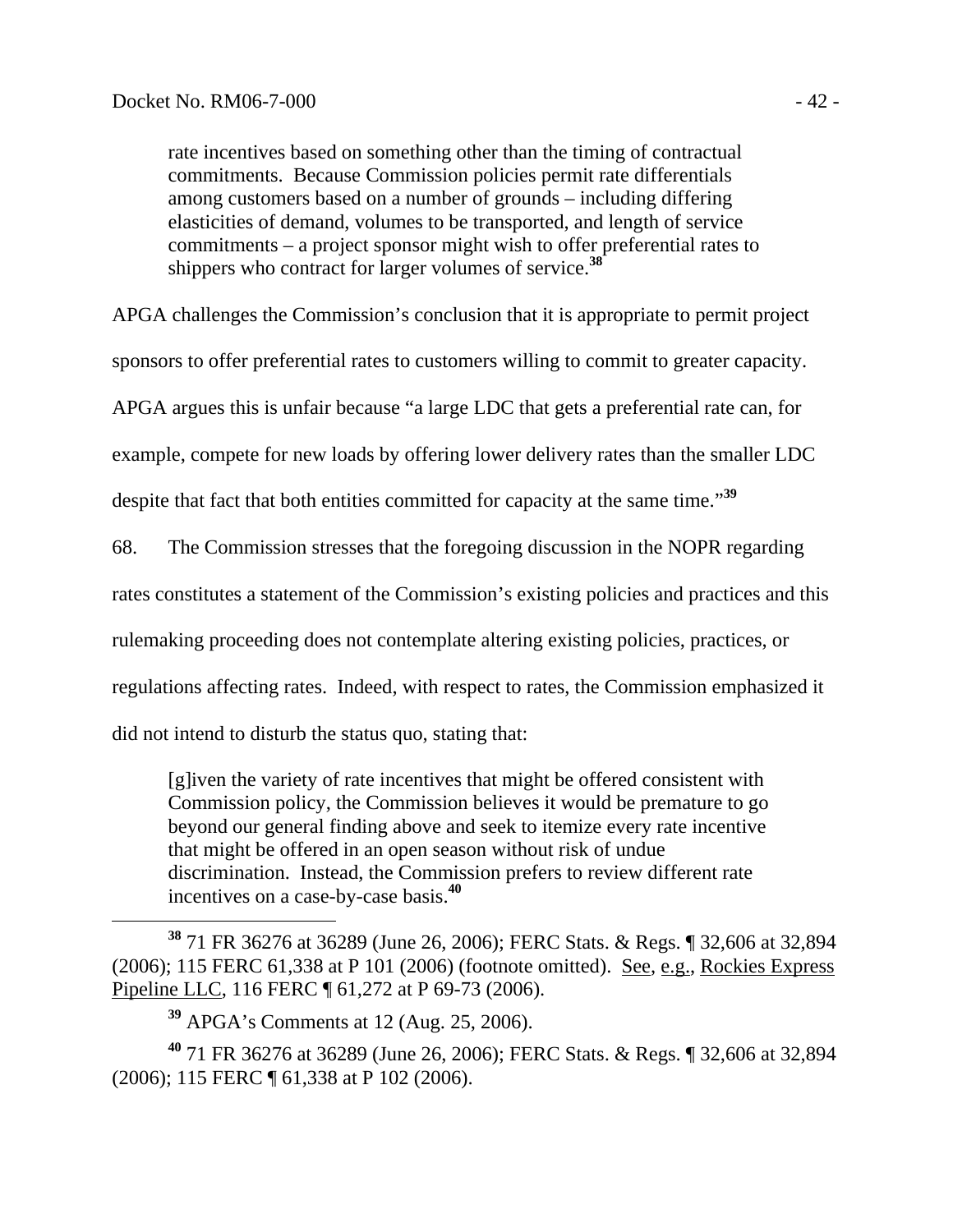Thus, in the NOPR, the Commission made no determination beyond its general observation that currently there are a variety of rate incentives available to project sponsors to induce potential customers to commit to a new proposal. As one such incentive, quantity can be a legitimate basis for awarding new capacity at a lower rate during an open season. When a project sponsor is weighing market conditions in order to determine whether to invest in the construction of a new pipeline or storage field, a lower rate bid by a potential customer can nevertheless represent a significant incentive for the company to go forward with the project if the customer is willing to commit at an early stage to a large quantity.

69. Given the fact-specific circumstances associated with a particular project proposal, the Commission stated its intent to review rate incentives on a case-by-case basis. If APGA believes a project sponsor has employed an unduly discriminatory rate preference in a particular case, APGA may raise this issue in the case in question, and the Commission will address the merits of the matter in the context of that case.

70. As a general observation, a project sponsor can diminish its risk of being charged with undue discrimination if its announcement of an open season clearly specifies the parameters of the bidding provisions and the available rate options so that all potential customers have an equal opportunity to sign up for new service. For example, in their petition, INGAA and NGSA describe the eligibility standard for Group I foundation shippers variously as (1) the date established in the open season for executing contracts or (2) the date the project sponsor makes a "go/no go" decision for the project. The first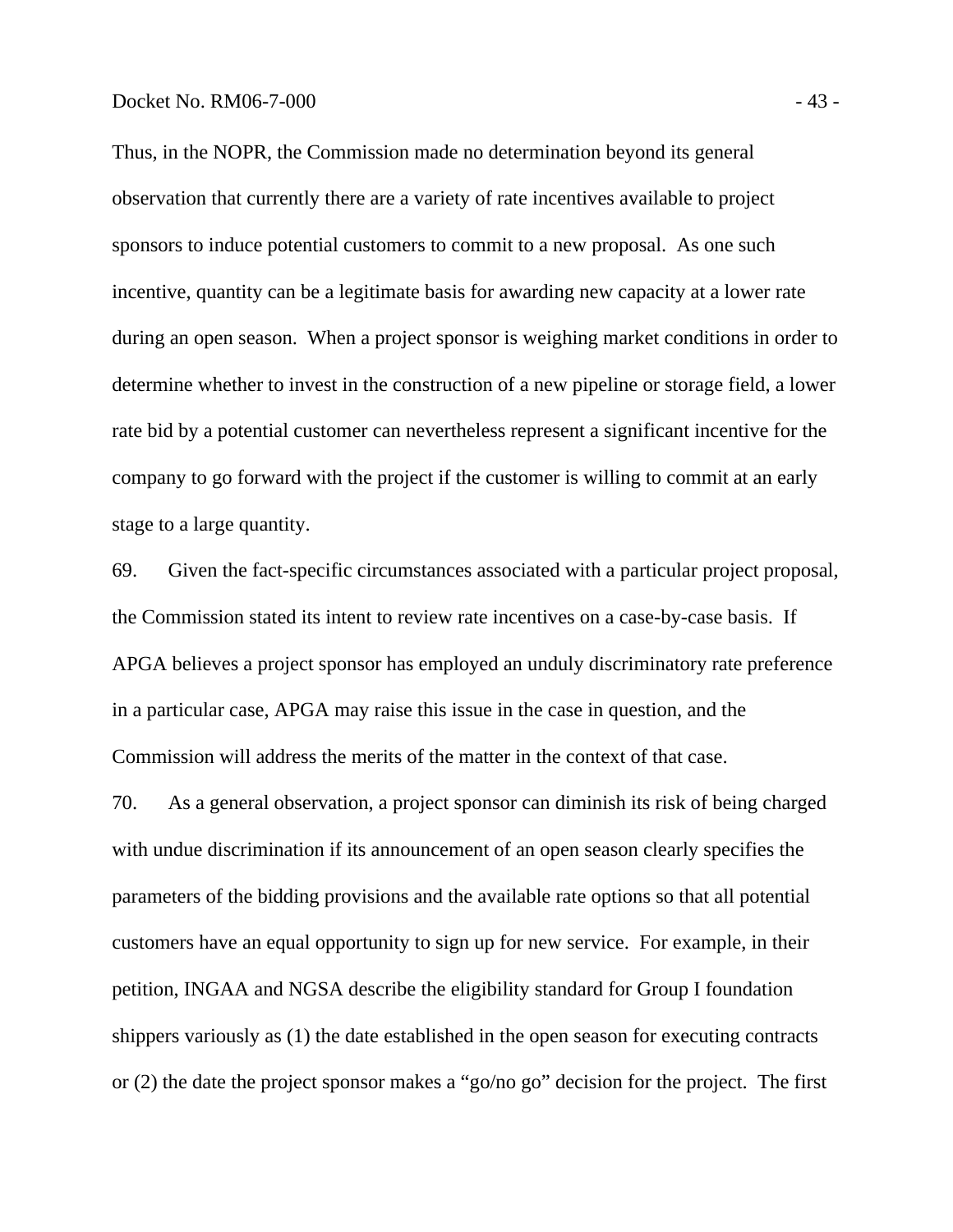#### Docket No. RM06-7-000 - 44 -

date would appear to involve less risk of discrimination, since it would be announced and set at the start of the open season, whereas the second date appears to give the project sponsor considerable discretion as to when to terminate eligibility for Group I.

## **D. Additional Regulatory Revisions**

71. To implement the above revisions, the Commission will make the following minor conforming revisions: (1) § 157.203(b) of the Commission's regulations is expanded to reference automatically authorized storage remediation and maintenance projects under § 157.213(a); (2) § 157.203(c) of the Commission's regulations is expanded to reference prior notice blanket projects under §§ 157.210, .212. and 213(b);**<sup>41</sup>** (3) § 157.205(a) of the Commission's regulations is expanded to reference prior notice blanket projects under §§ 157.210, .212. and 213(b); (4) § 157.207 of the Commission's regulations is expanded to reference automatically authorized storage remediation and maintenance projects under § 157.213(a); and (5) § 157.216 of the Commission's regulations is expanded to provide for abandonment of facilities described by the expanded blanket certificate authority.

## **IV. Information Collection Statement**

72. The Office of Management and Budget (OMB) regulations require that OMB approve certain reporting, record keeping, and public disclosure requirements (collections

**<sup>41</sup>** The revisions to 18 CFR 157.203 clarify, in response to a question raised by Dominion, that all the provisions of this section apply to projects proceeding under 18 CFR 157.210, .212. and .213.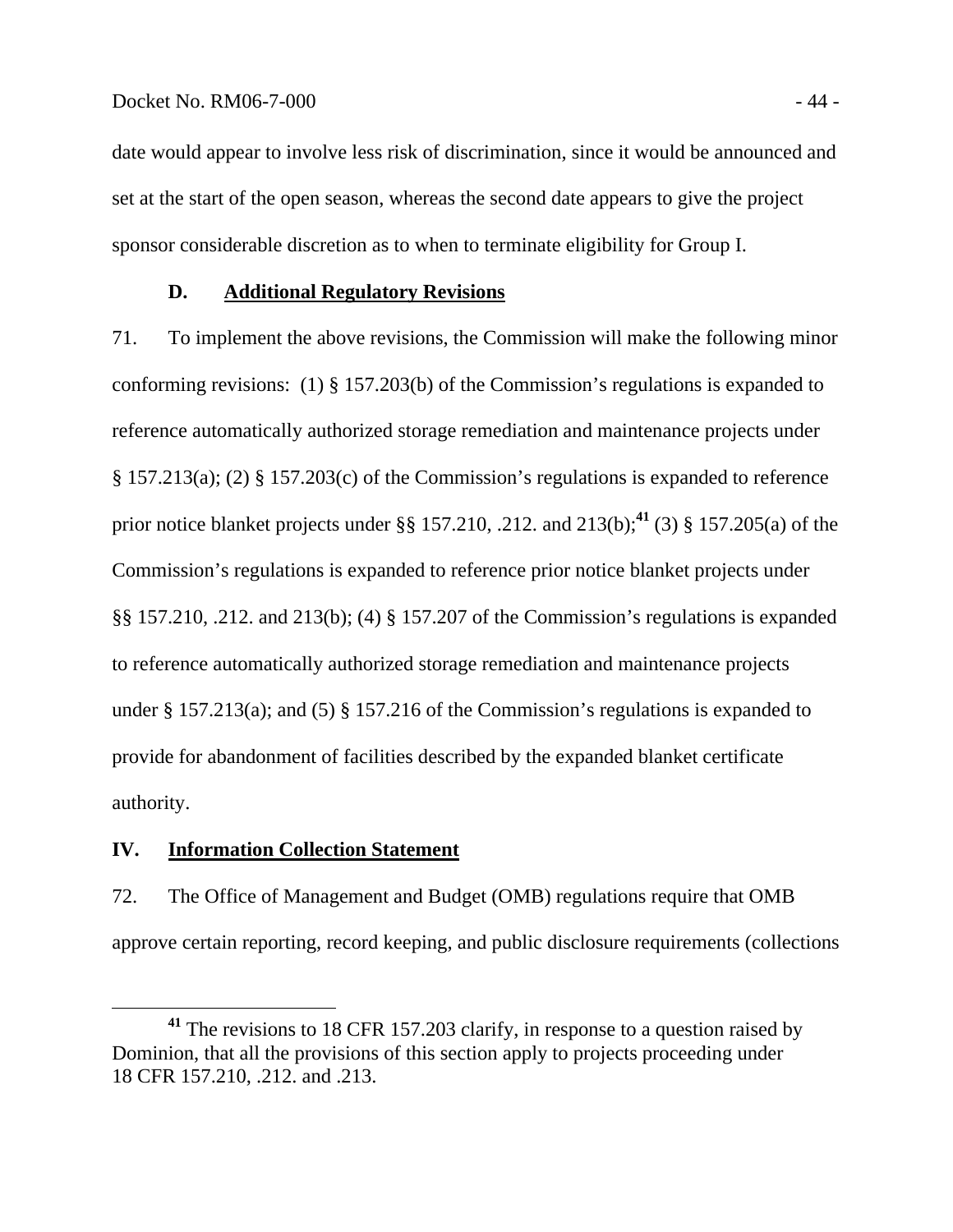of information) imposed by an agency.**<sup>42</sup>** Therefore, the Commission is providing notice of its information collections to OMB for review in accordance with section 3507(d) of the Paperwork Reduction Act of 1995.**<sup>43</sup>** Upon approval of a collection of information, OMB will assign an OMB control number and an expiration date. The only entities affected by this rule would be the natural gas companies under the Commission's jurisdiction. The information collection requirements in this Final Rule are identified as follows:

73. FERC-537, "Gas Pipeline Certificates: Construction, Acquisition and Abandonment," identifies the Commission's information collections relating to Part 157 of its regulations, which apply to natural gas facilities for which authorization under NGA section 7 is required, and includes all blanket certificate projects.

74. FERC-577, "Gas Pipeline Certificates: Environmental Impact Statements," identifies the Commission's information collections relating to the requirements set forth in NEPA and Parts 2, 157, 284, and 380 of the Commission's regulations. Applicants have to conduct appropriate studies which are necessary to determine the impact of the construction and operation of proposed jurisdictional facilities on human and natural resources, and the measures which may be necessary to protect the values of the affected area. These information collection requirements are mandatory.

**<sup>42</sup>** 5 CFR 1320.11 (2006).

**<sup>43</sup>** 44 U.S.C. 3507(d) (2005).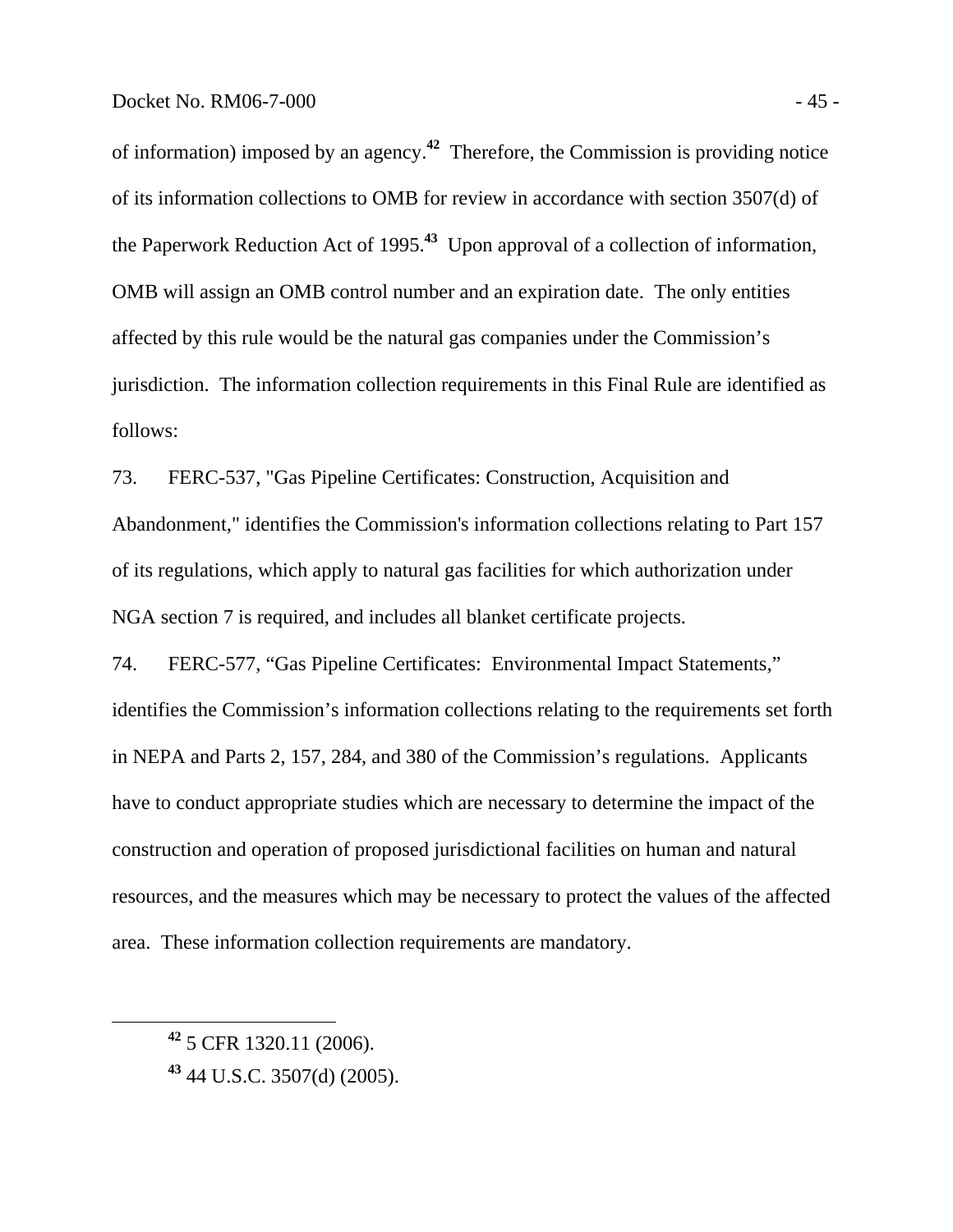75. Because the expansion of the blanket certificate program will permit projects that are now processed under the case-specific NGA section 7(c) procedures to go forward under the streamlined blanket certificate program, although the burden under the expanded blanket certificate program will increase, the overall burden on the industry will decrease. The Commission estimates that the total annual hours for the blanket certificate program burden will increase by 7,727, whereas the total annual hours associated with case-specific application projects will decrease by 11,997. This represents an overall reduction of 4,270 hours. The Commission did not receive specific comments concerning the burden estimates in the NOPR, and uses the same estimates in this Final Rule. Several commenters did indicate that providing information for the Annual Report on Automatic Authorization Projects would be burdensome. However, as explained herein, the Commission believes that much of this information is already required to be compiled and therefore to report it to the Commission will not result in additional burdens to certificate holders.

| Data Collection     | No. of      | No. of            | No. of Hours | Total        |
|---------------------|-------------|-------------------|--------------|--------------|
|                     | Respondents | Responses/Filings | per Response | Annual       |
|                     |             |                   |              | <b>Hours</b> |
| FERC-537(Part 157)  | 76          | 206               | $-42.02$     | 7,727        |
|                     |             |                   |              |              |
|                     |             |                   |              |              |
| FERC-577 (Part 380) | 76          | $-62$             | 193.50       | $-11,997$    |
|                     |             |                   |              |              |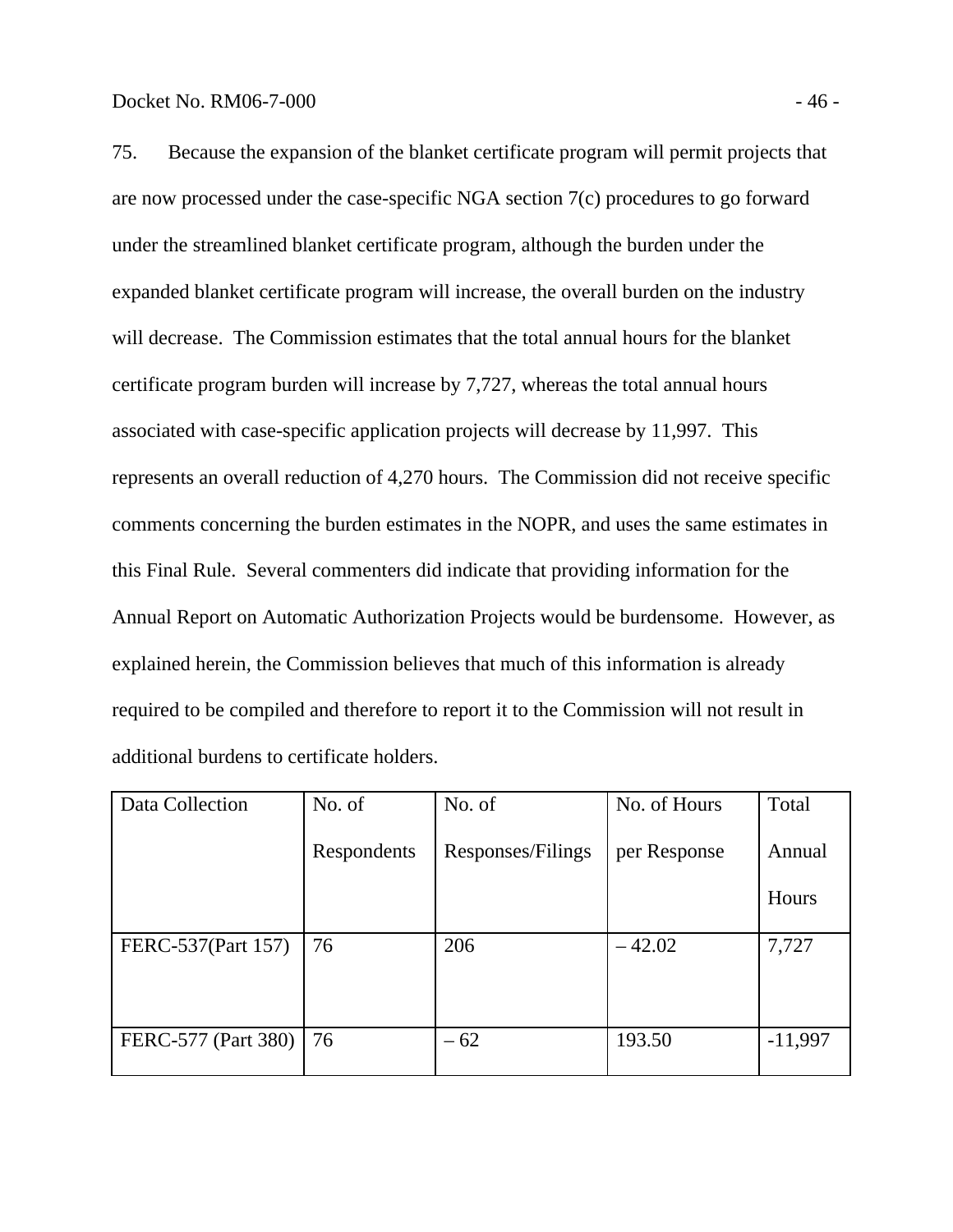Information Collection Costs: The above hours reflect the total blanket certificate program reporting burden as expanded. Because of the regional differences and the various staffing levels that will be involved in preparing the documentation (legal, technical and support) the Commission is using an hourly rate of \$150 to estimate the costs for filing and other administrative processes (reviewing instructions, searching data sources, completing and transmitting the collection of information). The estimated cost is anticipated to be \$2,748,900, an amount that is \$640,500 less than the current estimated cost.

Title: FERC-537 and FERC-577.

Action: Proposed Data Collection.

OMB Control Nos.: 1902-0060 and 1902-0128.

Respondents: Natural gas pipeline companies.

Frequency of Responses: On occasion.

Necessity of Information: Submission of the information is necessary for the Commission to carry out its NGA statutory responsibilities and meet the Commission's objectives of expediting appropriate infrastructure development to ensure sufficient energy supplies while addressing landowner and environmental concerns fairly. The information is expected to permit the Commission to meet the request of the natural gas industry, as expressed in the INGAA and NGSA petition, to improve the industry's ability to ensure adequate infrastructure is added in time to meet increased market demands. By expanding the scope and scale of the blanket certificate program, the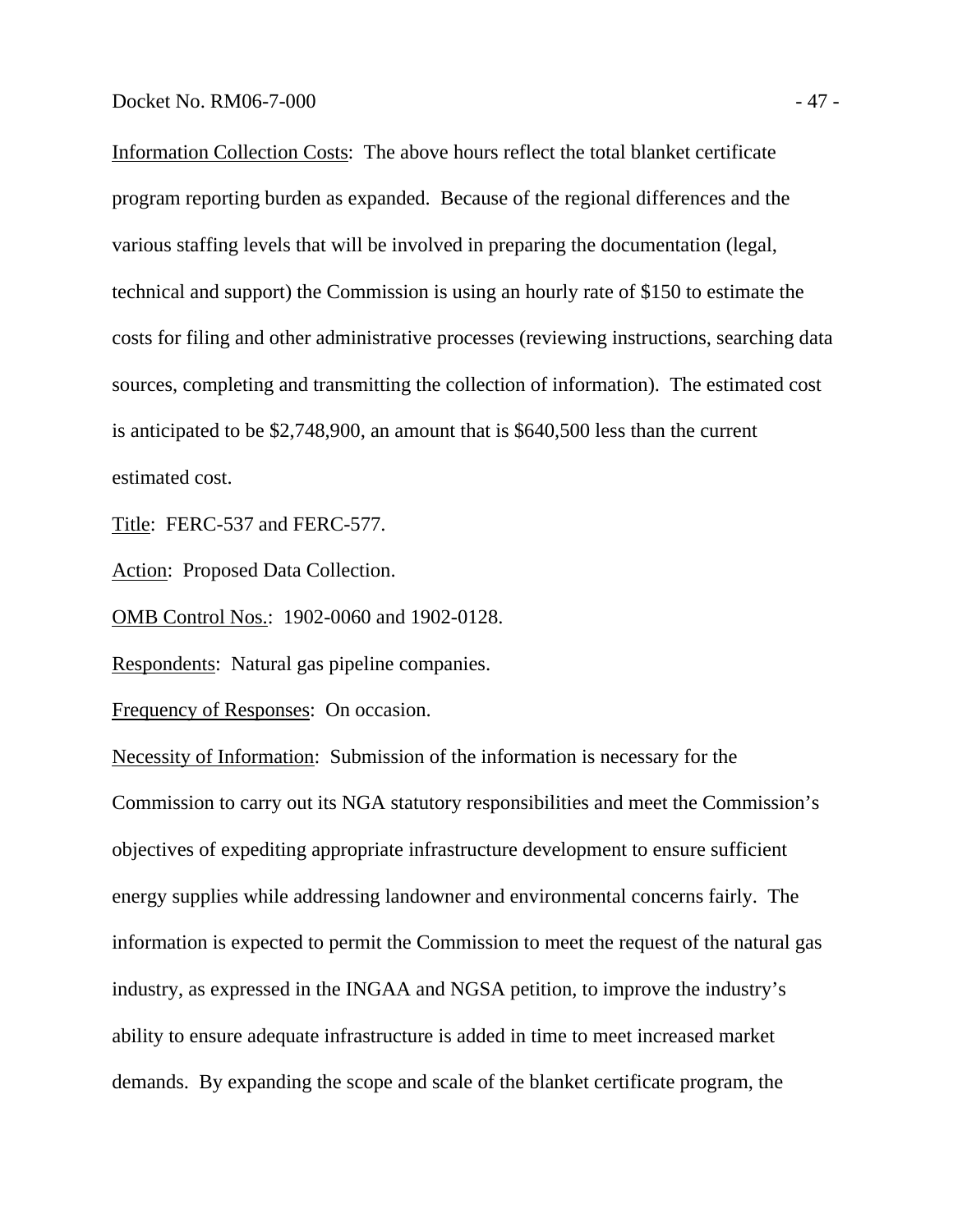industry is provided a streamlined means to build new and maintain existing infrastructure.

76. Interested persons may obtain information on the reporting requirements or submit comments by contacting the Federal Energy Regulatory Commission, 888 First Street, N.E., Washington, D.C. 20426 (Attention: Michael Miller, Office of the Executive Director, 202-502-8415, or by e-mail to michael.miller@ferc.gov). Comments may also be sent to the Office of Management and Budget (Attention: Desk Officer for the Federal Energy Regulatory Commission, by fax to 202-395-7285, or by e-mail to oira\_submission@omb.eop.gov.) (Re: OMB control nos. 1902-0060 and 1902-0128.)

## **V. Environmental Analysis**

77. The Commission is required to prepare an environmental assessment (EA) or an environmental impact statement (EIS) for any action that may have a significant adverse effect on the human environment.**<sup>44</sup>** In 1982, in promulgating the blanket certificate program, the Commission prepared an EA in which it determined that, subject to compliance with the standard environmental conditions, projects under the blanket program would not have a significant environmental impact. As a result, the Commission determined that automatic authorization projects would be categorically excluded from the need for an EA or EIS under § 380.4 of the Commission's regulations.

**<sup>44</sup>** Regulations Implementing the National Environmental Policy Act, Order No. 486, 52 FR 47897 (Dec. 17, 1987), FERC Stats. & Regs. ¶ 30,783 (1987).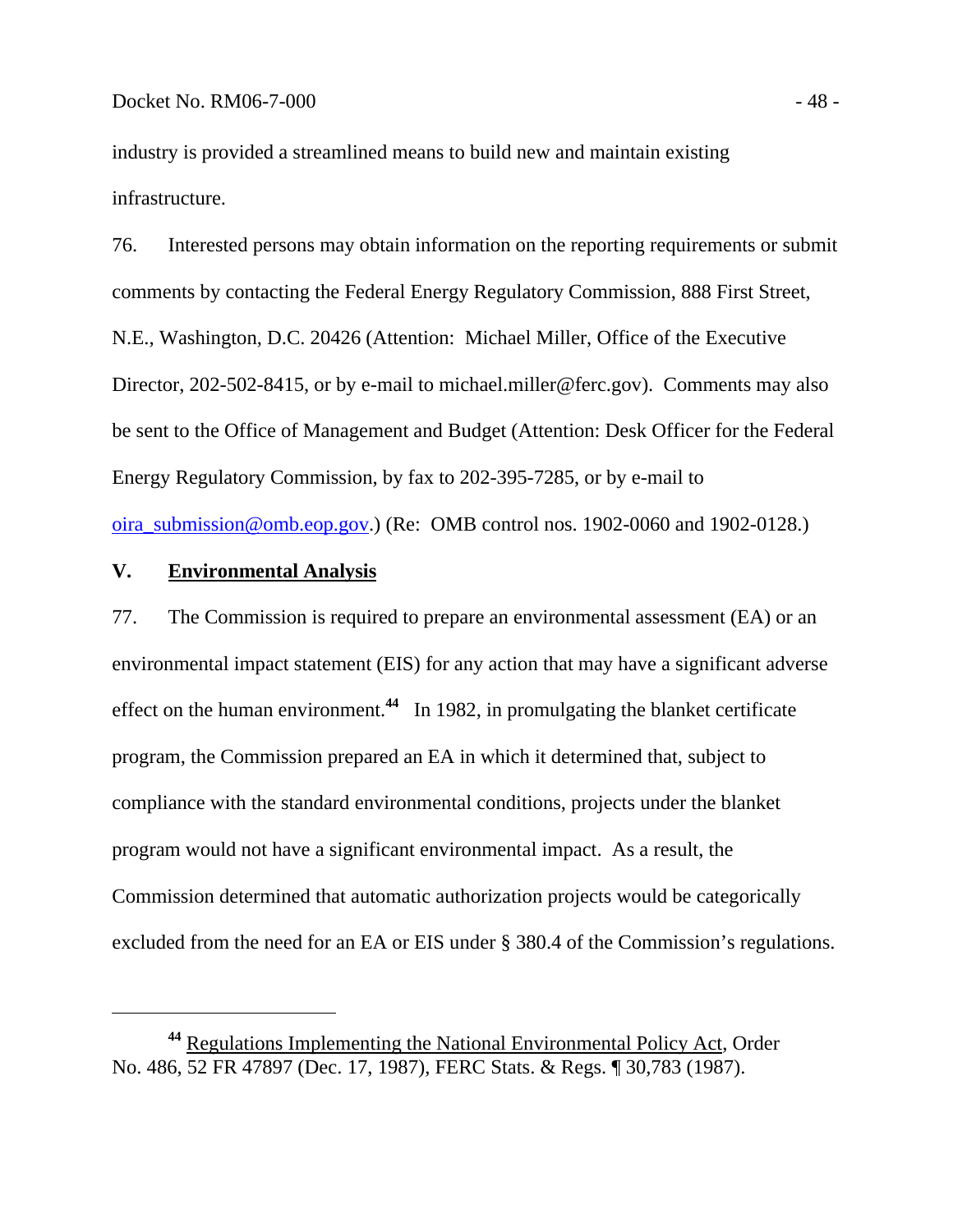## Docket No. RM06-7-000 - 49 -

However, the Commission specified that prior notice projects should be subject an EA to ensure each individual project would be environmentally benign. For the reasons set forth below, the Commission continues to believe this would be the case under the blanket certificate program as modified by this rule.

78. First, the monetary limits on projects are simply being adjusted to account for inflationary effects which were not completely captured under the mechanism specified in the regulations (the gross domestic product implicit price deflator as determined by the Department of Commerce). As a result, the scale of projects which will be within the new cost limits will be comparable to those projects that were allowed when the blanket program was first created. Second, but for certain storage remediation and maintenance projects, all the additional types of projects permitted under the expanded blanket program will be subject to the prior notice provisions and will be subject to an EA. Finally, this Final Rule strengthens the standard environmental conditions applicable to all blanket projects. Therefore, the rule does not constitute a major federal action that may have a significant adverse effect on the human environment.

## **VI. Regulatory Flexibility Act Analysis**

79. The Regulatory Flexibility Act of 1980 (RFA)**<sup>45</sup>** generally requires a description and analysis of regulations that will have significant economic impact on a substantial number of small entities. The Commission is not required to make such an analysis if

**<sup>45</sup>** 5 U.S.C. 601-612 (2005).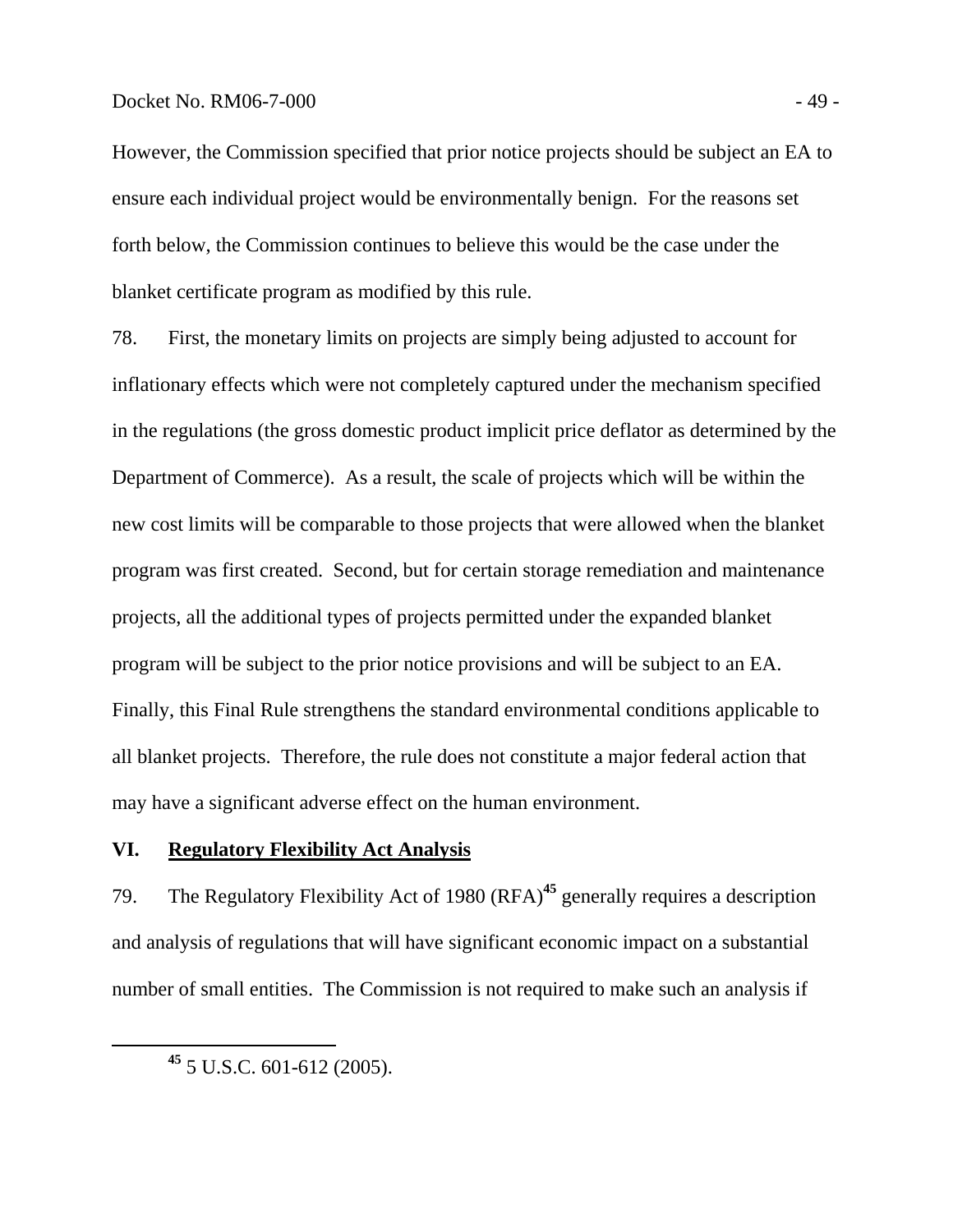#### Docket No. RM06-7-000 - 50 -

regulations would not have such an effect.**<sup>46</sup>** Under the industry standards used for purposes of the RFA, a natural gas pipeline company qualifies as "a small entity" if it has annual revenues of \$6.5 million or less. Most companies regulated by the Commission do not fall within the RFA's definition of a small entity.**<sup>47</sup>**

80. The procedural modifications should have no significant economic impact on those entities – be they large or small – subject to the Commission's regulatory jurisdiction under NGA section 3 or 7, and no significant economic impact on state agencies. Accordingly, the Commission certifies that the revised regulations will not have a significant economic impact on a substantial number of small entities.

## **VII. Document Availability**

81. In addition to publishing the full text of this document in the Federal Register, the Commission provides all interested persons an opportunity to view and print the contents of this document via the Internet through FERC's Home Page (http://www.ferc.gov) and in FERC's Public Reference Room during normal business hours (8:30 a.m. to 5:00 p.m. Eastern time) at 888 First Street, N.E., Room 2A, Washington D.C. 20426. From FERC's Home Page on the Internet, this information is available in the Commission's document management system, eLibrary. The full text of this document is available in eLibrary in

**<sup>46</sup>** 5 U.S.C. 605(b) (2005).

**<sup>47</sup>** 5 U.S.C. 601(3) (2005), citing to section 3 of the Small Business Act, 15 U.S.C. 623 (2005). Section 3 of the Small Business Act defines a "small-business concern" as a business which is independently owned and operated and which is not dominant in its field of operation.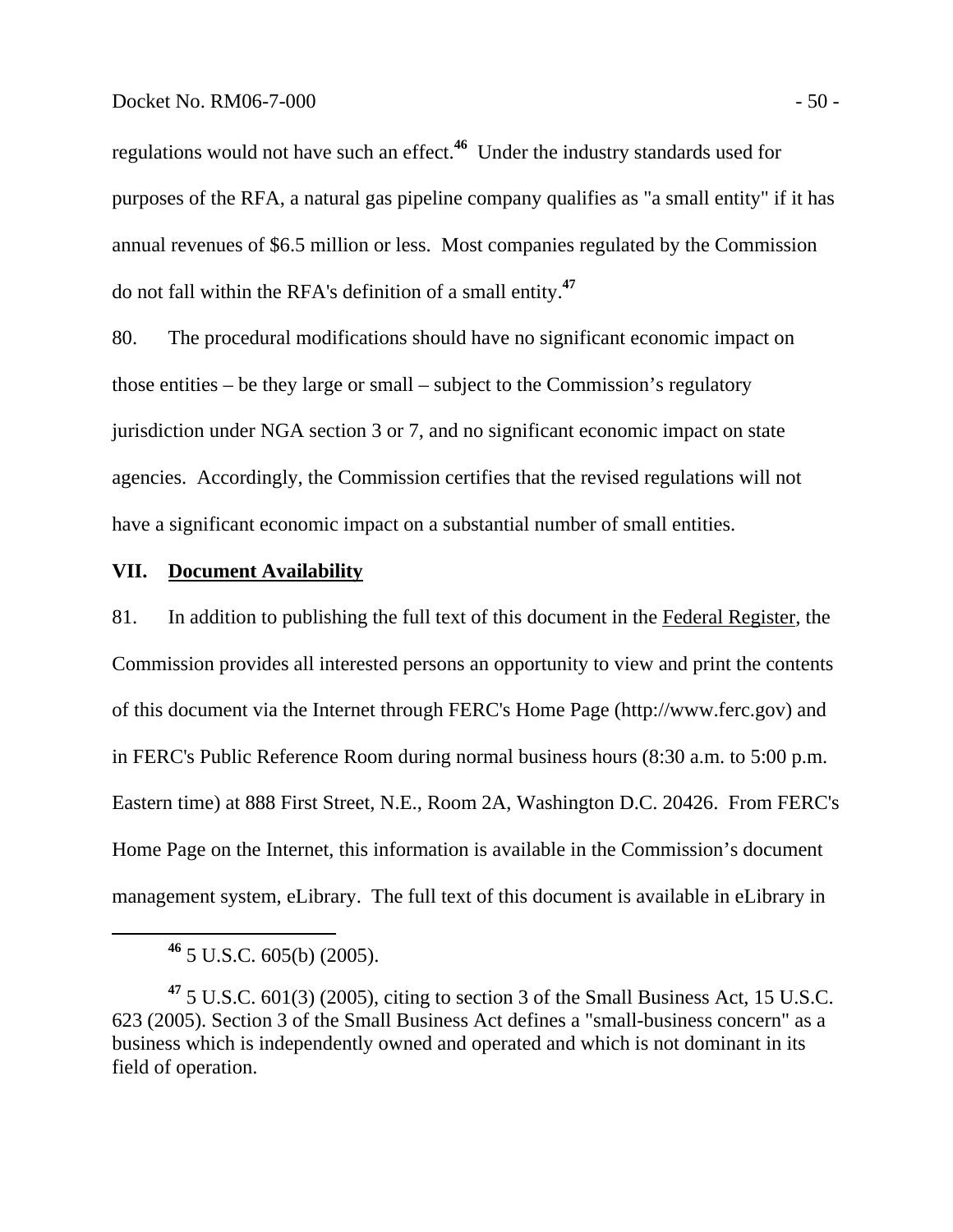PDF and Microsoft Word format for viewing, printing, and downloading. To access this document in eLibrary, type RM06-7 in the docket number field.

82. User assistance is available for eLibrary and the Commission's website during normal business hours at (202) 502-8222 or the Public Reference Room at (202) 502- 8371 Press 0, TTY (202)502-8659. E-Mail the Public Reference Room at public.referenceroom@ferc.gov.

## **VIII. Effective Date and Congressional Notification**

This Final Rule will take effect **[**insert date 60 days after publication in the **FEDERAL REGISTER].** The Commission has determined with the concurrence of the Administrator of the Office of Information and Regulatory Affairs, Office of Management and Budget, that this rule is not a major rule within the meaning of section 251 of the Small Business Regulatory Enforcement Fairness Act of 1996.**<sup>48</sup>** The Commission will submit this Final Rule to both houses of Congress and the Government Accountability Office.**<sup>49</sup>**

**<sup>48</sup>** See 5 U.S.C. 804(2) (2005).

**<sup>49</sup>** See 5 U.S.C. 801(a)(1)(A) (2005).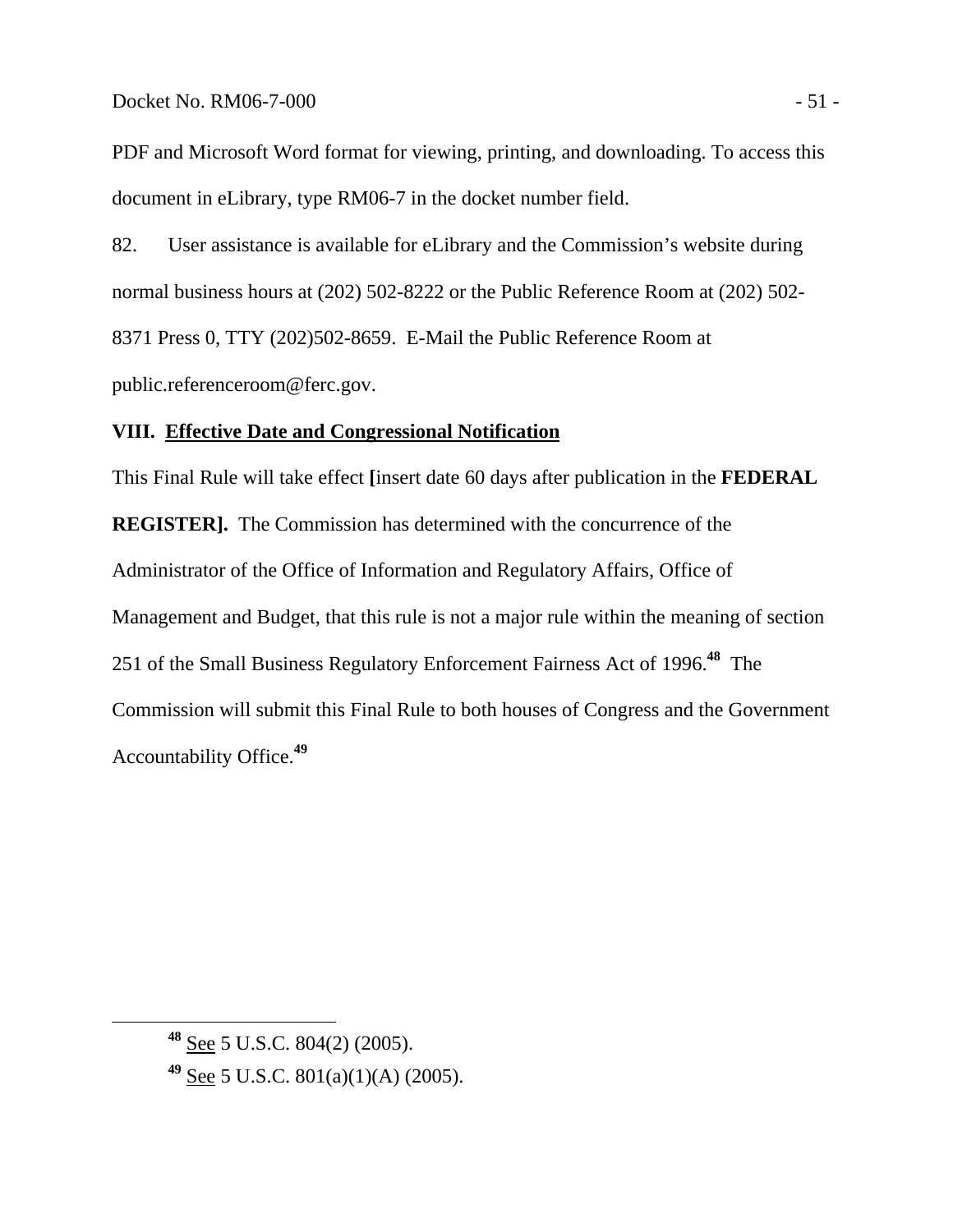Docket No. RM06-7-000 - 52 -

## List of subjects in 18 CFR Part 157

Administrative practice and procedure, Natural gas, Reporting and recordkeeping requirements

By the Commission.

 $(S E A L)$ 

Magalie R. Salas, Secretary.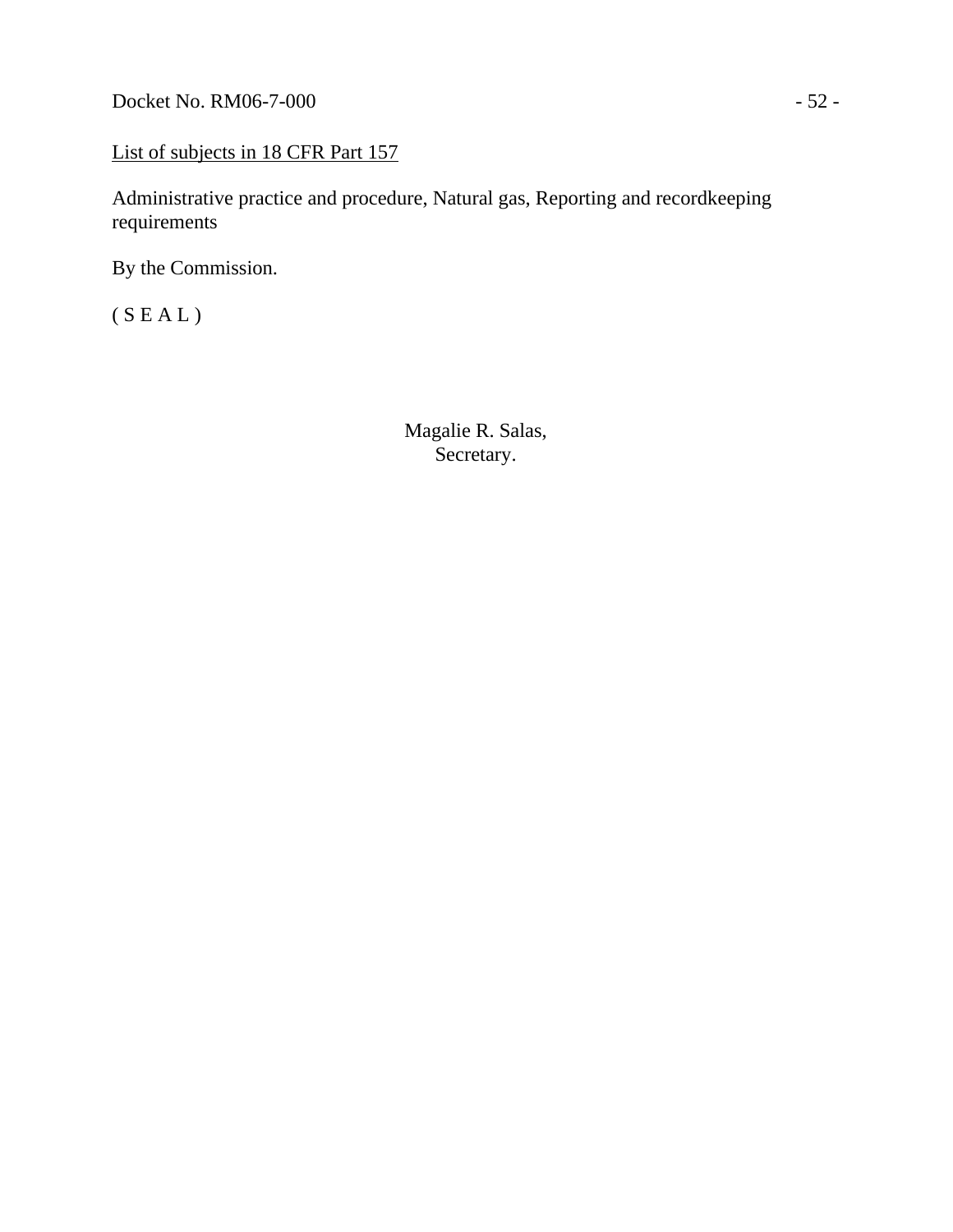In consideration of the foregoing, the Commission amends part 157,

Chapter I, Title 18, Code of Federal Regulations, as follows:

## **PART 157--APPLICATIONS FOR CERTIFICATES OF PUBLIC**

# **CONVENIENCE AND NECESSITY AND FOR ORDERS PERMITTING AND APPROVING ABANDONMENT UNDER SECTION 7 OF THE NATURAL GAS ACT**

- 1. The authority citation for part 157 continues to read as follows: **Authority**: 15 U.S.C. 717-717w.
- 2. In § 157.6, paragraph  $(d)(2)(i)$  is revised to read as follows:

## **§ 157.6 Applications; general requirements**.

 \* \* \* \* \* (d) \* \* \*  $(2) * * * * *$ 

 (i) Is directly affected (i.e., crossed or used) by the proposed activity, including all facility sites (including compressor stations, well sites, and all above-ground facilities), rights of way, access roads, pipe and contractor yards, and temporary workspace;

\* \* \* \* \*

3. In § 157.203,

 a. in paragraph (b), the phrase "§ 157.213(a)," is added immediately after the phrase "§  $157.211(a)(1)$ ,";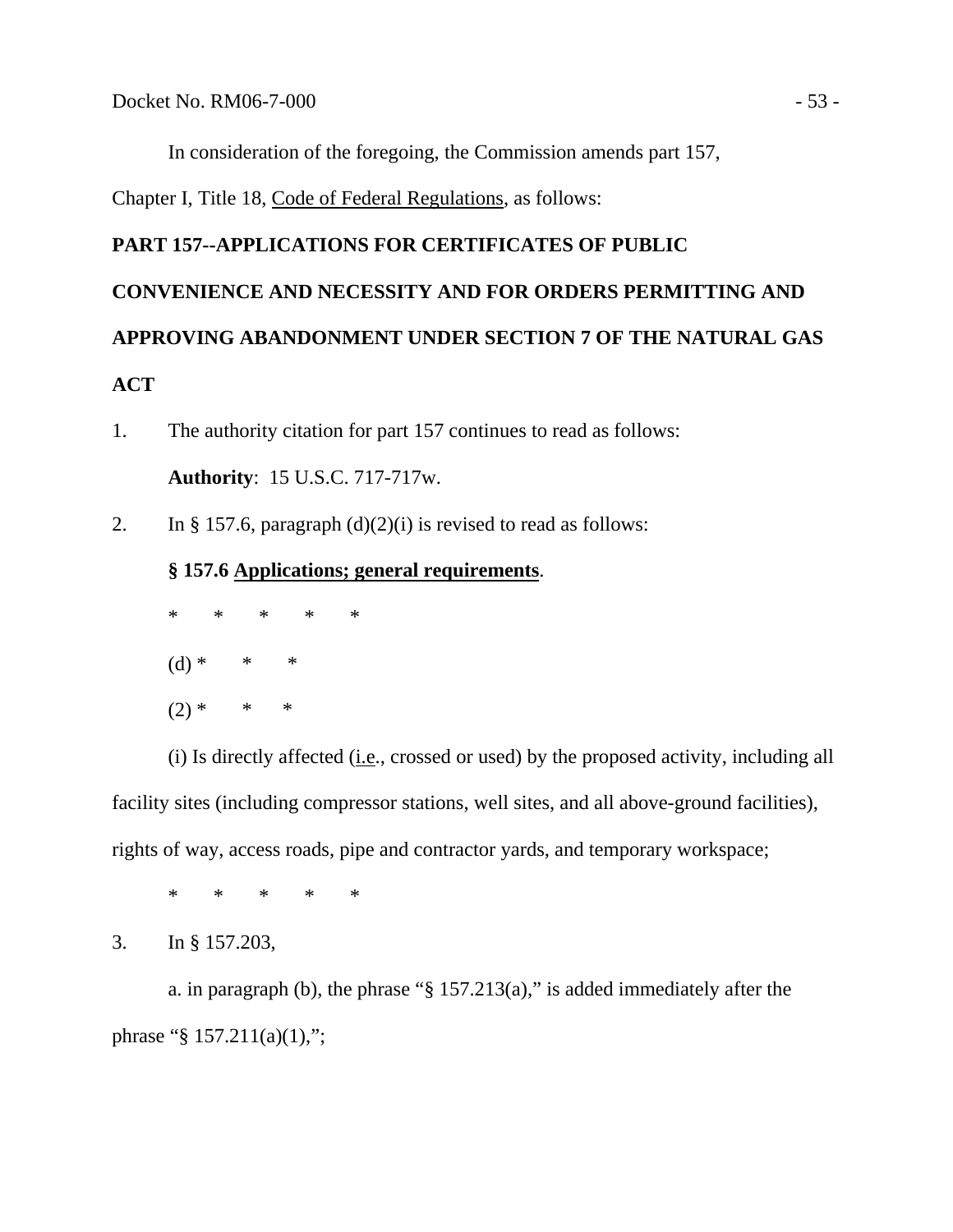b. in paragraph (c), the phrase "§ 157.210," is added immediately after the phrase "§ 157.208(b)," and the phrase "§ 157.212, § 157.213(b)," is added immediately after the phrase "§ 157.211(a)(2),";

c. in paragraph  $(d)(1)$ , the phrase "30 days" is removed and the phrase "45 days" is inserted in its place, and the phrase "30-day" is removed and the phrase "45-day" is inserted in its place;

d. in paragraph  $(d)(1)(ii)$ , the phrase "; and" is removed and the phrase ";" is inserted in its place;

e. paragraph  $(d)(1)(iii)$  is redesignated as paragraph  $(d)(1)(iv)$  and a new paragraph  $(d)(1)(iii)$  is added;

f. paragraphs  $(d)(2)(i)$  and  $(d)(2)(ii)$  are revised;

g. in paragraph  $(d)(2)(iii)$ , the word "and" is removed;

h. paragraph  $(d)(2)(iv)$  is redesignated as paragraph  $(d)(2)(vi)$ , and the phrase "45 days" is removed and the phrase "60 days" is inserted its place, and the final phrase "." is removed and the phrase "; and" is inserted in its place;

i. paragraphs  $(d)(2)(iv)$  and  $(d)(2)(v)$  are added; and

j. a new paragraph  $(d)(2)(vi)$  is added to read as follows:

## **§ 157.203 Blanket certification.**

\* \* \* \* \*

(d) Landowner notification.

 $(1) * * * * *$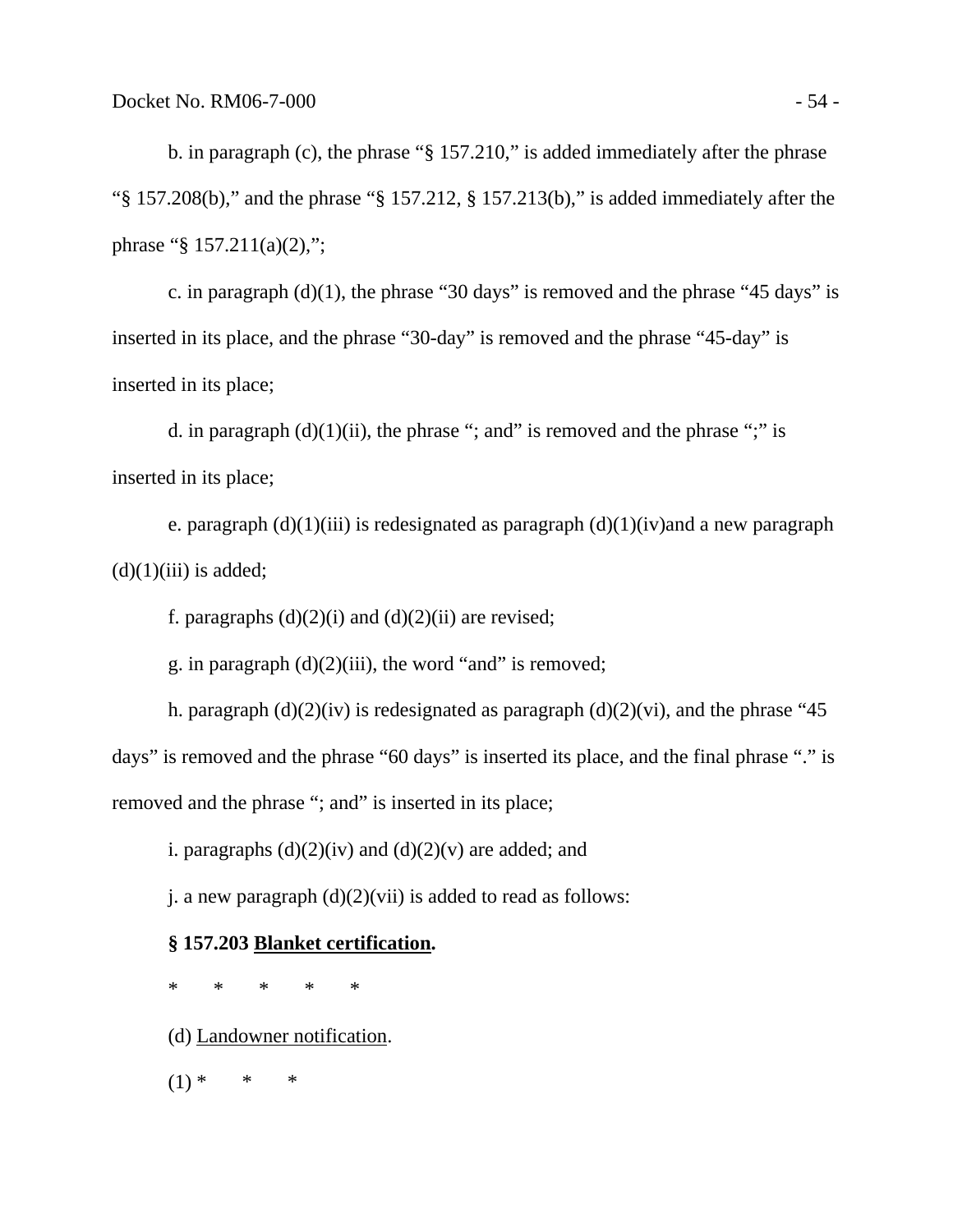(iii) A description of the company's environmental complaint resolution procedure that must:

 (A) Provide landowners with clear and simple directions for identifying and resolving their environmental mitigation problems and concerns during construction of the project and restoration of the right-of way;

 (B) Provide a local or toll-free phone number and a name of a specific person to be contacted by landowners and with responsibility for responding to landowner problems and concerns, and who will indicate when a landowner should expect a response;

 (C) Instruct landowners that if they are not satisfied with the response, they should call the company's Hotline; and

 (D) Instruct landowners that, if they are still not satisfied with the response, they should contact the Commission's Enforcement Hotline.

 $(2) * * * * *$ 

 (i) A brief description of the company and the proposed project, including the facilities to be constructed or replaced and the location (including a general location map), the purpose, and the timing of the project and the effect the construction activity will have on the landowner's property;

 (ii) A general description of what the company will need from the landowner if the project is approved, and how the landowner may contact the company, including a local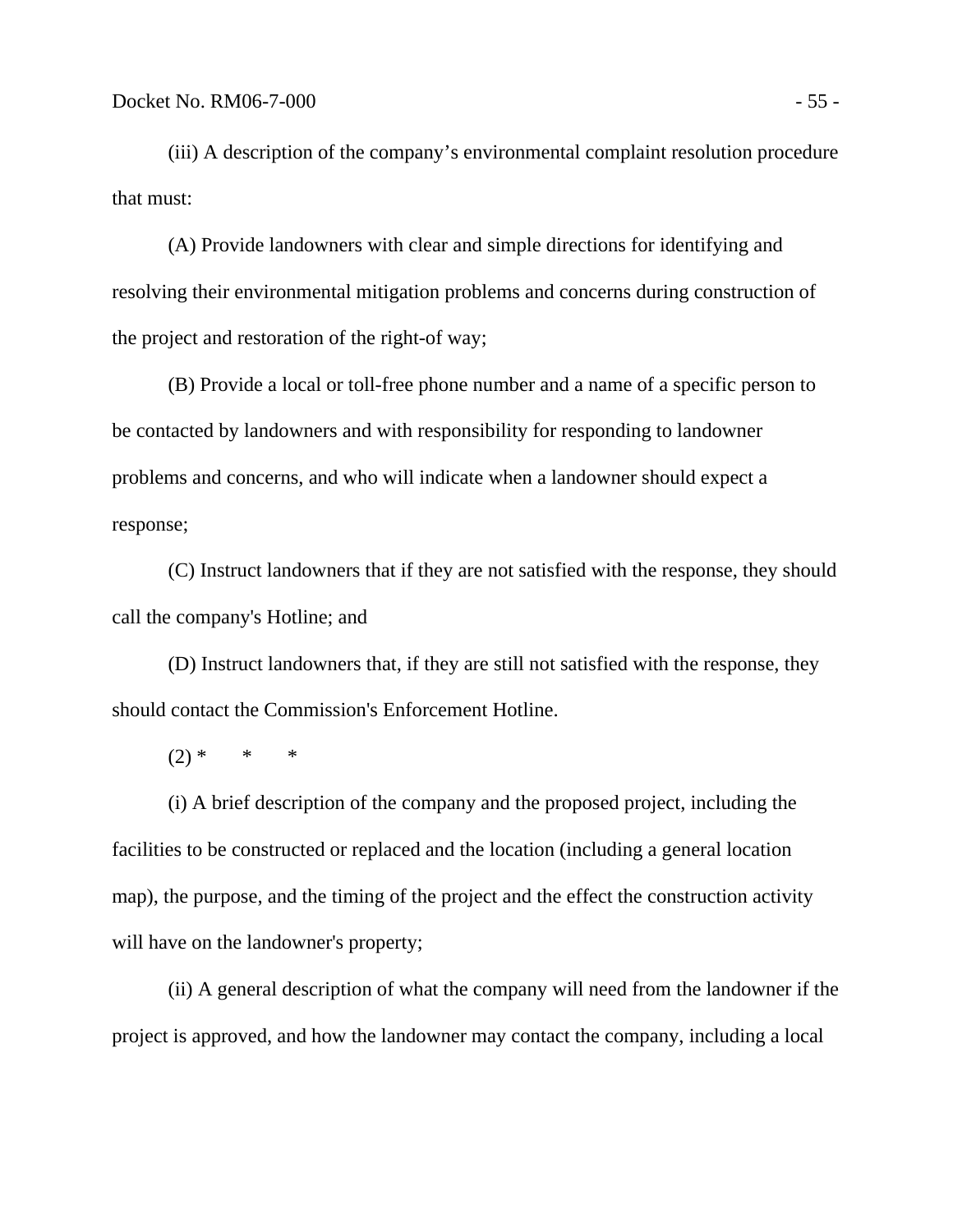or toll-free phone number and a name of a specific person to contact who is knowledgeable about the project;

\* \* \* \* \*

 (iv) A general description of the blanket certificate program and procedures, as posted on the Commission's website at the time the landowner notification is prepared, and the link to the information on the Commission's website;

 (v) A brief summary of the rights the landowner has in Commission proceedings and in proceedings under the relevant eminent domain rules; and

\* \* \* \* \*

 (vii) The description of the company's environmental complaint resolution procedure as described in paragraph  $157.203(d)(1)(iii)$ .

\* \* \* \* \*

4. In § 157.205:

 a. in paragraph (a), the phrase "§ 157.210," is added immediately after the phrase "§ 157.208(b)," and the phrase "§ 157.212, § 157.213(b)," is added immediately after the phrase " $$ 157.211(a)(2)$ , and

b. in paragraph  $(d)(1)$ , the phrase "45 days" is removed and the phrase "60 days" is inserted in its place.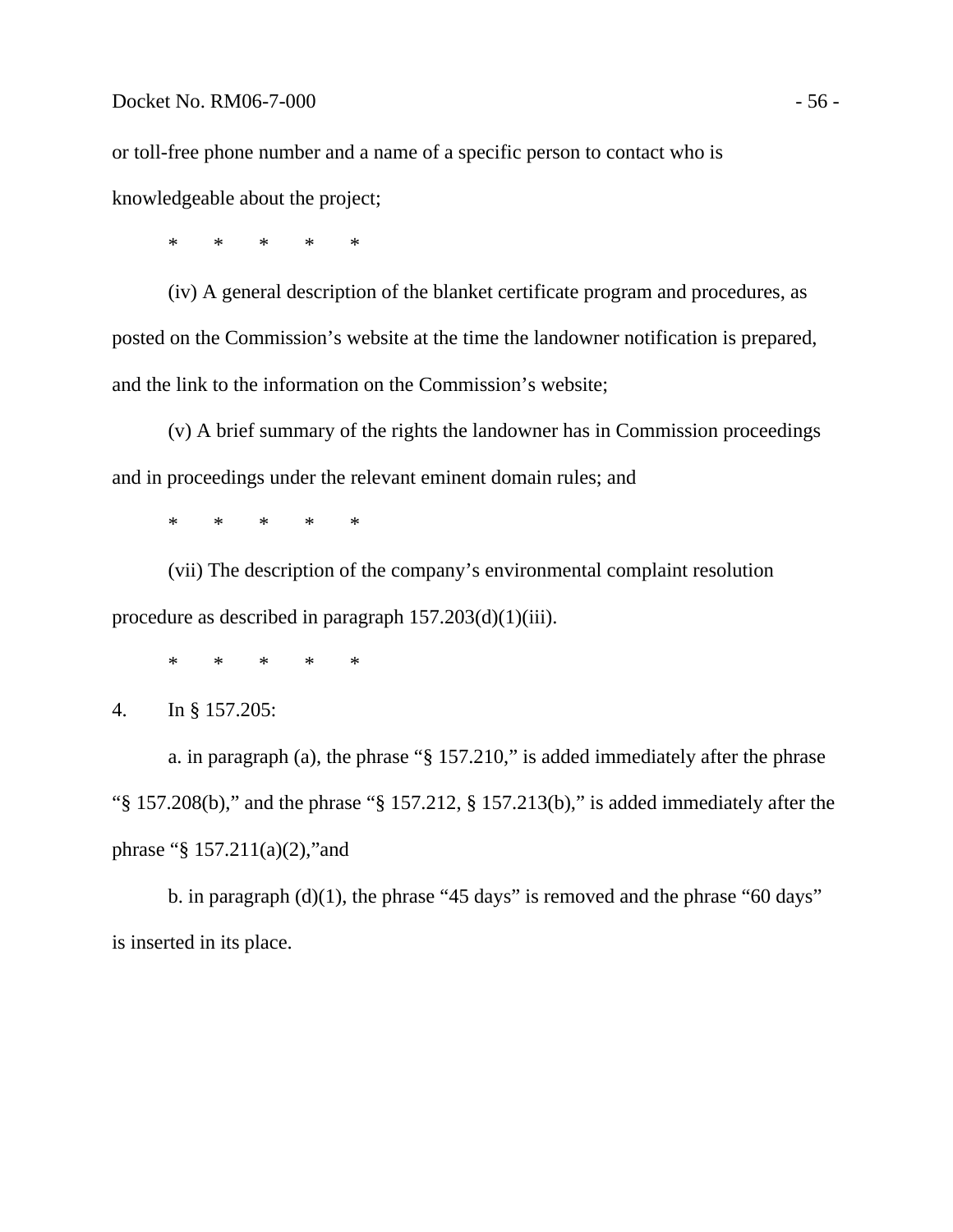5. In §157.206, paragraph (b)(5) is redesignated as (b)(5)(i) and revised, and paragraph  $(b)(5)(ii)$  is added to read as follows:

## **§ 157.206 Standard conditions.**

- \* \* \* \* \*
	- $(b) * * * * *$

 (5)(i) The noise attributable to any new compressor station, compression added to an existing station, or any modification, upgrade or update of an existing station, must not exceed a day-night level  $(L_{dn})$  of 55 dBA at the site property boundary.

 (ii) Any horizontal directional drilling or drilling of wells which will occur between 10 p.m. and 7 a.m. local time must be conducted with the goal of keeping the perceived noise from the drilling at any pre-existing noise-sensitive area (such as schools, hospitals, or residences) at or below a night level  $(L_n)$  of 55 dBA.

\* \* \* \* \*

6. In § 157.207, paragraphs (c), (d), (e), (f), (g), and (h) are redesignated, respectively, as paragraphs (d), (e), (f), (g), (h), and (i), and a new paragraph (c) is added to read as follows:

## **§ 157.207 General reporting requirements.**

 **\* \* \* \* \*** 

 (c) For each underground natural gas storage facility remediation and maintenance activity authorized under § 157.213(a), the information required by § 157.213(d);

**\* \* \* \* \***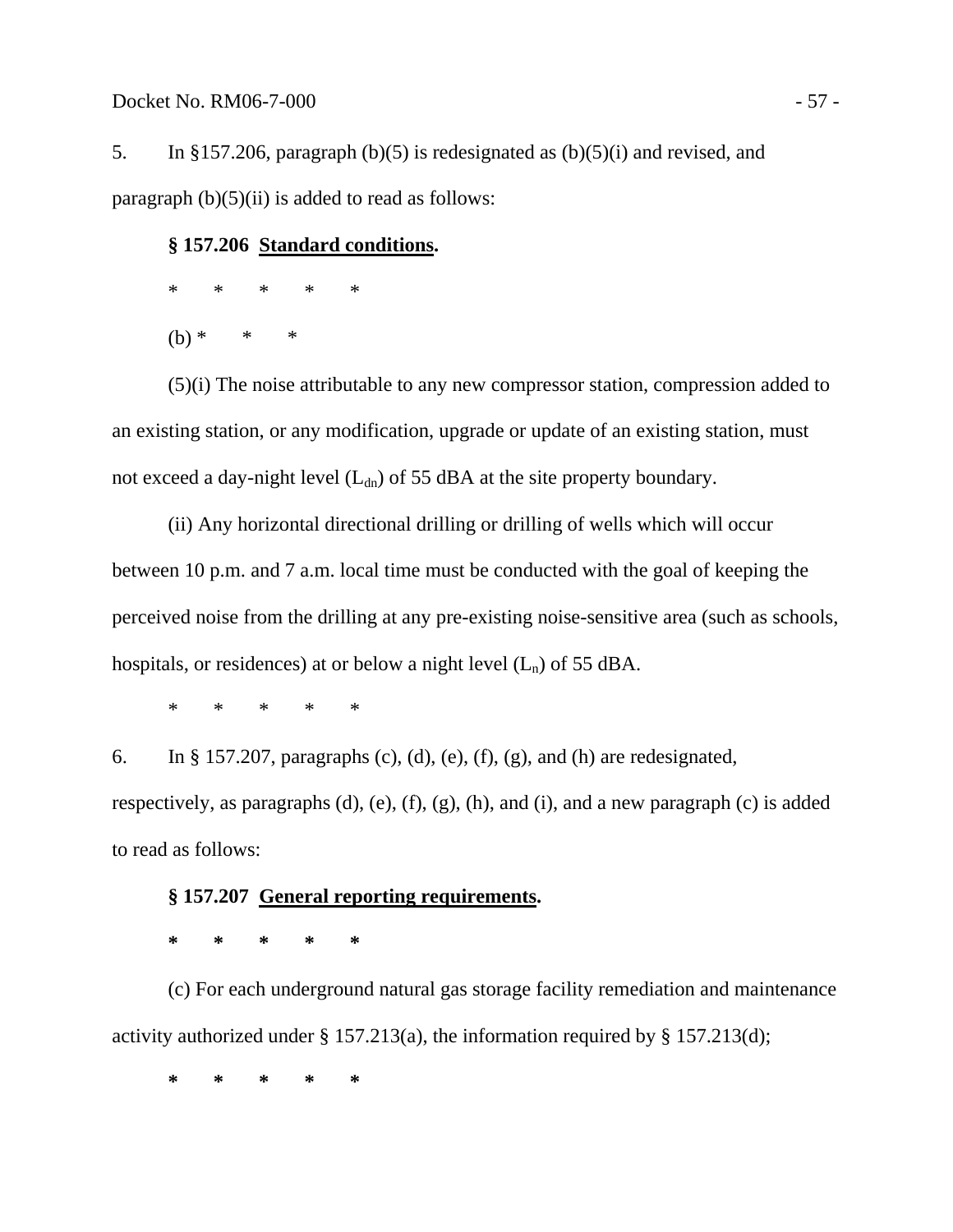7. In § 157.208,

a. paragraph  $(c)(9)$  is revised;

b. paragraph  $(c)(10)$  is added;

c. in paragraph (d), Table I, "Year 2006," in column 1, titled "Automatic project cost limit," the phrase "8,200,000" is removed and the phrase "9,600,000" is inserted in its place, and in column 2, titled "Prior notice project cost limit," the phrase "22,000,000" is removed and the phrase "27,400,000" is inserted in its place; and

d. paragraph (e)(4) is redesignated as  $(e)(4)(i)$  and paragraphs  $(e)(4)(ii)$  through  $(e)(4)(iv)$  are added to read as follows:

## **§ 157.208 Construction, acquisition, operation, replacement, and miscellaneous rearrangement of facilities.**

\* \* \* \* \*

 $(c) * * * * *$ 

 (9) A concise analysis discussing the relevant issues outlined in § 380.12 of this chapter. The analysis must identify the existing environmental conditions and the expected significant impacts that the proposed action, including proposed mitigation measures, will cause to the quality of the human environment, including impact expected to occur to sensitive environmental areas. When compressor facilities are proposed, the analysis must also describe how the proposed action will be made to comply with applicable State Implementation Plans developed under the Clean Air Act. The analysis must also include a description of the contacts made, reports produced, and results of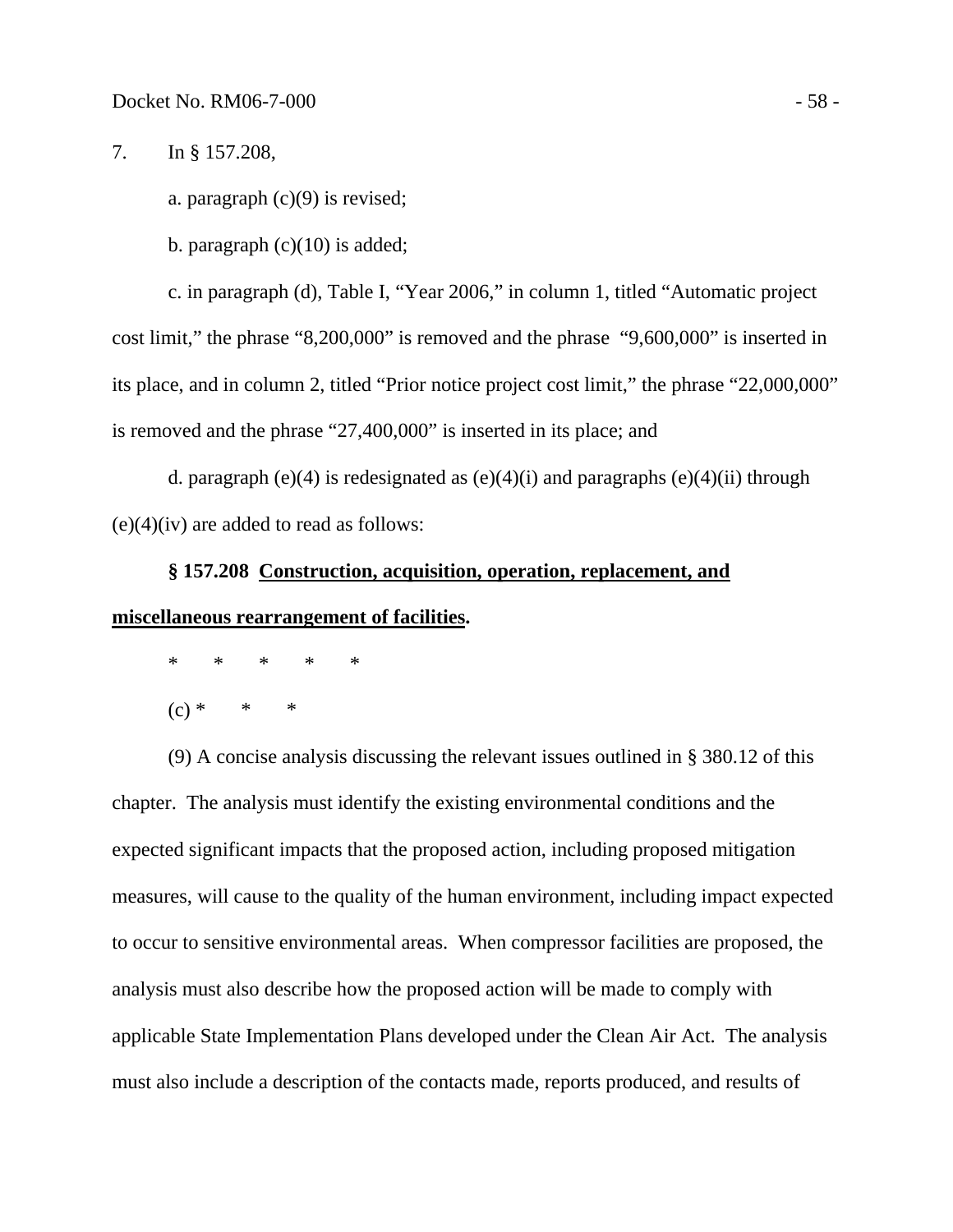#### Docket No. RM06-7-000 - 59 -

consultations which took place to ensure compliance with the Endangered Species Act, National Historic Preservation Act and the Coastal Zone Management Act. Include a copy of the agreements received for compliance with the Endangered Species Act, National Historic Preservation Act, and Coastal Zone Management Act, or if no written concurrence is issued, a description of how the agency relayed its opinion to the company. Describe how drilling for wells or horizontal direction drilling would be designed to meet the goal of limiting the perceived noise at NSAs to an  $L_{dn}$  of 55 dBA or what mitigation would be offered to landowners.

 (10) A commitment to having the Environmental Inspector's report filed every week.

 \* \* \* \* \*  $(e) * * * * *$  $(4) * * * * *$ 

 (ii) Documentation, including images, that restoration of work areas is progressing appropriately;

 (iii) A discussion of problems or unusual construction issues, including those identified by affected landowners, and corrective actions taken or planned; and

 (iv) For new or modified compression, a noise survey verifying compliance with  $§ 157.206(b)(5).$ 

\* \* \* \* \*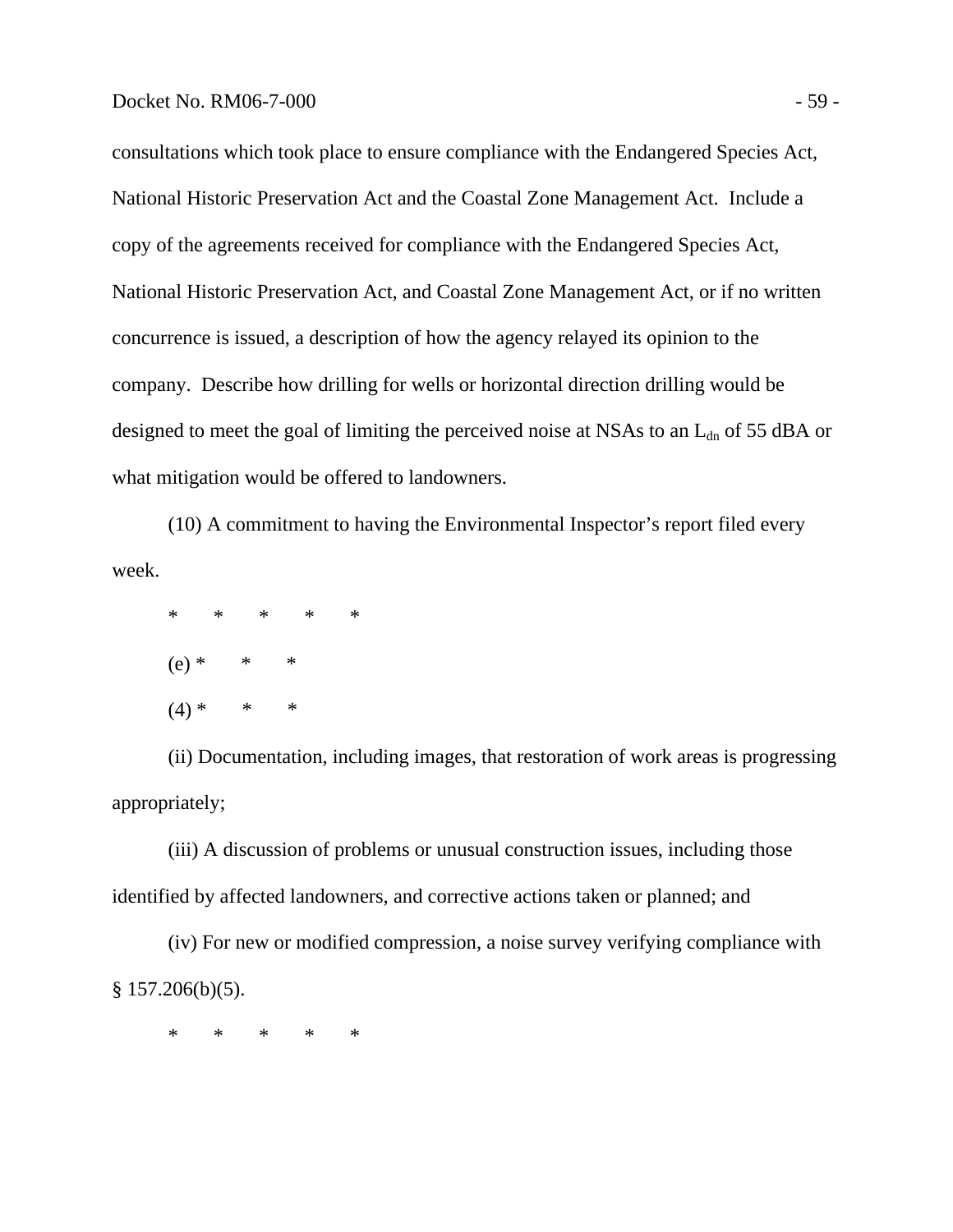8. Section 157.210 is added to read as follows:

## **§ 157.210 Mainline natural gas facilities**.

Prior Notice. Subject to the notice requirements of §§ 157.205(b) and 157.208(c), the certificate holder is authorized to acquire, construct, modify, replace, and operate natural gas mainline facilities that are not eligible facilities. The cost of a project may not exceed the cost limitation provided in column 2 of Table I of § 157.208(d). The certificate holder must not segment projects in order to meet this cost limitation.

9. Sections 157.212 and 157.213 are added to read as follows:

## **§ 157.212 Synthetic and liquefied natural gas facilities**.

Prior Notice. Subject to the notice requirements of §§ 157.205(b) and 157.208(c), the certificate holder is authorized to acquire, construct, modify, replace, and operate natural gas facilities that are used to transport either a mix of synthetic and natural gas or exclusively revaporized liquefied natural gas and that are not "related jurisdictional natural gas facilities" as defined in § 153.2(e) of this chapter. The cost of a project may not exceed the cost limitation provided in column 2 of Table I in § 157.208(d). The certificate holder must not segment projects in order to meet this cost limitation.

## **§ 157.213 Underground storage field facilities**.

 (a) Automatic authorization. If the project cost does not exceed the cost limitations provided in column 1 of Table I in § 157.208(d), the certificate holder may acquire, construct, modify, replace, and operate facilities for the remediation and maintenance of an existing underground storage facility, provided the storage facility's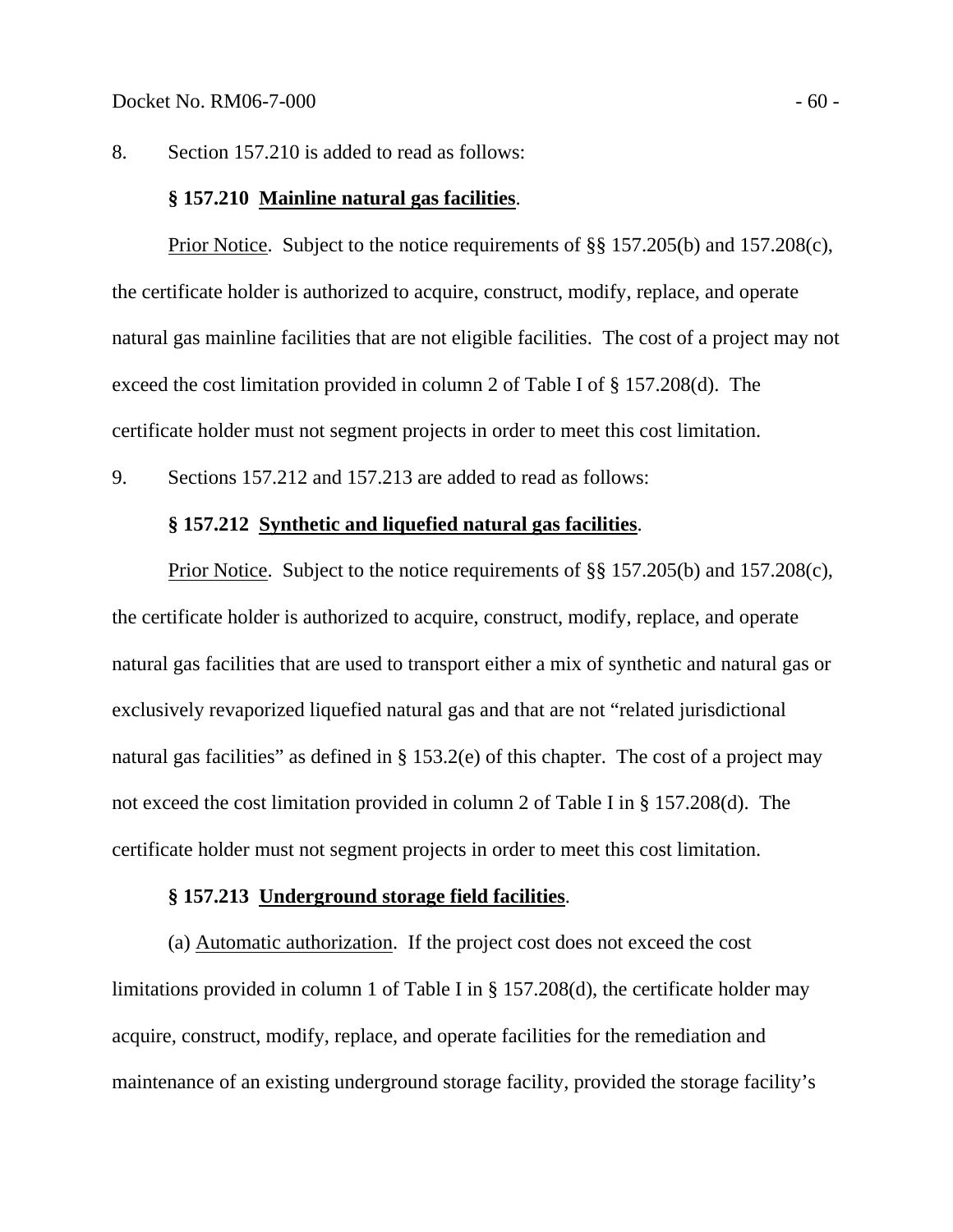#### Docket No. RM06-7-000 - 61 -

certificated physical parameters – including total inventory, reservoir pressure, reservoir and buffer boundaries, and certificated capacity remain unchanged – and provided compliance with environmental and safety provisions is not affected. The certificate holder must not alter the function of any well that is drilled into or is active in the management of the storage facility. The certificate holder must not segment projects in order to meet this cost limitation.

 (b) Prior Notice. Subject to the notice requirements of §§ 157.205(b) and 157.208(c), the certificate holder is authorized to acquire, construct, modify, replace, and operate natural gas underground storage facilities, provided the storage facility's certificated physical parameters – including total inventory, reservoir pressure, reservoir and buffer boundaries, and certificated capacity, including injection and withdrawal capacity, remain unchanged – and provided compliance with environmental and safety provisions is not affected. unchanged. The cost of a project may not exceed the cost limitation provided in column 2 of Table I in § 157.208(d). The certificate holder must not segment projects in order to meet this cost limitation.

 (c) Contents of request. In addition to the requirements of §§ 157.206(b) and 157.208(c), requests for activities authorized under paragraph (b) of this section must contain, to the extent necessary to demonstrate that the proposed project will not alter a storage reservoir's total inventory, reservoir pressure, reservoir or buffer boundaries, or certificated capacity, including injection and withdrawal capacity:

(1) A description of the current geological interpretation of the storage reservoir,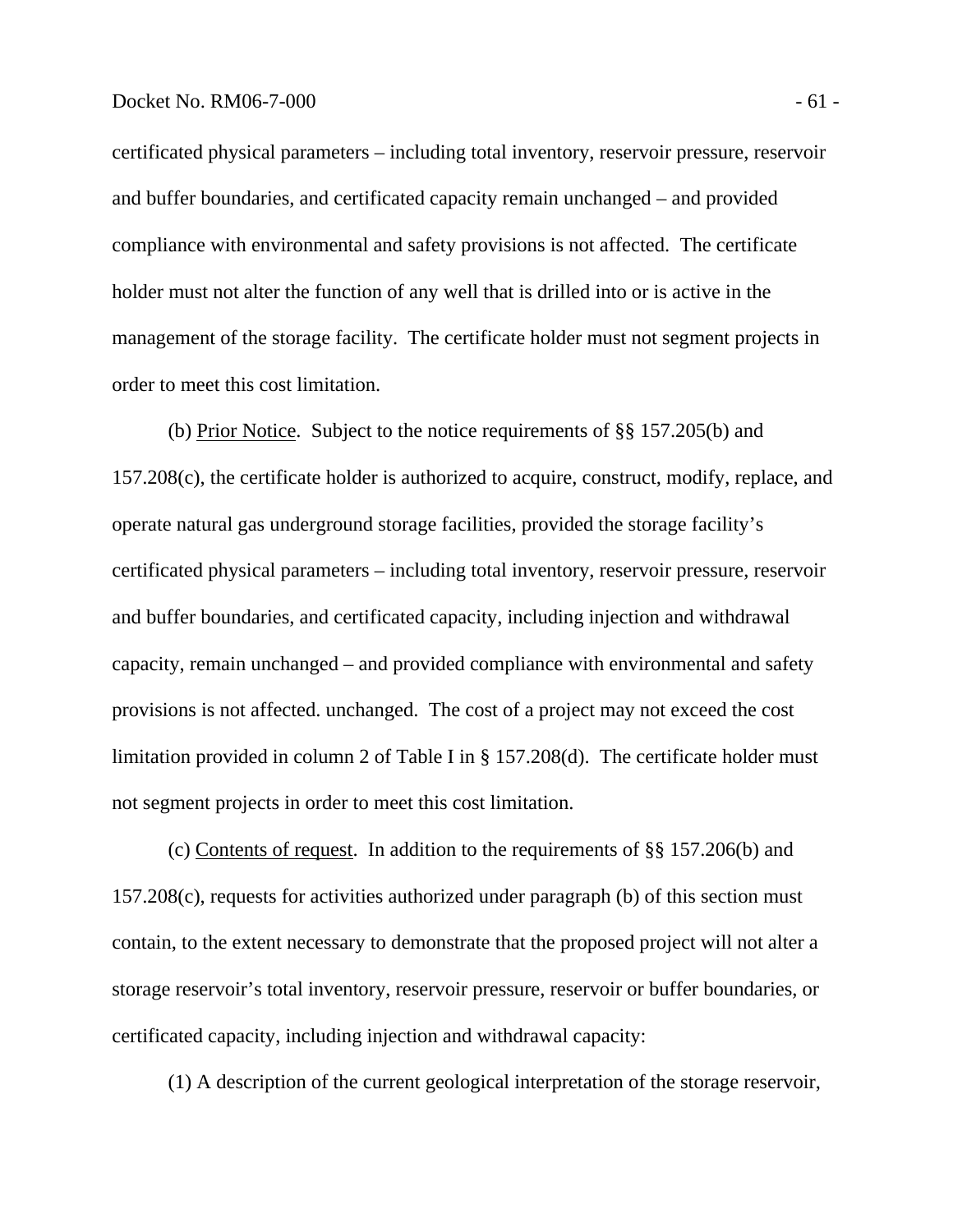## Docket No. RM06-7-000 - 62 -

including both the storage formation and the caprock, including summary analysis of any recent cross-sections, well logs, quantitative porosity and permeability data, and any other relevant data for both the storage reservoir and caprock;

 (2) The latest isopach and structural maps of the storage field, showing the storage reservoir boundary, as defined by fluid contacts or natural geological barriers; the protective buffer boundary; the surface and bottomhole locations of the existing and proposed injection/withdrawal wells and observation wells; and the lengths of open-hole sections of existing and proposed injection/withdrawal wells;

 (3) Isobaric maps (data from the end of each injection and withdrawal cycle) for the last three injection/withdrawal seasons, which include all wells, both inside and outside the storage reservoir and within the buffer area;

 (4) A detailed description of present storage operations and how they may change as a result of the new facilities or modifications. Include a detailed discussion of all existing operational problems for the storage field, including but not limited to gas migration and gas loss;

 (5) Current and proposed working gas volume, cushion gas volume, native gas volume, deliverability (at maximum and minimum pressure), maximum and minimum storage pressures, at the present certificated maximum capacity or pressure, with volumes and rates in MMcf and pressures in psia;